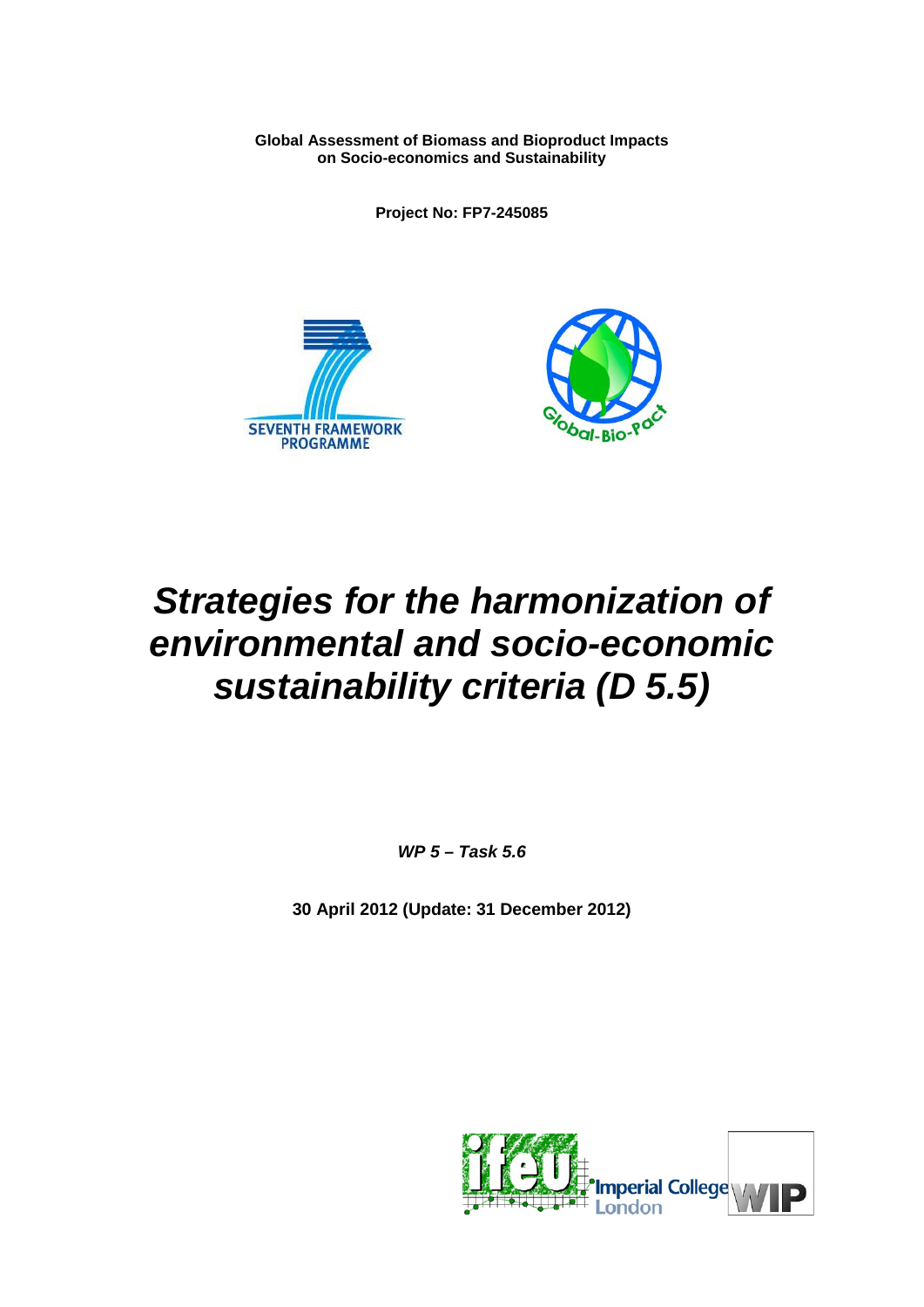- Authors: Nils Rettenmaier, ifeu Institut für Energie- und Umweltforschung Heidelberg GmbH, Germany Gunnar Hienz, ifeu – Institut für Energie- und Umweltforschung Heidelberg GmbH, Germany Achim Schorb, ifeu – Institut für Energie- und Umweltforschung Heidelberg GmbH, Germany Rocio Diaz-Chavez, Imperial College, United Kingdom Dominik Rutz, WIP Renewable Energies, Germany Rainer Janssen, WIP Renewable Energies, Germany
- Editors: Nils Rettenmaier, ifeu Institut für Energie- und Umweltforschung Heidelberg GmbH, Germany

Contact: ifeu – Institut für Energie- und Umweltforschung Heidelberg GmbH Nils Rettenmaier E-mail: nils.rettenmaier@ifeu.de, Tel: +49 6221 4767-24 Wilckensstr. 3 69120 Heidelberg, Germany www.ifeu.de

**The Global-Bio-Pact project (Global Assessment of Biomass and Bioproduct Impacts on Socio-economics and Sustainability) is supported by the European Commission in the 7th Framework Programme for Research and Technological Development (2007-2013). The sole responsibility for the content of this report lies with the authors. It does not represent the opinion of the Community. The European Commission is not responsible for any use that may be made of the information contained therein. The Global-Bio-Pact project duration is February 2010 to January 2013 (Contract Number: 245085).**



Global-Bio-Pact website: www.globalbiopact.eu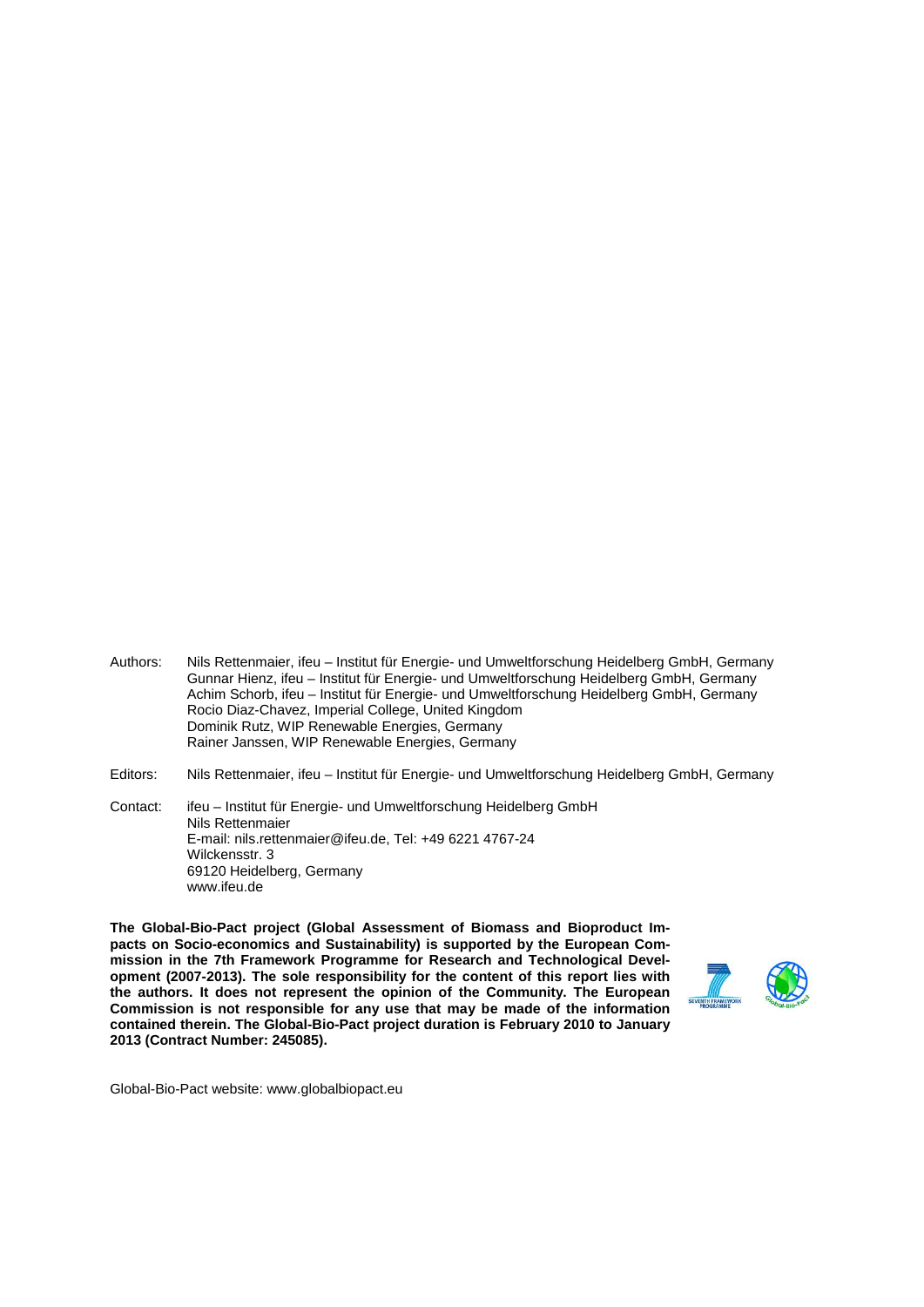## **Contents**

|              |                | <b>Acknowledgements</b>                                                   | Ϊi             |
|--------------|----------------|---------------------------------------------------------------------------|----------------|
|              |                | <b>Abbreviations</b>                                                      | Ϊİ             |
|              | <b>Preface</b> |                                                                           | Ϊİ             |
| 1            |                | <b>Introduction</b>                                                       | 1              |
| $\mathbf{2}$ |                | Lessons learnt: Link between environmental and socio-economic impacts     | 3              |
|              | 2.1            | Environmental impacts, principles, criteria and indicators                | $\overline{4}$ |
|              | 2.2            | Environmental impacts associated with the case studies                    | 6              |
|              | 2.3            | Tools for land assessment                                                 | 8              |
|              | 2.4            | Linkage of environmental and socio-economic impacts                       | 11             |
|              | 2.5            | Use of marginal land and grassy biomass                                   | 14             |
| 3            |                | Harmonisation of environmental and socio-economic sustainability criteria | 18             |
|              | 3.1            | Sustainability indicators for bioenergy                                   | 18             |
|              | 3.2            | Linkage of environmental and socio-economic indicators                    | 20             |
|              | 3.3            | Global-Bio-Pact set of sustainability criteria & indicators               | 25             |
|              | 3.4            | Other approaches                                                          | 28             |
| 4            |                | <b>Conclusions &amp; recommendations</b>                                  | 31             |
| 5            |                | <b>References</b>                                                         | 33             |
|              |                | <b>Annex 1: Ecosystem services</b>                                        | 38             |
|              |                | <b>Annex 2: GBEP Sustainability indicators</b>                            | 39             |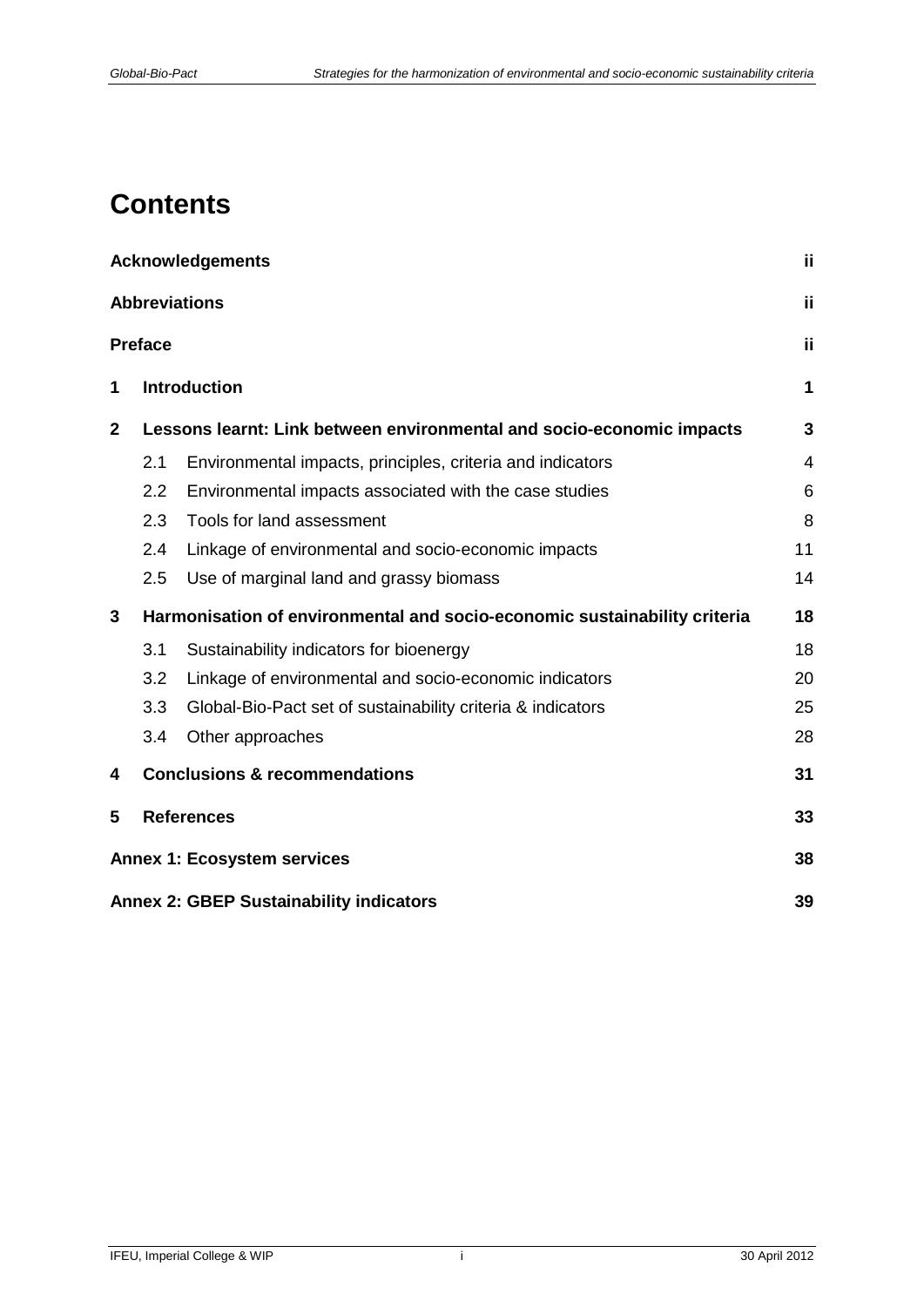## <span id="page-3-0"></span>**Acknowledgements**

<span id="page-3-1"></span>The research leading to these results has received funding from the European Union Seventh Framework Programme (FP7/2007-2013) under grant agreement n° 245085.

## **Abbreviations**

- $CO<sub>2</sub>$  Carbon dioxide
- dLUC Direct land-use change
- EU European Union
- GHG Greenhouse gas
- iLUC Indirect land-use change
- LCA Life cycle assessment
- MJ Megajoule  $(10^6 J)$
- RED Renewable Energy Directive (EU Directive 2009/28/EC)
- <span id="page-3-2"></span>US United States (of America)

## **Preface**

This report was elaborated in the framework of the Global-Bio-Pact project (Global Assessment of Biomass and Bioproduct Impacts on Socio-economics and Sustainability) which is supported by the European Commission's  $7<sup>th</sup>$  Framework Programme for Research (FP7).

The main aim of Global-Bio-Pact is the improvement and harmonisation of global sustainability certification systems for biomass production, conversion systems and trade in order to prevent negative socio-economic impacts. A number of sustainability certification systems are already in place, but their main focus up to now is on environmental impacts such as greenhouse gas emissions or biodiversity.

A core activity of Global-Bio-Pact is the description of socio-economic impacts in different countries to collect practical experience about socio-economic impacts of biofuels and bioproducts under different environmental, legal, social, and economic framework conditions.

In recent years, different sustainability standards have evolved or – if already existing – been adapted to the bioenergy sector. These standards have mainly responded either to the market or to the requirements of the European Renewable Energy Directive (2009/28/EC, RED). The aim of this report is to propose strategies how to harmonise environmental and socioeconomic sustainability criteria and thereby explore whether and how the current list of sustainability criteria in the RED can be amended by (mandatory) socio-economic sustainability criteria and how this would impact on the environmental sustainability criteria.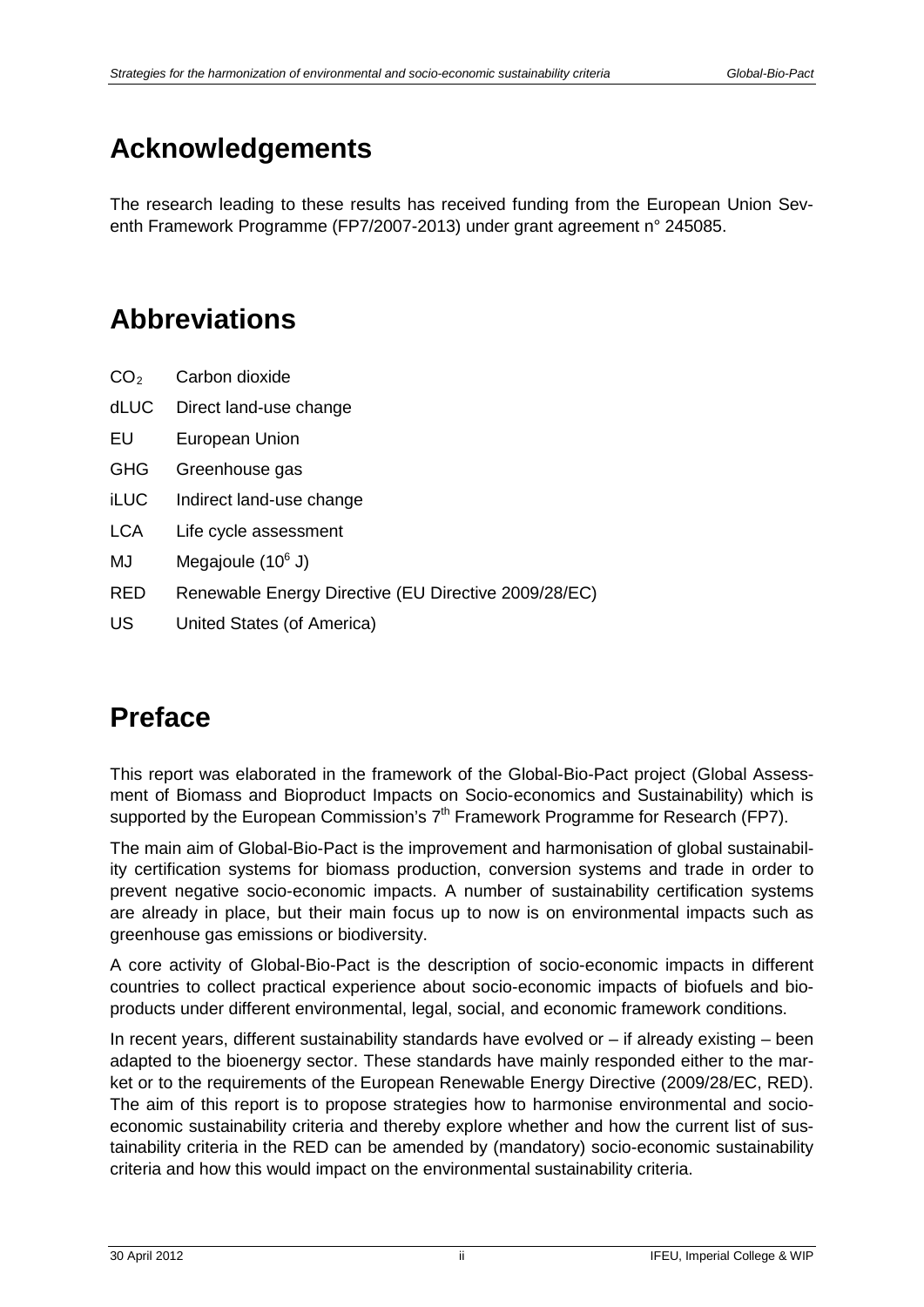## <span id="page-4-0"></span>**1 Introduction**

In many parts of the world, climate change and concerns of security of supply are the main drivers for the promotion of the use of renewable resources. One of the main pillars of most strategies to mitigate climate change and save non-renewable resources is the use of biomass for energy. Strong incentives have been put in place to increase the use of biomass for energy both in the transport as well as in the energy supply sector (heat and/or power generation), mainly in the form of mandatory targets /U.S. Congress 2007/, /EP & CEC 2009/. Many countries have successfully implemented policies to foster biofuels and bioenergy, including tax exemptions or relief, feed-in tariffs or quotas. On the contrary, much less attention has been paid to the use of biomass for bioproducts, despite considerable potentials to mitigate climate change and save non-renewable resources /Rettenmaier et al. 2010a, b/. Nevertheless, the demand for industrial crops for biochemicals and biomaterials is expected to increase in the future since biomass is the only renewable source of carbon.

However, the use of biomass, and especially the use of dedicated crops for bioenergy and bioproducts, will put pressure on global agricultural land use /Bringezu et al. 2009/. At the same time, world population growth (projected to reach 9.3 billion people by 2050 according to /UN 2011/) and changing diets due to economic development, lead to an additional demand for land for food and feed production. As a consequence, the already existing competition for land for the production of food, feed, fibre (bioproducts), fuel (bioenergy) and ecosys-tem services<sup>[1](#page-4-1)</sup> might even aggravate over the next decades. Concerns have been raised both in terms of social and environmental impacts since land use competition might

- jeopardise food security /Eickhout 2007/ and give rise to social conflicts, and
- lead to an expansion of agricultural land, most likely at the cost of (semi-)natural ecosystems being converted into cropland. Several studies have pointed out the negative implications of such direct and indirect land-use changes, among others in terms of biodiversity loss and greenhouse gas emissions /Searchinger et al. 2008/, /Fargione et al. 2008/, /Gibbs et al 2008/, /Gallagher et al. 2008/, /Melillo et al. 2009/, /Ravidranath et al. 2009/.

In the light of a controversial discussion on the net benefit of biofuels and bioenergy, the European Renewable Energy Directive (2009/28/EC, RED) – which sets out a mandatory target for the share of renewable energy in the transport sector (10 % by 2020) – has established a number of mandatory sustainability criteria, which biofuels and bioliquids have to meet to be able to be counted towards the target (Articles 17(2) to 17(6)):

• Climate change-related criteria: The greenhouse gas emission (GHG) saving from the use of biofuels and bioliquids – including emission from direct land-use changes (dLUC) – shall be at least 35 % compared to the fossil fuel comparator (Article 17(2)). From 2017 and 2018, the GHG emission saving shall be at least 50% and 60%, respectively. Further details are found in Article 19 and Annex V (rules for calculating the GHG impact).

-

<span id="page-4-1"></span><sup>1</sup> Ecosystem services are the benefits people obtain from ecosystems. These include provisioning, regulating, and cultural services that directly affect people and supporting services needed to maintain the other services. /Millenium Ecosystem Assessment 2003/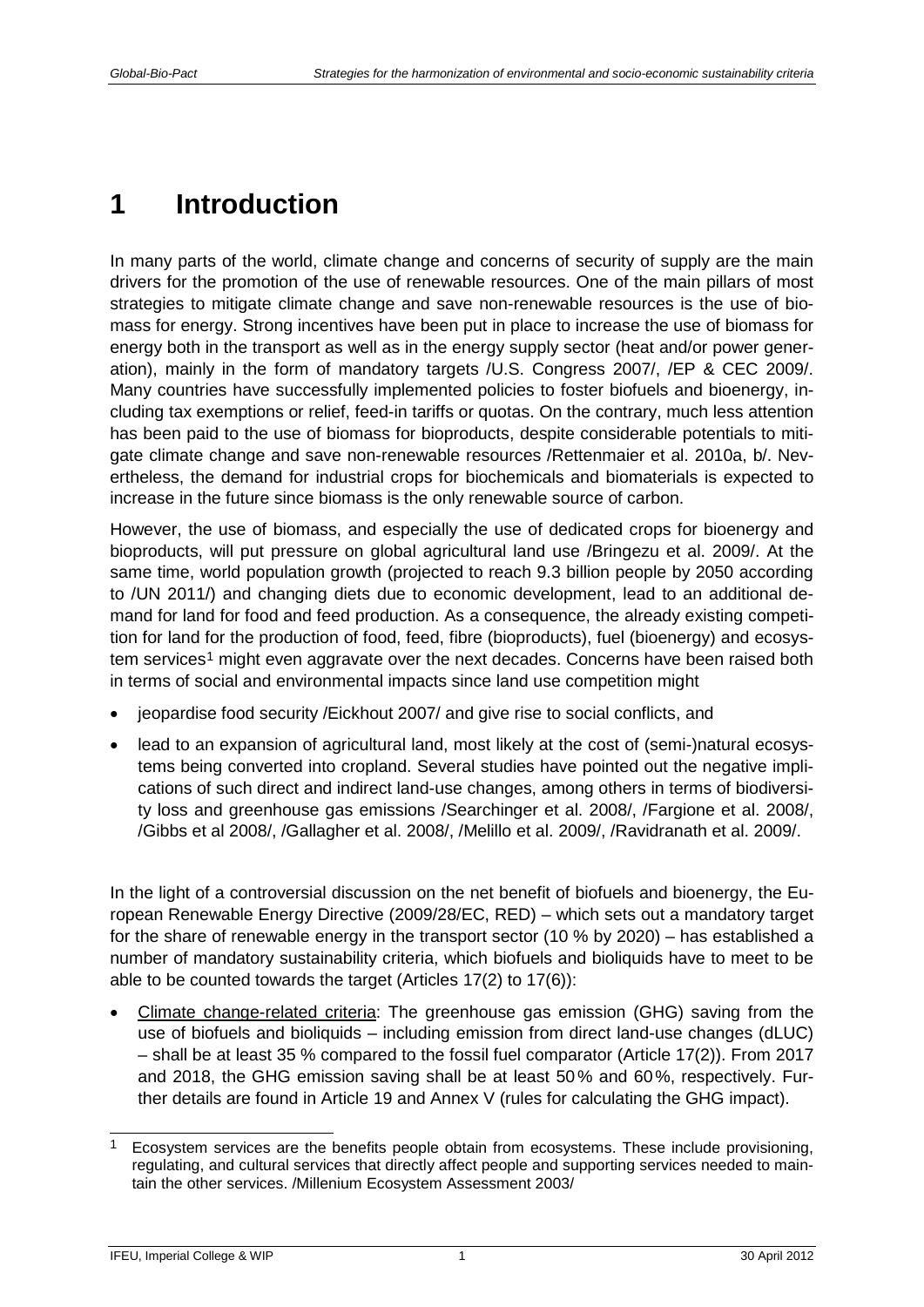- <span id="page-5-0"></span>• Land cover-related criteria: Biofuels and bioliquids shall not be made from raw material obtained from land that in or after January 2008 had the status of i) land with high biodi-versity value such as primary forest, protected areas<sup>[2](#page-5-1)</sup> or highly bio[d](#page-5-0)iverse grassland (Article 17(3)), ii) land with high carbon stock such as wetlands or continuously forested areas (Article 17 (4)) or iii) peatland (Article 17(5)).
- Cultivation-related criteria: Agricultural raw materials cultivated in the Community shall be obtained in accordance with the common rules for direct support schemes for farmers (Cross Compliance) under the common agricultural policy and in accordance with the minimum requirements for good agricultural and environmental condition (Article 17(6)).

In addition, the RED sets out a number of reporting obligations by the European Commission (please note: these are no mandatory criteria to be met by biofuels and bioliquids). The Commission shall, every two years from 2012 onwards, report (Article 17(7)):

- on national measures taken to respect the sustainability criteria set out in paragraphs 2 to 5 and for soil, water and air protection
- on the impact on social sustainability in the Community and in third countries
- on the impact on the availability of foodstuffs at affordable prices, in particular for people living in developing countries
- on the respect of land-use rights
- whether the countries that are a significant source of raw material have ratified and implemented the core Conventions of the International Labour Organisation (ILO)
- whether these countries have ratified and implemented the Cartagena Protocol on Biosafety and the Convention on International Trade in Endangered Species (CITES).

The mandatory sustainability criteria listed above – which so far only have to be met by liquid and gaseous biofuels for transport and bioliquids for heat and power generation (but not by solid and gaseous biofuels for heat and power generation or bioproducts) – only address selected environmental impacts (GHG emissions and biodiversity) and omit impacts on soil, water and air as well as GHG emissions due to indirect land-use change (iLUC). Social / socio-economic impacts are not covered at all by the list of mandatory sustainability criteria.

The aim of this report is to propose strategies how to harmonise environmental and socioeconomic sustainability criteria and thereby explore whether and how the current list of sustainability criteria in the RED can be amended by (mandatory) socio-economic sustainability criteria and how this would impact on the environmental sustainability criteria. Chapter [2](#page-6-0) summarises the lessons learnt from work package 5 (WP 5) of the Global-Bio-Pact project on the "Link between socio-economic and environmental impacts". Subsequently, chapter [3](#page-21-0) presents approaches how to harmonise environmental and socio-economic sustainability criteria. Finally, chapter [4](#page-34-0) contains the conclusions and recommendations.

<span id="page-5-1"></span> $\mathcal{P}$ <sup>2</sup> Protected areas and *non-natural* highly biodiverse grassland may be used provided that the raw material production does not interfere with nature protection purposes and that the harvesting of the raw material is necessary to preserve its grassland status, respectively. Primary forests and *natural* highly biodiverse grassland, however, may not be used at all.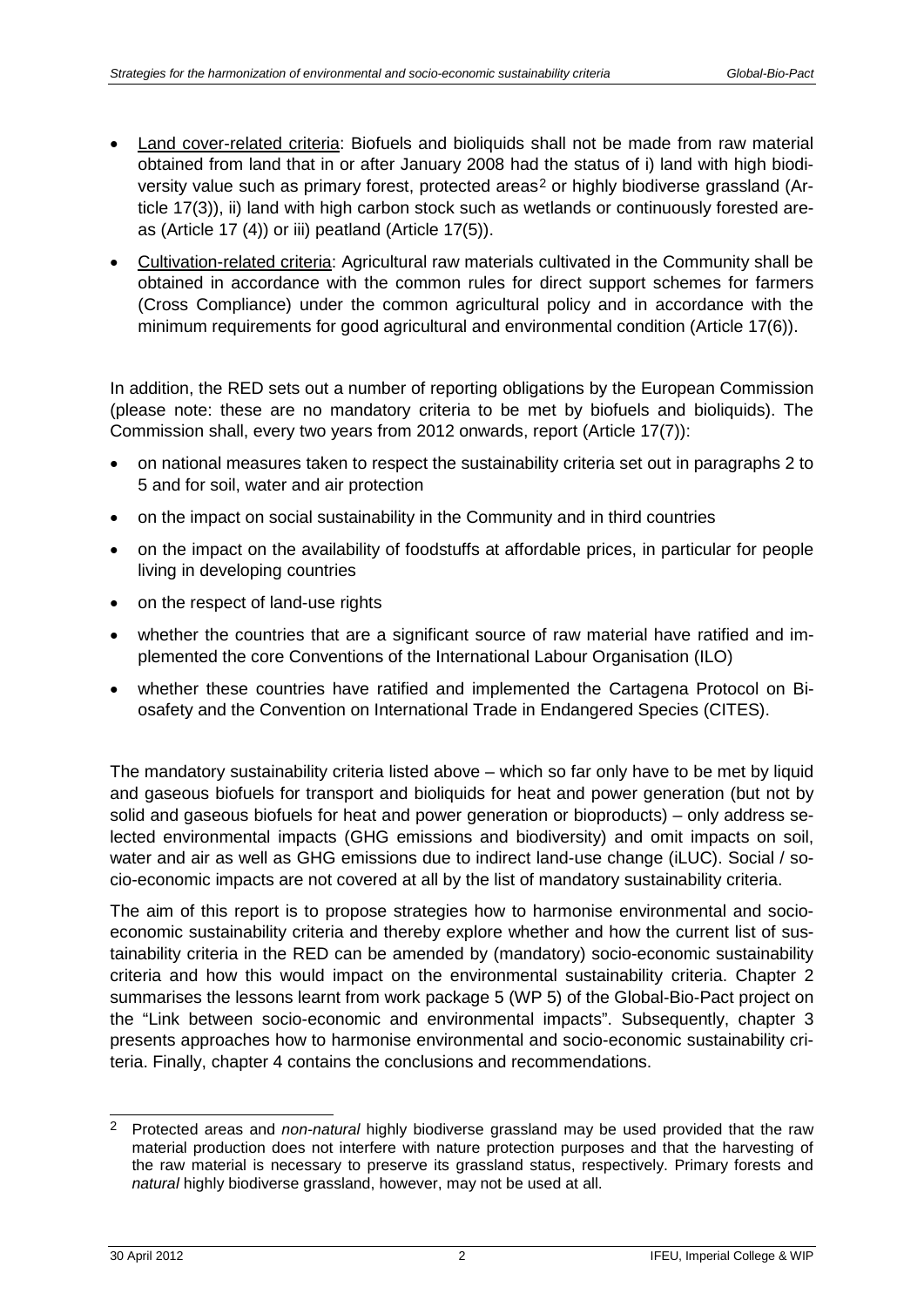## <span id="page-6-0"></span>**2 Lessons learnt: Link between environmental and socio-economic impacts**

This chapter summarises the main results from work package 5 (WP 5) of the Global-Bio-Pact project on the "Link between socio-economic and environmental impacts". For further details, the reader is referred to the other reports on environmental issues prepared in the framework of the Global-Bio-Pact project (/Rettenmaier et al. 2011/ (D 5.1), /Diaz-Chavez & Rettenmaier 2011/ (D 5.2), /Rettenmaier et al. 2012a/ (D 5.3) and /Rettenmaier et al. 2012b/ (D 5.4)) which served as a basis for this report. Moreover, two reports produced under WP 8 were taken into account /Diaz-Chavez 2011/ (D 8.1) and /Diaz-Chavez et al. 2012/ (D 8.2). [Fig.](#page-6-1) 2-1 shows how the different tasks and corresponding reports are interconnected. A core input for the different results was gained through the analysis and comparison of the Global-Bio-Pact case studies in WP 2 and WP 3. All reports can be downloaded from the Global-Bio-Pact website (www.globalbiopact.eu).



<span id="page-6-1"></span>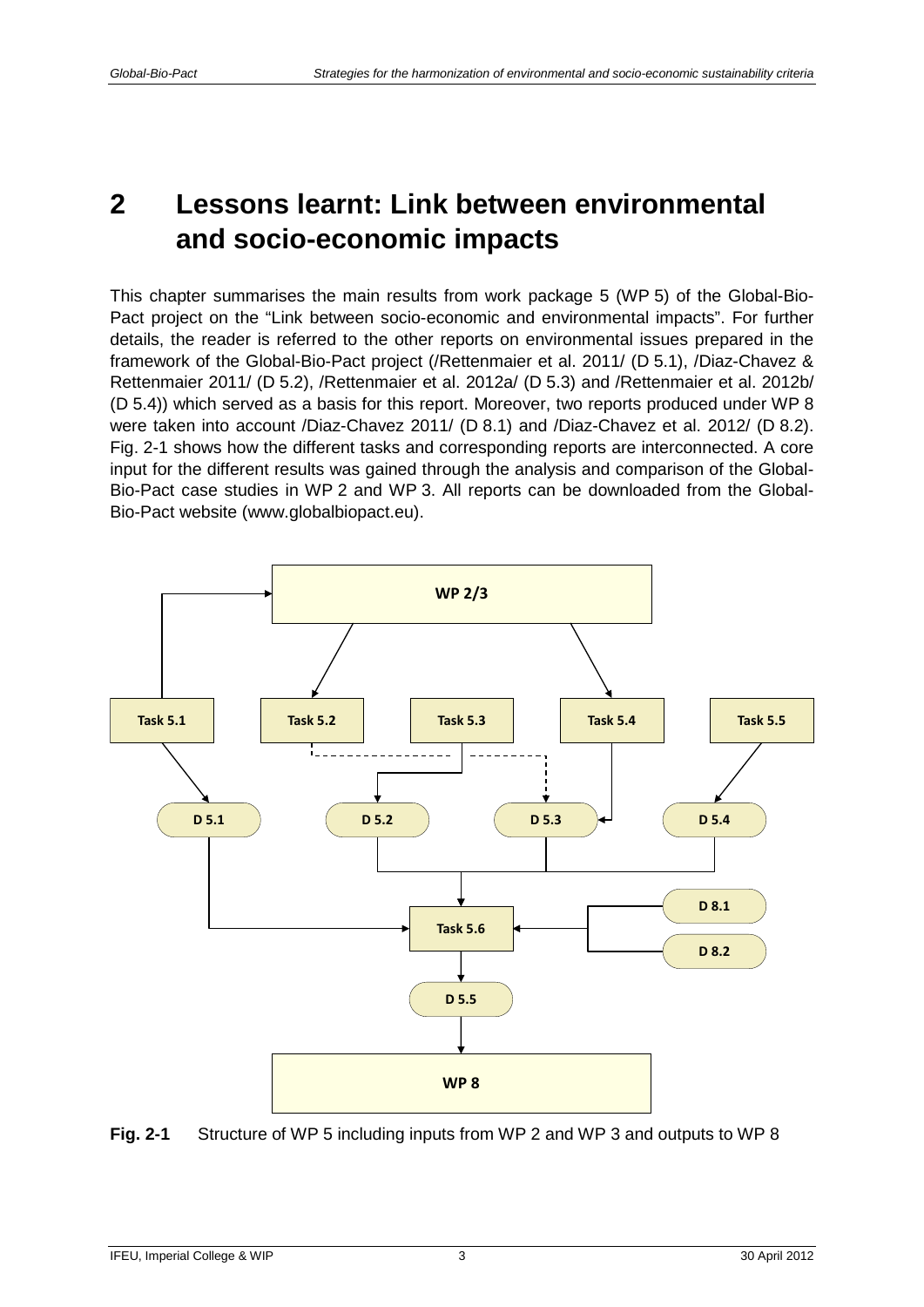## <span id="page-7-0"></span>**2.1 Environmental impacts, principles, criteria and indicators**

The aim of the report on "General environmental impacts, principles, criteria and indicators of biomass production and conversion" /Rettenmaier et al. 2011/ was to provide i) a review of existing studies on environmental impacts and ii) a review of existing certification systems for biomass. The intention is both to support the development of socio-economic criteria – by giving guidance on what already exists in the field of environment – and to prepare the ground for the assessment of environmental impacts of the Global-Bio-Pact case studies.

### **Review of existing LCA and EIA studies**

Biofuels/bioenergy and bioproducts are generally considered to be environmentally friendly since they save non-renewable energy resources, are biodegradable and – at least at first glance  $-$  CO<sub>2</sub> neutral. The latter is of course only true for the direct combustion of biofuels which releases the same amount of  $CO<sub>2</sub>$  into the atmosphere that earlier has been taken up by the plants. However, when looking at the entire life cycle of biofuels it becomes clear that biofuels are neither CO<sub>2</sub> neutral nor environmentally friendly *per se*.

Like with any other product, a number of environmental impacts are usually associated with the production and use of biomass for biofuel / bioenergy or biomaterial purposes. These include impacts on **human health** (release of toxic substances, emission of photo-oxidants and ozone-depleting gases), on the **natural environment** (release of toxic substances, emission of acidifying and eutrophying gases, land-use impacts), on natural **resources** (nonrenewable energy carriers and minerals) and on **man-made environment**.

For the review of existing studies, two assessment techniques were selected: life cycle assessment (LCA) and elements of environmental impact assessment (EIA). The latter were preferred over strategic environmental assessment (SEA) /EP & CEC 2001/, since the case studies within the Global-Bio-Pact project are focussing at specific examples of biomass production and conversion (i.e. projects) rather than at (biofuel) policies, plans or programs. For more information regarding SEA of biofuels, the reader is referred to a recent OECD publication /OECD 2011/.

In literature, hundreds of LCA studies on bioenergy and bio-based products can be found, covering a wide range of products. Although LCA studies usually address a number of environmental impact categories, in recent years the scope of many LCA studies related to biofuels/bioenergy was restricted to two impact categories: the use of non-renewable energy resources and climate change. This is due to the fact that climate change and security of supply are seen as the main drivers for the promotion of the use of renewable resources.

Regarding the results, a distinct pattern becomes obvious: energy crops show environmental advantages in terms of energy and greenhouse gas savings (provided that there is no carbon stock change due to land use changes), but ambiguous results or even disadvantages regarding acidification, eutrophication, ozone depletion, summer smog, and human toxicity. With that, from a scientific point of view, an objective conclusion regarding the overall environmental performance of biofuels/bioenergy cannot be drawn.

There are still a number of scientific challenges regarding LCA methodology which have to be addressed and resolved by the scientific community. Since a few years, the biggest challenge is how to address the impact of land use on a number of environmental impact categories. The hottest topic in this field is indirect land use change (iLUC) and its impacts on car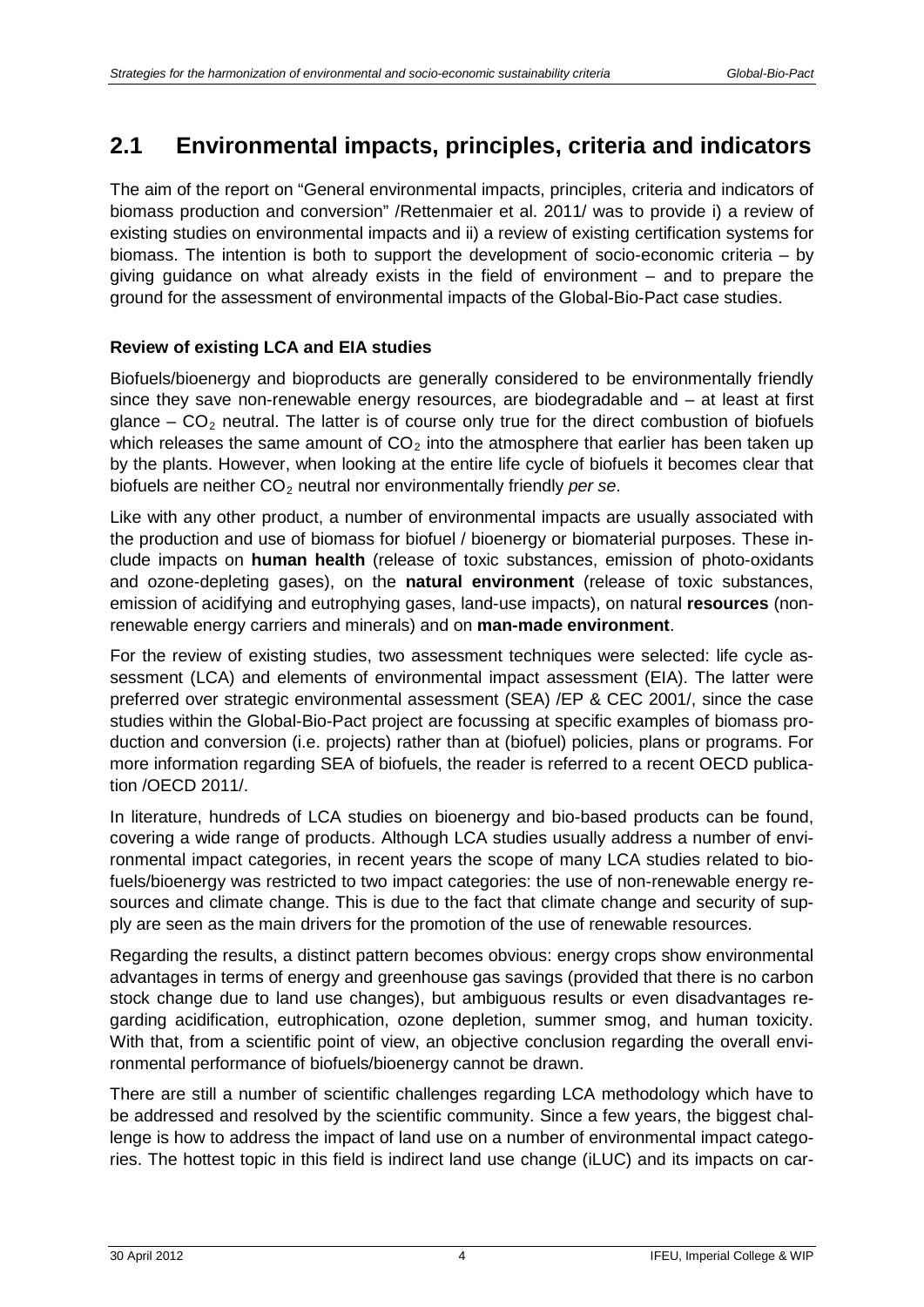bon stocks (above- and below-ground biomass, soil organic carbon, litter and dead wood) and biodiversity.

As far as EIA is concerned, it has to be stressed that the baseline situation has to be properly studied in order to only evaluate the incremental differences of environmental impacts as well as indirect and cumulative impacts.

Due to differences regarding the ability to address environmental impacts occurring at different spatial levels, a combination of two techniques is required for the assessment of environmental impacts for the case studies: life cycle assessment (LCA) for greenhouse gas emissions and elements of environmental impact assessment (EIA) for biodiversity, water and soil.

#### **Review of existing certification systems for biomass**

A number of voluntary certification schemes currently exist for agricultural crops and forestry products which could be used for bioenergy production, among others FSC, PEFC, BSI/Bonsucro, RSPO, RTRS, Aapresid, RSB, SAN, GBEP and ISCC. Some voluntary certification schemes for agriculture have been designed for specific crops, whereas other have been developed generically and applicable to a range of crops. The above mentioned certification schemes were evaluated regarding the coverage of the following environmental aspects: soil, water, air, biodiversity as well as carbon and land use change.

The analysis showed that the range of sustainability standards reviewed has many similarities in terms of coverage of environmental aspects:

- Almost all of them include a cut-off date for land-use change
- Carbon reduction/conservation in agricultural / silvicultural operations is not well covered
- Carbon emissions related to land use change is explicitly covered in newer standards (BSI/Bonsucro, RTRS, RSB, ISCC, GBEP), but is implicit in all standards that have performance requirements related to land-use change
- Other emissions to air are not particularly well covered
- Biodiversity is addressed in all of the standards reviewed, but the detail of the requirements varies considerably

The approaches to measure the impacts vary among the different standards:

- Most of the certification schemes use qualitative performance requirements
- Most have specific measurement parameters for soil, and several for water
- Several standards have National Interpretations which may define additional measurement parameters and performance metrics
- BSI/Bonsucro is the only standard with metrics-based performance requirements
- GBEP is the only standard reviewed without performance requirements

Further details can be found in the report on "General environmental impacts, principles, criteria and indicators of biomass production and conversion" /Rettenmaier et al. 2011/.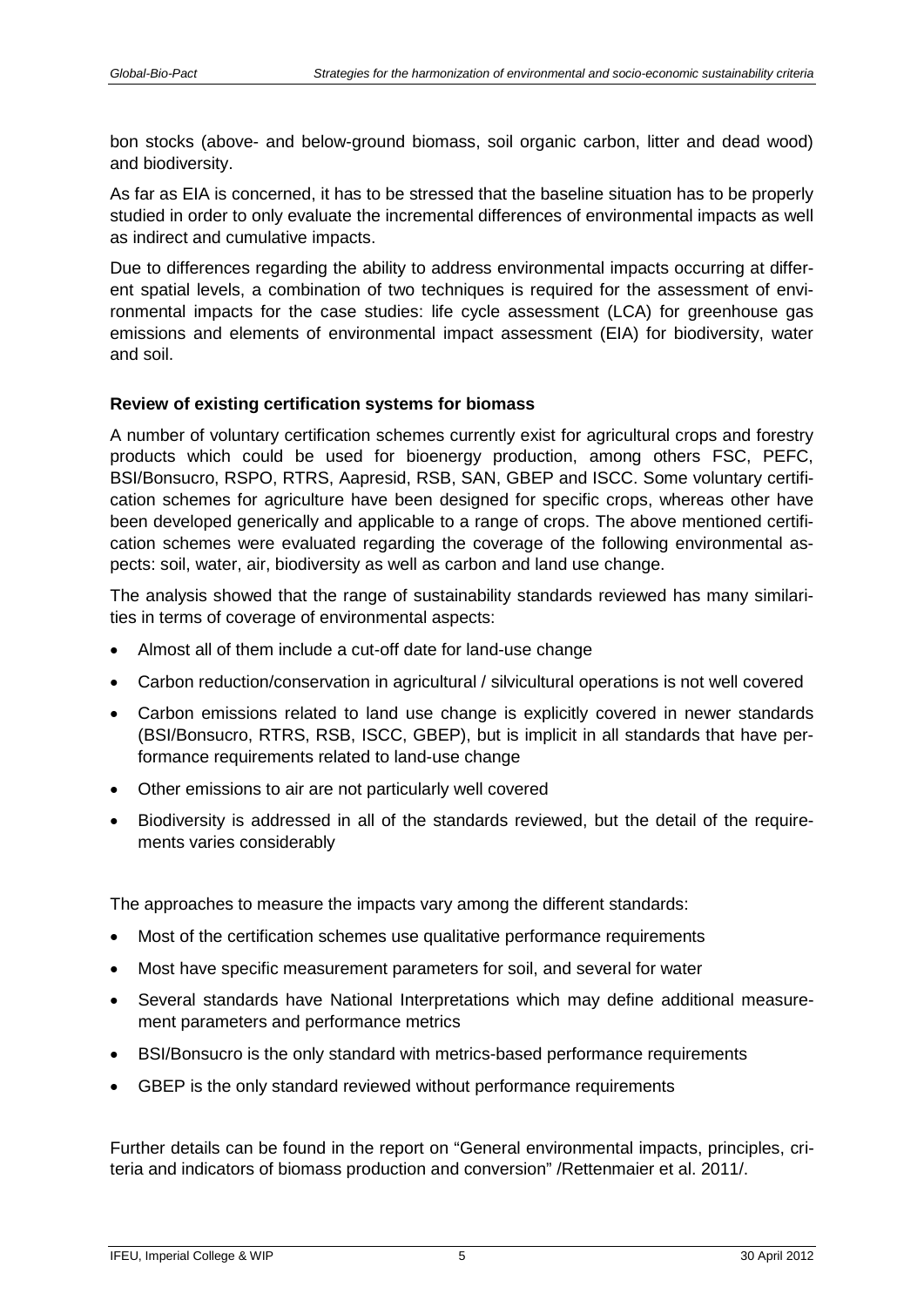## <span id="page-9-0"></span>**2.2 Environmental impacts associated with the case studies**

The aim of the "Report on Show Cases and linkage of environmental impacts to socioeconomic impacts" was to assess the environmental impacts associated with the Global-Bio-Pact case studies /Rettenmaier et al. 2012a/.

A number of environmental impacts are usually associated with the production and use of biomass for biofuel / bioenergy or biomaterial purposes. Article 23(1) of the European Renewable Energy Directive (RED, 2009/28/EC) specifically mentions the impacts on global warming (greenhouse gas emissions), biodiversity, water resources / quality and soil quality /EP & CEC 2009/. These main areas of concern were also mentioned by the FAO-funded Bioenergy Environmental Impact Analysis (BIAS) project /Fritsche et al. 2010a/ which provides a framework assisting decision-makers and stakeholders in comparing the environmental impacts of competing bioenergy development options.

Within the Global-Bio-Pact project, it was decided to focus on these four environmental impacts [\(Fig.](#page-9-1) 2-2): greenhouse gas (GHG) emissions should be quantified, whereas the impacts on biodiversity, water and soil should be treated in a qualitative manner.



<span id="page-9-1"></span>**Fig. 2-2** Key modules of the BIAS framework. Adapted from /Fritsche et al. 2010a/

IFEU calculated the GHG balances based on case study-specific data provided by the project partners. The GHG calculations were performed according to the rules laid down in Annex V of the European Renewable Energy Directive (2009/28/EC, RED), since the Global-Bio-Pact project was initiated in order to explore whether and how the current list of (environmental) sustainability criteria in the RED can be amended by mandatory socio-economic sustainability criteria. Three spreadsheet tools were used: the [BioGrace GHG calculation tool](http://www.biograce.net/content/ghgcalculationtools/calculationtool) (for sugarcane ethanol, soybean oil biodiesel, palm oil biodiesel) /BioGrace 2011/, the [ENZO2 Greenhouse gas calculator](http://www.ifeu.de/index.php?bereich=nac&seite=ENZO2) (adapted to molasses ethanol) /IFEU 2012/ and the [GEF](http://www.unep.org/bioenergy/Activities/TheGlobalEnvironmentFacilityGEFProject/tabid/79435/Default.aspx)  [Biofuel GreenHouse Gas Calculator](http://www.unep.org/bioenergy/Activities/TheGlobalEnvironmentFacilityGEFProject/tabid/79435/Default.aspx) (for Jatropha oil biodiesel) /IFEU 2011/.

### **Example: Palm oil biodiesel from Indonesia**

In the following, the environmental impacts associated with palm oil biodiesel production in Indonesia are exemplified. For further examples, please refer to /Rettenmaier et al. 2012a/.

Palm oil biodiesel from Indonesia shows negative implications regarding greenhouse gas (GHG) emissions, water resources and quality, biodiversity and soil. Both feedstock production and conversion contribute to the negative implications.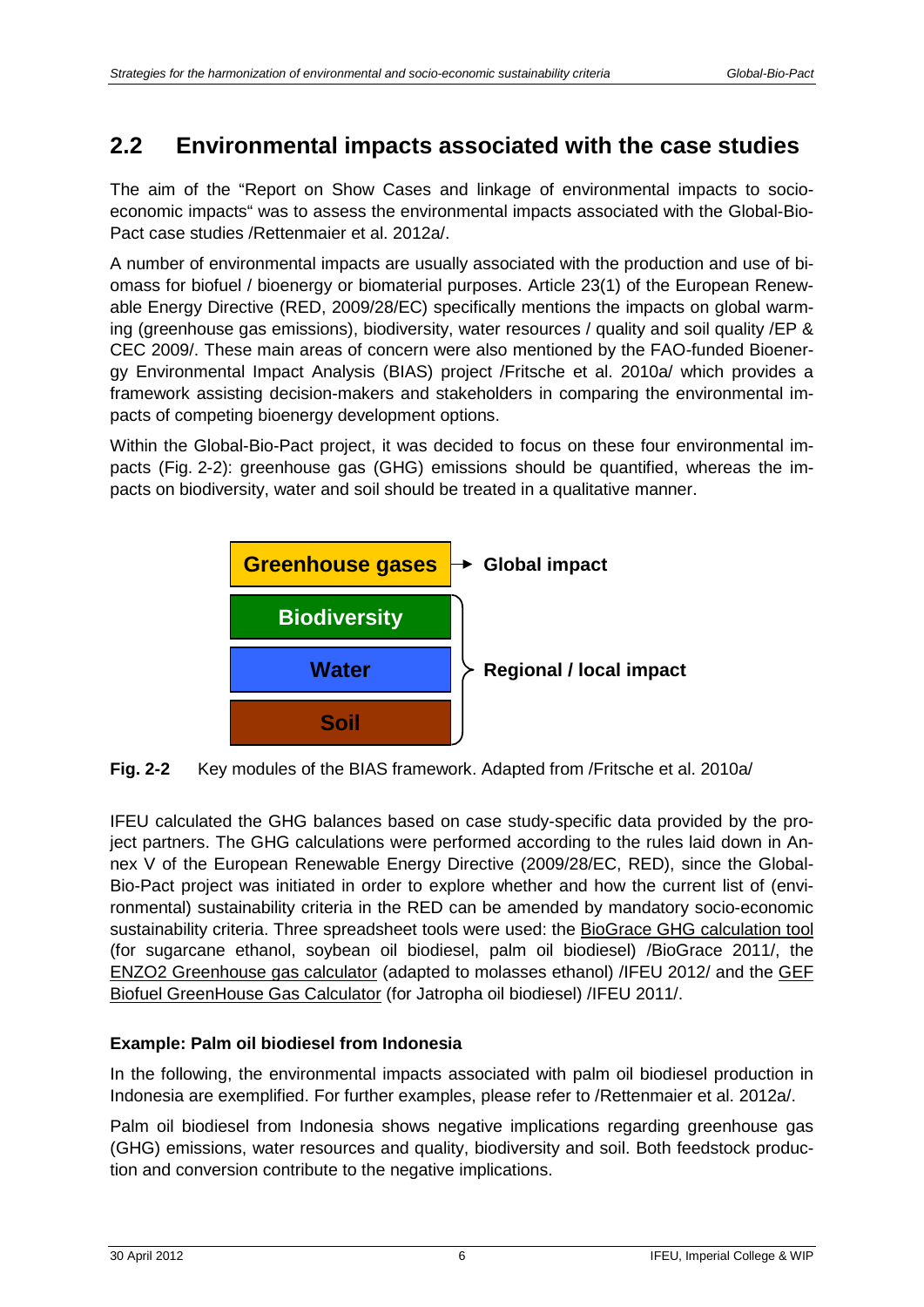The most important problem is that palm oil biodiesel production in Indonesia – at least in case of the plantations and mills regarded in the case study – leads to high GHG emissions [\(Fig.](#page-10-0) 2-3). None of the three cases reaches the 35 % minimum threshold of the RED. This is mainly due to i) the fact that the methane emissions from the palm oil mill effluent (POME) treatment are not captured and ii) the relatively high amount of used fertilisers. Of the three investigated palm mills, only the Desa Asam Jawa case (16%) is achieving results close to the RED default value (for mills without methane capture). This highlights the great potential for process optimisation in the palm oil industry, not only in terms of methane capture at the palm oil mill but also in terms of increased use of oil palm biomass residues.



<span id="page-10-0"></span>**Fig. 2-3** GHG emissions from palm oil biodiesel in Indonesia compared to its fossil fuel comparator /IFEU based on Wright 2011/

In terms of biodiversity, it was found that all three cases lie within or next to areas of high biodiversity and high soil carbon stocks /Wright 2011/. The increasing demand for palm oil is a threat to these neighbouring areas, which could be converted to agricultural land, too. If rain forests are cleared and/or peat land is drained, there is a risk that high conservation value areas area permanently lost, greenhouse gas emissions are increased soil fertility is decreased. Soil compaction and application of fertilizer and chemical pesticides are further weaknesses /Wright 2011/. The application of the latter is potentially harmful for adjacent ecosystems and their water bodies and also results in increased greenhouse gas emissions. POME discharge into nearby water bodies creates another problem which can result in water contamination of the surrounding area, if not treated and handled appropriately. The palm oil mill needs to be located in the immediate vicinity of the plantation to ensure the quality of the fresh fruit bunches (FFBs) which are pressed to obtain the CPO. Therefore, the negative impacts of the palm oil mill can also affect surrounding rain forests or other areas of high conservation value.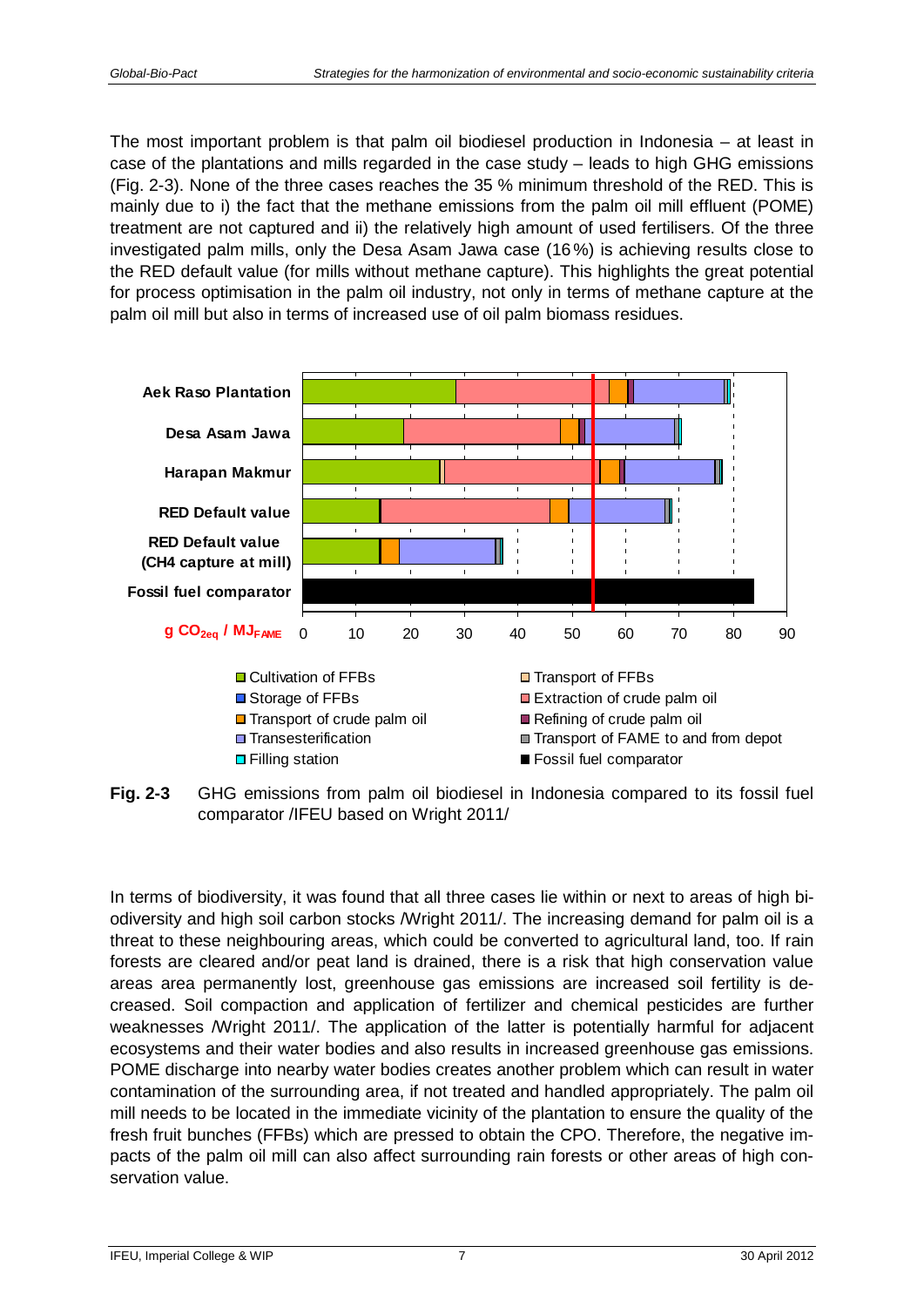## <span id="page-11-0"></span>**2.3 Tools for land assessment**

The aim of the report on "Tools for identifying the suitability of different land types for sustainable biomass production" /Diaz-Chavez & Rettenmaier 2011/ was to assess the existing tools for the suitability of different land types for biomass production, compare them to each other and evaluate their coverage, especially in relation to socio-economic impacts. These tools are necessary in order to define areas which do not conflict with other land uses (e.g. food and fodder production) and values (e.g. biodiversity or carbon stocks).

Land and the use of land provide a key link between human activity and the natural environment. The use of land is one of the principal drivers of global environmental change, as a consequent environmental change promoting climate change it influences the form communities use land as they have to adapt and mitigate to the effects of a changing climate /Winter & Lobley 2009/. There is also an increasing pressure on farmers and land managers to act as 'carbon stewards' as they have to adapt the land management to minimize carbon losses, and maximize carbon storage and provide substitutes for fossil fuels /Smith 2009/.

At the same time, a series of long-term trends (such as changing global dietary patterns) and shorter-term 'events' (such as recent poor harvests and droughts) have led to cons trained global food supply and stimulated pronounced changes in global agricultural commodity prices, putting further pressure on agriculture.

Traditionally, land use has been a finite resource from an environmental point of view. The appropriation of the resource has also covered some multi-functionality uses such as food, housing, fibre and fodder. This approach has been changing through time. More recently the discussion over the production of bioenergy crops for either biofuels or for energy generation has put forward a new paradigm in terms on land use and land appropriation. According to /Winter & Lobley 2009/ land and food are at the forefront of the policy agenda in most parts of the world with climate change playing an important role on land use and 'Food security'. The new emphasis on agricultural supply-chains and climate change have left the old "environmentalism" with the multifunctional agro-environments (and their focus on biodiversity and landscapes) behind /Winter & Lobley 2009/.

According to /Watson & Diaz-Chavez 2011/, different factors need to be considered to understand the implications for siting bioenergy projects: i) likelihood and desirability of converting land to bioenergy feedstocks, ii) appropriateness of contemporary relevant policies, and iii) best choice of feedstocks and production systems. In order to achieve this, a combination of tools and methods, from literature review to geographic information systems and modelling need to be conducted, including but limited to:

- 1. Models: spatial and non-spatial models
- 2. Frameworks: ecosystem services (approach), responsible cultivation, ecosystem approach
- 3. Planning and zoning: mapping, territorial zoning
- 4. Statistical analysis and databases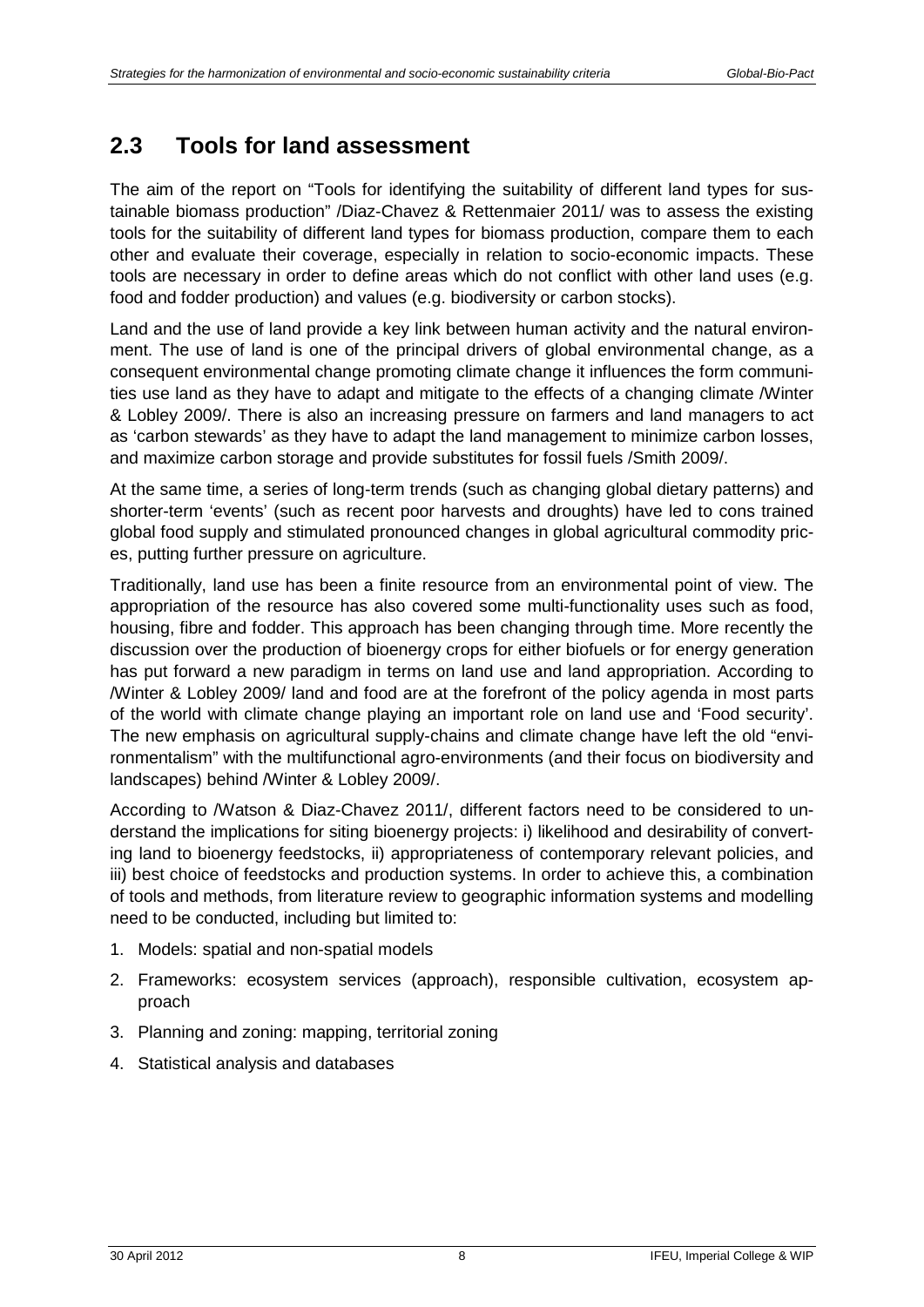Most of the methods and tools used for the assessment of land for bioenergy purposes focus on land availability, the suitability for the feedstocks considering physical local conditions (e.g. water, soil, geomorphology) and after these considerations the main following one is the economic aspect.

Once the available potential of biomass is assessed, the system is optimized based on cost minimization of biomass production and utilization in energy conversion facilities. Therefore, one of the main issues is the distance of the conversion plant from the needed feedstock and the capacity of the plant itself. Given a certain biomass availability and regional distribution, at the increase of size, in fact, collecting distances increases and thus also the biomass supply costs. Many models have evaluated these issues, among them the Biomass Resources Assessment Version One (BRAVO) system in a computer based decision support system (DSS) to assist the Tennessee Valley Authority in estimating the supply cost for wood fuel as a function of the hauling distances. In this type of analysis, spatial information is needed in order to know where to collect the biomass from and where to deliver it /Angelis-Dimakis et al. 2011/.

The further links with social and economic issues at the community level are most of the time overseen and until recently considered due to the influence of policies and the need of standards to access the desirable market (e.g. Europe).

In particular the use of indicators associated with datasets and GIS provided a good source of information to assess land use for different purposes including bioenergy production (see /Watson 2008/).

[Table](#page-12-0) 2-1 summarises the different methodologies and tools evaluated and their link with some social and economic issues regarding the assessment for bioenergy production. Although they are not exclusively used for these goals, they have been applied or used at some stage to assess the suitability of land.

There is not one single technique to assess suitability of land for bioenergy purpose. As it can be seen from the analysis of the different methodologies, frameworks and tools, a combination of them represents an advantage to incorporate different type of information and review the links among them.

The additional information that needs to be incorporated are the driving forces that promote this assessment such as policies, programmes and regulations.

|                    | -<br>. .        |               | ີ                   |                     |
|--------------------|-----------------|---------------|---------------------|---------------------|
| <b>Methodology</b> | Global/Regional | environmental | social              | economic            |
| <b>Models</b>      |                 |               |                     |                     |
| Spatial            | G/R             | N             |                     |                     |
| Non-Spatial        | G/R             |               | $\sqrt{}$ (partial) |                     |
| Ecosystem services | R               | $\sim$        |                     | $\sqrt{}$ (partial) |
| <b>RCA</b>         | R               |               | $\sqrt{}$ (partial) |                     |
| Mapping            | G/R             |               | $\sqrt{}$ (partial) |                     |
| <b>Databases</b>   | G/R             | $\sim$        | V                   | $\sim$              |

<span id="page-12-0"></span>

|  |  |  | <b>Table 2-1</b> Summary and application of different methodologies, frameworks and tools |  |
|--|--|--|-------------------------------------------------------------------------------------------|--|
|--|--|--|-------------------------------------------------------------------------------------------|--|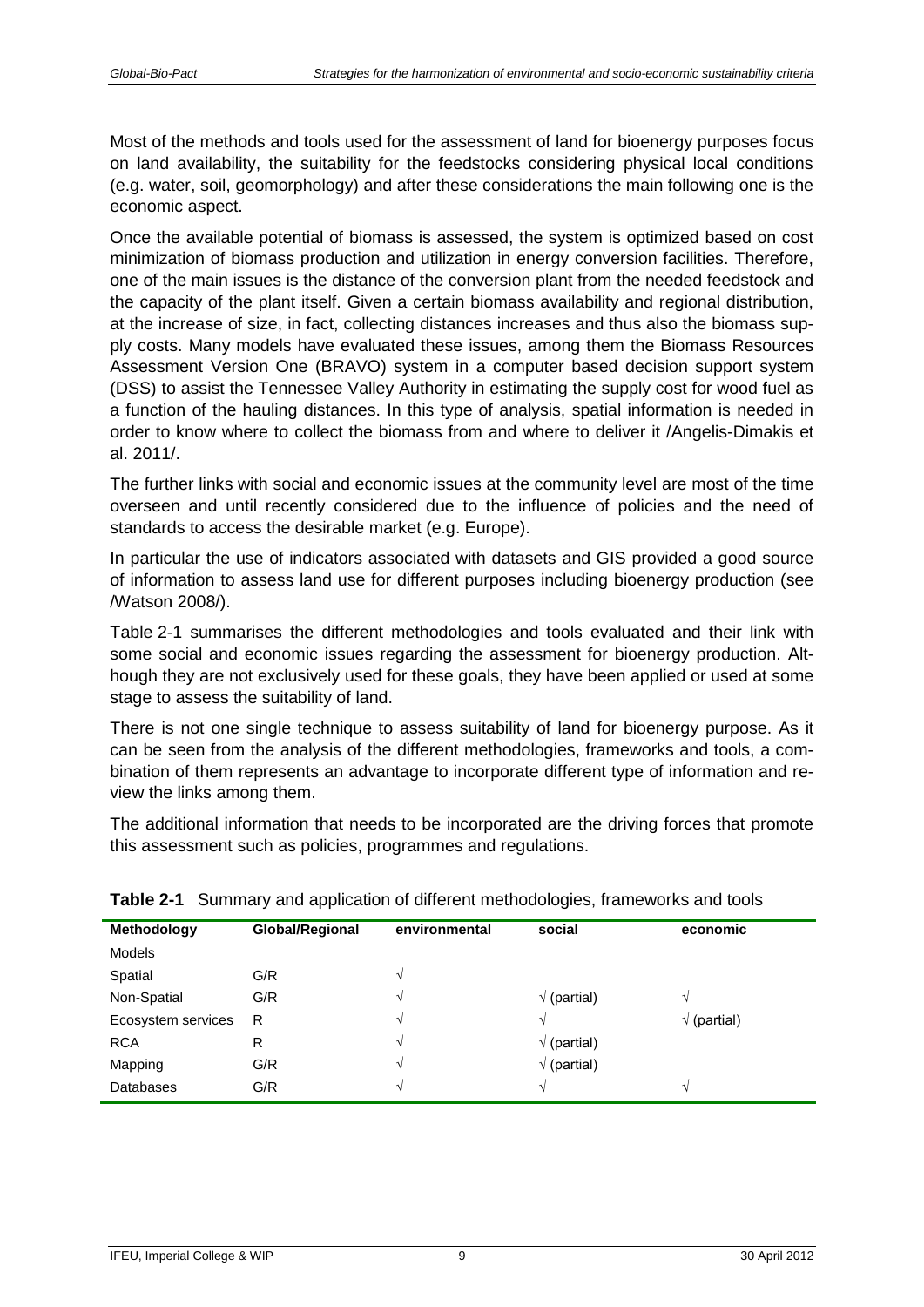The modelling tools have already been developed and are subject to ongoing critique within specialized disciplines that define each of these model classes. The combined results of multidisciplinary state-of-the-art models should be informative for assessing LUC outcomes. These models should ideally subscribe to similar criteria in all regions, relying on data sources analogous to a global unified database and ground-truth verifications of projections (through data collection and monitoring) of fuel-related LUC /Davis et al. 2011/.

The assessment done by /Davis et al. 2011/ also demonstrated that feedbacks to ecosystem services are the least represented (relative to effects on production and economics) in integrated assessment models like Mini-CAM, and are more often modelled regionally without considering interactions with the global market. Connections between regional responses of ecosystem services, including greenhouse gas mitigation and carbon sequestration, and LUC must be made in order to assess global scenarios. /Davis et al. 2011/ suggested that a wide variety of existing tools must be used in aggregate to assess LUC. A combination of productivity, biogeochemistry, economics, environmental impact and social impact models must be employed to clarify the potential consequences of bioenergy in different regions of the world.

Furthermore, model inputs depend on land cover information (agriculture/ forestry/ grassland). This information is available from various products at different resolutions. Products are improving with satellite technology, but there are still differences among datasets that are partly due to classification (e.g. per cent coverage of trees that classifies land as a forest can vary from 20 % to 60 %) (see /Watson 2007/). This has to be considered when using a global comprehensive model of LUC. Standardization of land-use categories would increase the relevance of LUC models for global analysis, and should be inclusive of subdivisions with varied management practices that are employed throughout the world /Davis et al. 2011/.

The Global-Bio-Pact case studies clearly demonstrated that an integration of the different tools is necessary in order to assess the land use. Furthermore, the information also contributes and responds to policy making process in different parts of the world.

For further details, the reader is referred to the report on "Tools for identifying the suitability of different land types for sustainable biomass production" /Diaz-Chavez & Rettenmaier 2011/.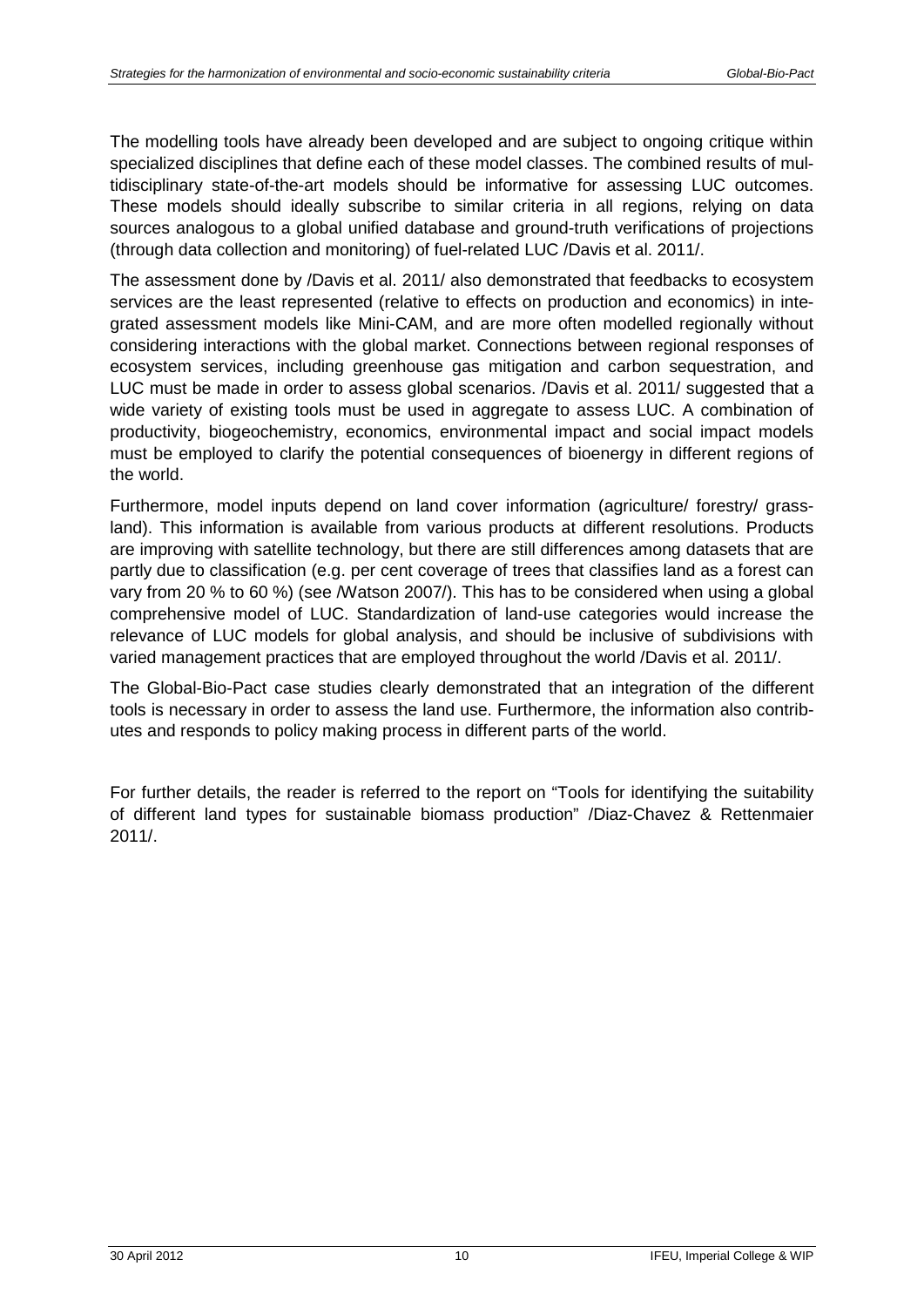## <span id="page-14-0"></span>**2.4 Linkage of environmental and socio-economic impacts**

Another aim of the "Report on Show Cases and linkage of environmental impacts to socioeconomic impacts" /Rettenmaier et al. 2012a/, besides the objective described in chapter [2.2,](#page-9-0) was to reveal hotspots of trade-offs and correlations between socio-economic and environmental impacts of biomass production in developing countries. Based upon the assessment of existing studies the interlinkages between major environmental and socio-economic impacts of biofuel and bioproduct life cycles were investigated. This is important since positive social impacts are not necessarily associated with positive environmental impacts, and vice versa.

The general linkage between environmental and socio-economic aspects is quite obvious: "the environment" actually means soil- to grow food; water- to drink, wash and irrigate crops; and air to breathe, and a host of natural food and medicinal products. It becomes clear that preserving "the environment" actually means safeguarding food production; sustaining livelihoods and preserving health. Poverty reduction, economic growth and the maintenance of life-supporting environmental resources are therefore inextricably linked /OECD 2001/. This linkage is best expressed in the "ecosystem services" approach. Ecosystem services are the benefits people obtain from ecosystems. These include provisioning, regulating, and cultural services that directly affect people and supporting services needed to maintain the other services (see also [Annex 1: Ecosystem services\)](#page-41-0). Changes in these services affect human wellbeing through impacts on security, the necessary material for a good life, health, and social and cultural relations /Millenium Ecosystem Assessment 2003/.

A SWOT analysis<sup>[3](#page-14-1)</sup> was performed on each Global-Bio-Pact case study. This way, differences in the biomass production and conversion into the biofuels and bioproducts depending on specific environmental, social and economic conditions are revealed. The general structure of a SWOT matrix is shown below:

|                  | Favourable           | Unfavourable   |
|------------------|----------------------|----------------|
| Internal factors | <b>Strengths</b>     | Weaknesses     |
| External factors | <b>Opportunities</b> | <b>Threats</b> |

Regarding the identification of linkages between socio-economic and environmental impacts the following classification was applied:

|                        | <b>Positive correlation</b> | <b>Trade-off</b>            |
|------------------------|-----------------------------|-----------------------------|
| Environmental impacts  |                             |                             |
| Socio-economic impacts |                             |                             |
| Environmental impacts  |                             |                             |
| Socio-economic impacts |                             |                             |
|                        | <b>Trade-off</b>            | <b>Negative correlation</b> |

<span id="page-14-1"></span> $\mathbf{R}$ <sup>3</sup> A SWOT analysis is a tool to assess the performance of a project, a product or a company. It originates from business management and it is a strategic planning tool to identify and assess the Strengths (S), Weaknesses (W), Opportunities (O) and Threats (T) of the surveyed project, product or company. Internal factors are determined by the project / product itself. All others are external.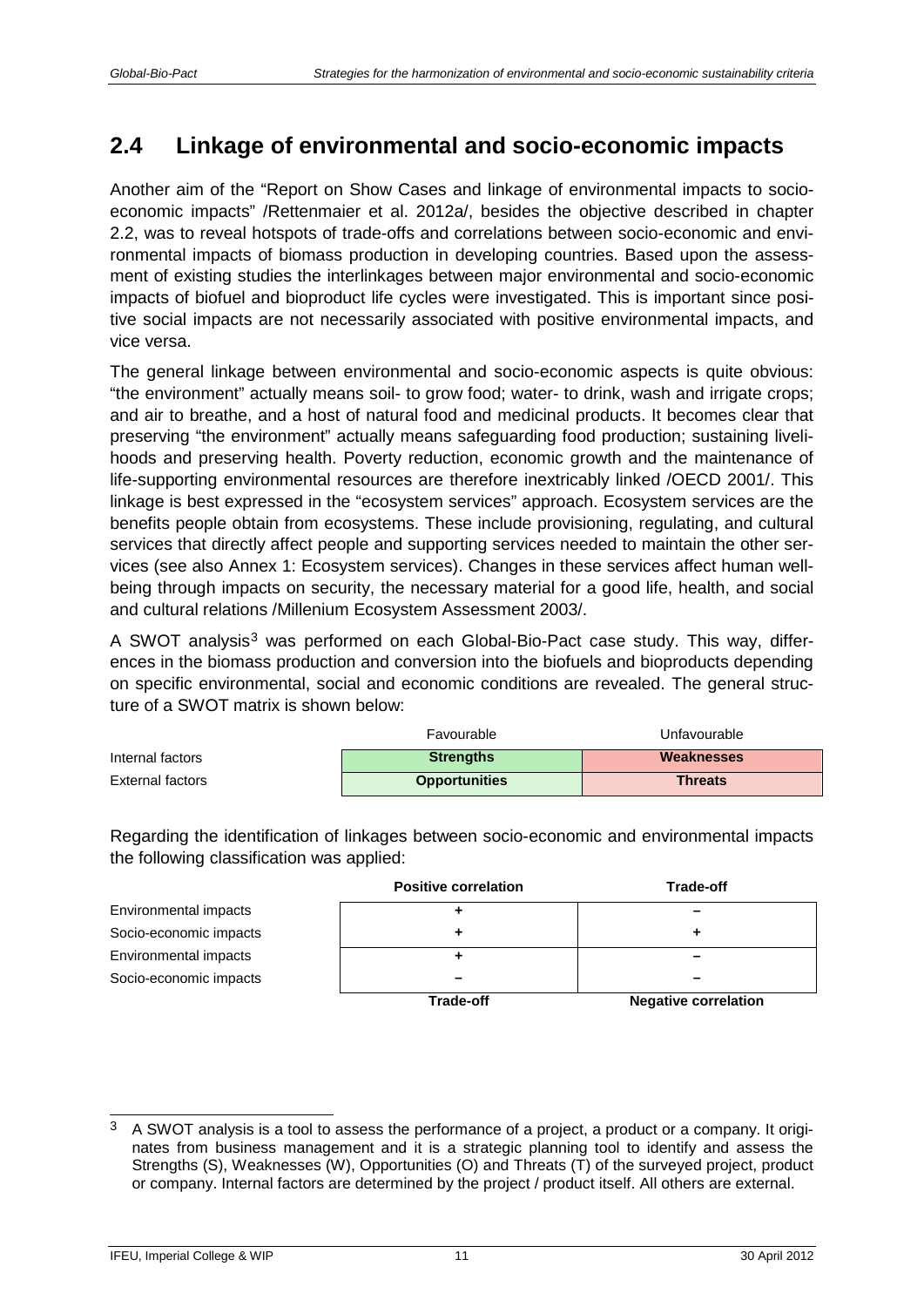#### **Interpretation**

Through the SWOT analyses on the Global-Bio-Pact case studies, **all types of linkages** between socio-economic and environmental impacts **could be identified**: positive correlations, trade-offs as well as negative correlations. The interpretation of the identified linkages between socio-economic and environmental impacts is quite complex. First of all, this is because environmental impacts are a complex issue in themselves. They differ in terms of time scale (persistence), spatial scale (ubiquity), and (ir-)reversibility, among others.

Environmental impacts often develop insidiously over a long period of time, i.e. significant **time lags** might occur between the dose (release of a harmful substance) and the associated response (damage to organisms or ecosystems). Since ecosystems are functioning on a long time scale, environmental impacts tend to be overlooked by the short-sightedness of politics and society. Often, short-term economic profits are preferred over long-term environmental benefits. This is one of the main reasons for trade-offs between socio-economic and environmental impacts.

Moreover, the relationship between dose and response is often **non-linear** showing for example an abrupt change if a certain threshold is passed. In case this change is irreversible, the threshold is also called a tipping point. Last but not least, the **response depends on** the nature of the affected **organisms or ecosystems**, more specifically their resistance (ability to withstand) and resilience / elasticity (ability to tolerate). Thus, the same dose causes different responses in different environments.

Combining these insights and the ecosystem services approach, this means that environmental impacts lead to **changes in ecosystem services** which in turn **negatively affect the constituents of human well-being**. Despite to the complex relationship between dose and response (see above), one could postulate that there is a gradient from positive correlations to trade-offs to negative correlations, along which ecosystem services are increasingly deteriorated:

- **Positive correlations** (limited environmental impacts of a certain activity, no changes in ecosystem services, positive socio-economic impacts): The SWOT analyses of Global-Bio-Pact case studies suggest that extensive feedstock cultivation and conversion systems seem to result in positive correlations.
- **Trade-offs** (considerable negative environmental impacts, visible deterioration of ecosystem services, but still at least short-term positive socio-economic impacts): More intensive feedstock cultivation and conversion systems seem to entail trade-offs. This is the case for many Global-Bio-Pact systems. However, one has to keep in mind that there is a continuum rather than a sharp borderline between extensive and intensive cultivation.
- **Negative correlations** (severe negative environmental impacts, loss of ecosystem services, negative socio-economic impacts): Regarding the Global-Bio-Pact case studies, negative correlations between socio-economic and environmental impacts can mostly be explained by land-use conflicts and land-use changes as well as by inappropriate management practices – the latter both in terms of feedstock production (e.g. inappropriate application of agrochemicals) and conversion (e.g. inappropriate treatment of effluents).

This holds especially for 'provisioning' and 'regulating' ecosystem services which affect some but not all constituents of well-being. 'Security', 'basic material for good life' and 'health' are affected, whereas there is only a weak linkage between the ecosystem services mentioned above and 'good social relations' and 'freedom of choice and action'.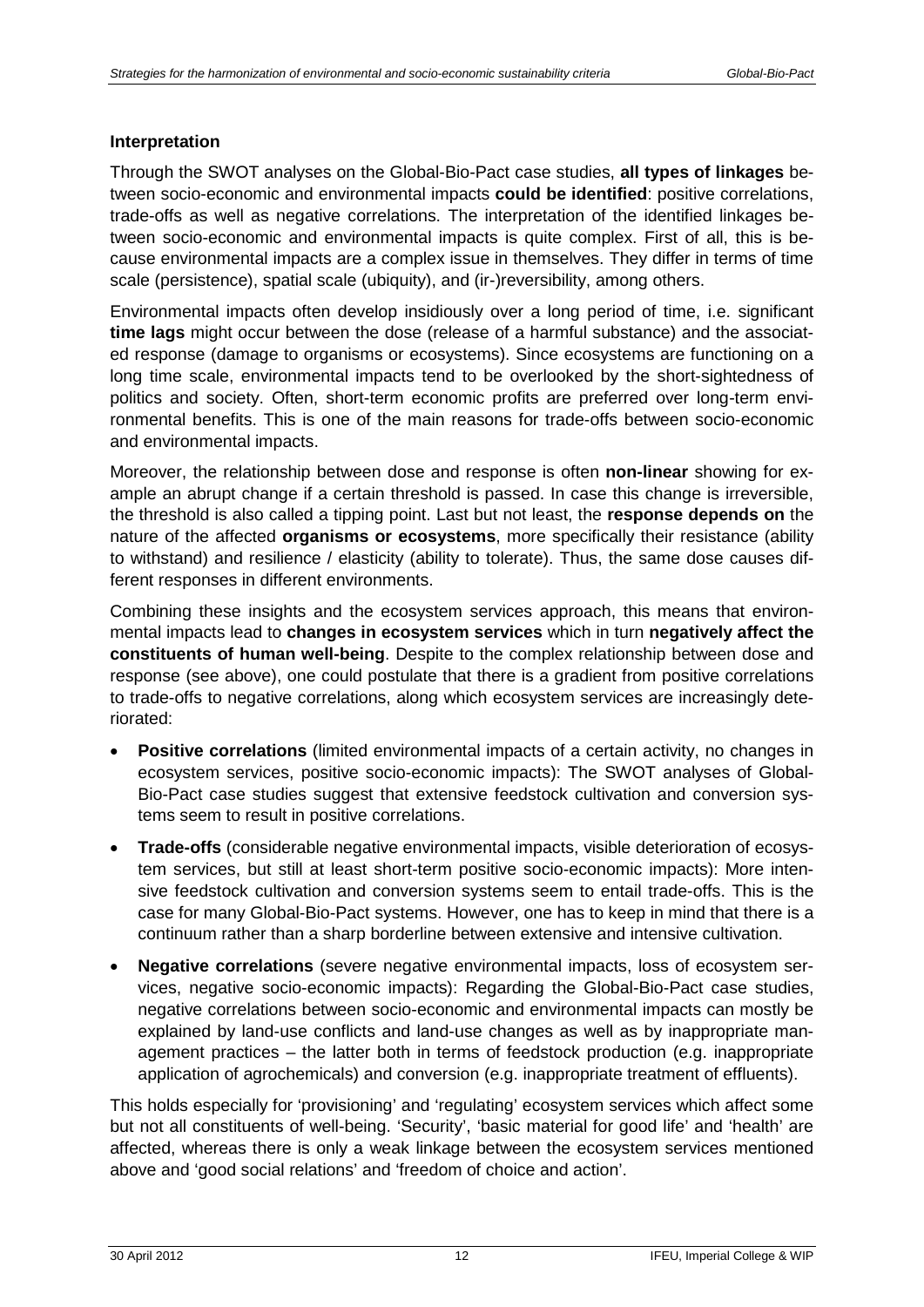#### **Conclusions**

The authors would like to emphasise that **the identified linkages (correlations and tradeoffs) are case study-specific**. Due to the limited number of case studies (one or two per feedstock), a trend or even a general rule (in the sense of a direct causal linkage) for a certain feedstock or for a certain biofuel or bioproduct cannot be deduced.

From the analyses it can be concluded that:

- trade-offs and negative correlations between environmental and socio-economic impacts are a sign of deteriorations of ecosystem services which negatively affect the constituents of human well-being 'security', 'basic material for good life' and 'health'. They are often related to **inappropriate management practices** during feedstock production and conversion which either **reflect the absence of respective regulations or** at least a **weak law enforcement by the country's institutions**. Certification could help here, at least by raising awareness.
- the second cause for trade-offs and negative correlations is **land use conflicts and land-use change**. For direct land-use change (dLUC), the same applies as for inappropriate management practices (see above). However, certification doesn't help resolving the issue of indirect land-use change (iLUC).
- the impacts associated with the production of a feedstock are fairly independent of its use, i.e. whether the feedstock is used for biofuels / bioproducts or for other purposes. Therefore, most of the conclusions drawn are applicable for the general cultivation of the respective feedstock. They do not necessarily reflect the specific impact of the biofuel production as such. Therefore **it is important to apply the same rules for all agricultural products irrespective of their use for food, feed, fibre or fuel**.
- most of the linkages between environmental and socio-economic impacts can be detected at local level whereas **some linkages can only be detected at country level** (or even higher), e.g. impacts on food security. Furthermore, some of the linkages regarding food security will need additional studies and a different methodology to be able to assess if biofuel production causes food insecurity and in how far biofuel mandates in developed countries and / or globally rising energy prices contribute to that (see recent FAO report produced within the "Bioenergy and Food Security Criteria and Indicators" (BEFSCI) project /FAO 2012b/). FAO's BEFSCI framework /FAO 2012c/ provides some important findings and suggestions. For instance, it has identified a range of policy instruments that can be used to require or promote – either directly or indirectly – good environmental and socio-economic practices in bioenergy feedstock production, and to discourage bad practices.

For further details, the reader is referred to /Rettenmaier et al. 2012a/.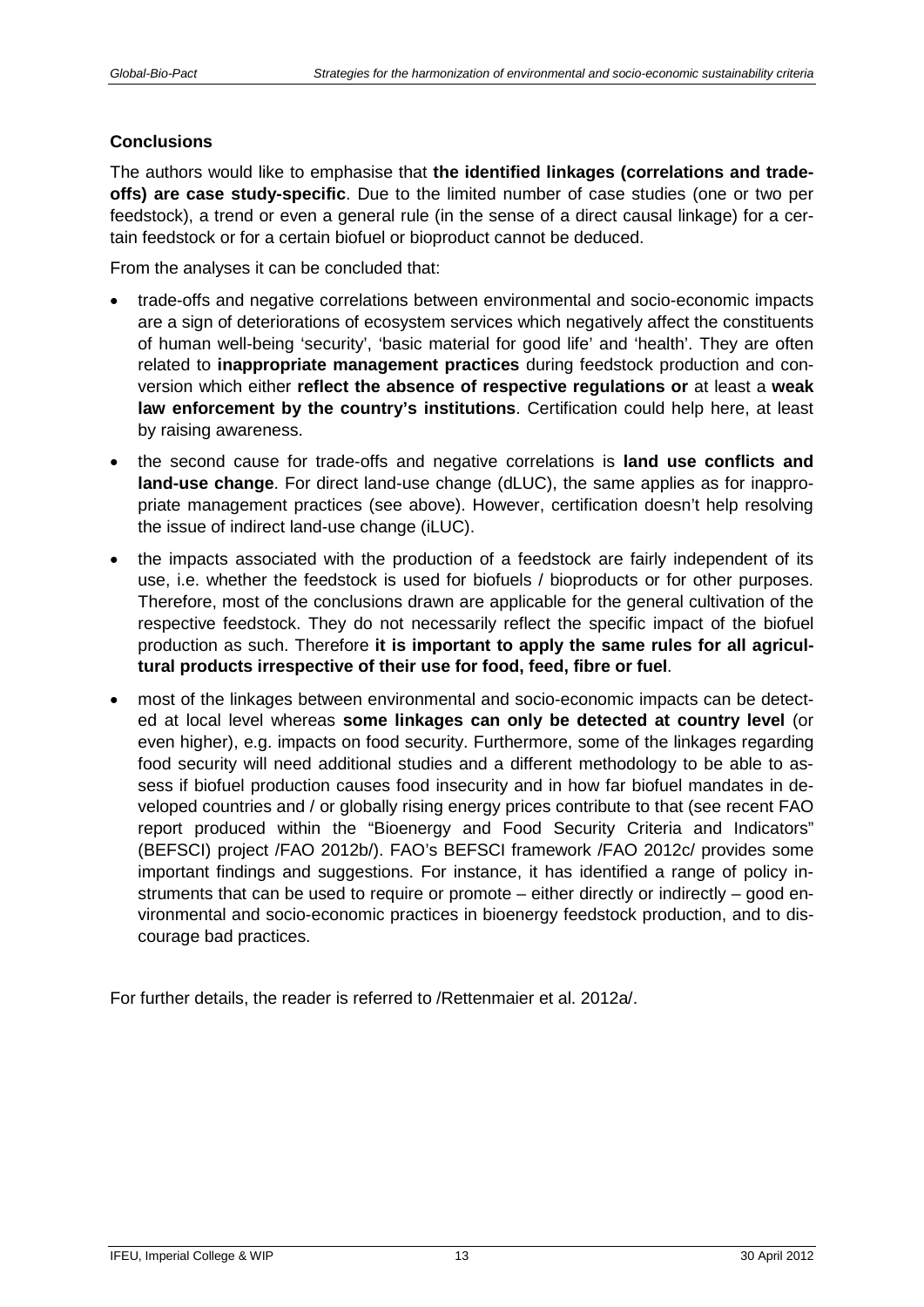## <span id="page-17-0"></span>**2.5 Use of marginal land and grassy biomass**

The aim of the "Report on sustainability impacts of the use of marginal areas and grassy biomass" /Rettenmaier et al. 2012b/ was to challenge two frequent hypotheses, according to which land-use competition and its negative side-effects can be reduced or mitigated: i) through the use of marginal (or degraded) land and/or ii) through the use of grassy biomass. This chapter separately discusses the two hypotheses and presents our conclusions.

### **Use of marginal land**

**In order to mitigate this land-use competition and its negative side-effects, several studies have proposed to use marginal (or degraded) land for the production of biomass for energy** /Fargione et al. 2008/, /Gallagher et al. 2008/, /Royal Society 2008/. 'Marginal land', however, is often incorrectly used as an umbrella term for all types of land ranging from fallow and abandoned land to degraded land. The crux is that land reported to be degraded is often the base of subsistence for the rural population /Berndes et al. 2003/ that it is critical to the survival of marginalised communities /Gaia foundation et al. 2008/.

Nevertheless, the idea has been taken up in the European Renewable Energy Directive (2009/28/EC, RED) which acknowledges that part of the increased demand for agricultural commodities will be met through an increase in the amount of land devoted to agriculture. More specifically, it is stated that *"the restoration of land that has been severely degraded or heavily contaminated and therefore cannot be used, in its present state, for agricultural purposes is a way of increasing the amount of land available for cultivation"* (preamble, 85). According to the RED (Annex V, part C, points 8 & 9), a bonus of 29 g  $CO_{2eq}/MJ$  is attributed to biofuels produced on such land[4](#page-17-1).

IFEU and Imperial College come to the conclusion that **the concept of marginal land is not viable** and does not live up to the high expectations for the following reasons:

- **Unclear definition**: Marginal land is often incorrectly used as an umbrella term for all types of land ranging from fallow and abandoned land to degraded land. However, 'marginal' definitely is an economic term and therefore subject to the variable economic framework. Thus, it cannot be used as a stable definition. Unfortunately, other terms such as degraded land which are used synonymously are just as diverse and unclear.
	- From an environmental point of view, this creates huge problems since critical forest, peat and grassland ecosystems are often classified as "marginal" or "idle" if they are perceived as not contributing sufficiently to economic development /Gaia foundation et al. 2008/. According to /Elbersen et al. 2008/, biophysically favourable environments are classified as marginal, or secondary forest as degraded.
	- Also from a socio-economic point of view, the term 'marginal land' is problematic since land that is often described as "marginal" is in fact critical to the survival of the most marginalised communities. Governments often conveniently classify all sorts of lands as marginal – including those used by nomadic and pastoralist communities for grazing, small-scale farmers, indigenous peoples and women /Gaia foundation et al. 2008/.

<span id="page-17-1"></span><sup>-</sup><sup>4</sup> According to the latest proposal by the European Commission /EC 2012/, points 8 and 9 shall be deleted. Instead of attributing a bonus to biofuels from degraded land, a malus (estimated indirect land-use change emissions) shall be attributed to biofuels from agricultural land.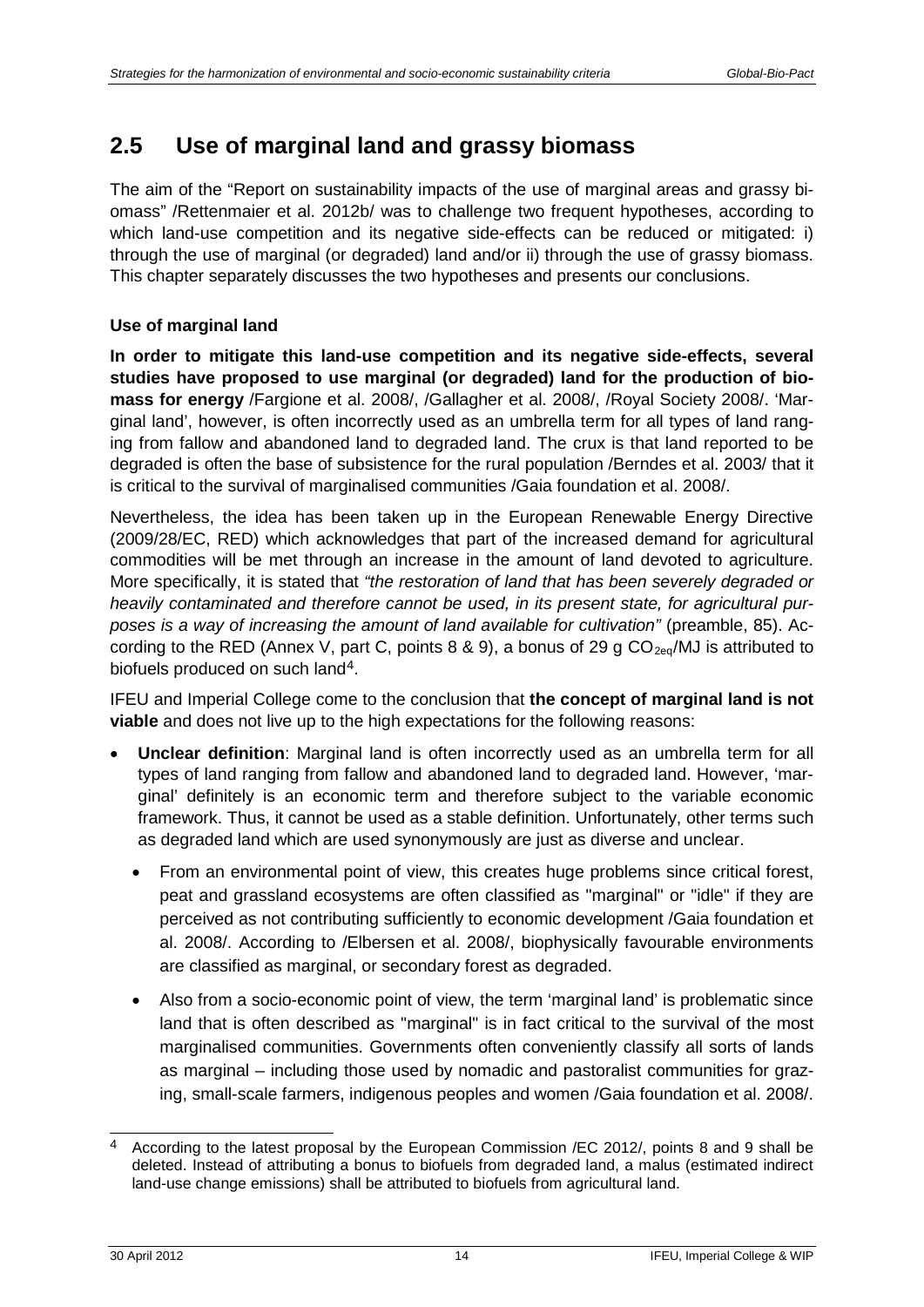- **Unclear extent and quality**: As a consequence of the unclear definition, the availability of marginal land, often identified as a major source of land for bioenergy, is highly uncertain. For the same reason, land quality is highly variable, depending on the biophysical limitations it suffers from.
	- Existing databases such as GLASOD are rather outdated.
	- Mapping the global extent of marginal/degraded land via remote sensing is challenging, since some biophysical aspects simply cannot be observed via satellite imaginary. This is even more the case for socio-economic aspects, e.g. whether the land is used by nomadic and pastoralist communities or indigenous peoples. A combined top-down and bottom-up approach (e.g. /Fritsche et al. 2010b/) would thus be needed to identify those areas, i.e. a ground-check is absolutely vital.
- **Unclear sustainability impacts**: As a consequence of the unclear definition and the unclear extent and quality, **it remains unclear if and to which degree marginal/degraded land could contribute to reduce land use competition**. Moreover, **it is difficult to generalise the sustainability impacts of the use of marginal land**.
	- In order to properly assess the environmental impacts associated with its use, it is crucial to know the exact marginal land in question. Land use-related impacts could be very positive, e.g. if the soil carbon stock was increased. However, if (semi-)natural land is used or grassland is converted into arable land, both the greenhouse gas balance (via soil carbon stocks) and biodiversity are negatively affected. In other words, a case-by-case evaluation is required since no general conclusion can be drawn.
	- However it is clear that since marginal land is inherently less productive than fertile land – higher agricultural inputs (e.g. fertilizers) and therefore investments are required to obtain the same output as on fertile land. Thus, the environmental impacts are increased. Also, since many of these marginal lands are environmentally fragile, there is a considerable risk of irreversible degradation if inappropriately managed.
	- Moreover, due to generally unfavourable socio-economic conditions (rural poverty and lack of access to land), it is likely that non-food biomass cultivation leads to an intensification and capitalization of farming operations and thus to productivity enhancing measures. These limitations cast serious doubts whether realization of yield increases are possible in short periods of time.
- **Unclear future**: According to the RED (Annex V, part C, points 8 & 9), a bonus of 29 g  $CO<sub>2eq</sub>/MJ$  is attributed to biofuels produced on degraded and heavily contaminated land. However, this bonus has not stimulated the use of such land for biomass feedstock cultivation. According to the latest proposal by the European Commission /EC 2012/, the bonus shall be replaced by a malus (estimated indirect land-use change emissions) which shall be attributed to all biofuels from agricultural land. However, this malus shall only be added to the typical values in Annex V for the purpose of the Member States' reports on net greenhouse gas emission saving from the use of biofuels. Instead of directly incentivising the use of degraded and heavily contaminated land, the use of agricultural land is somewhat discouraged.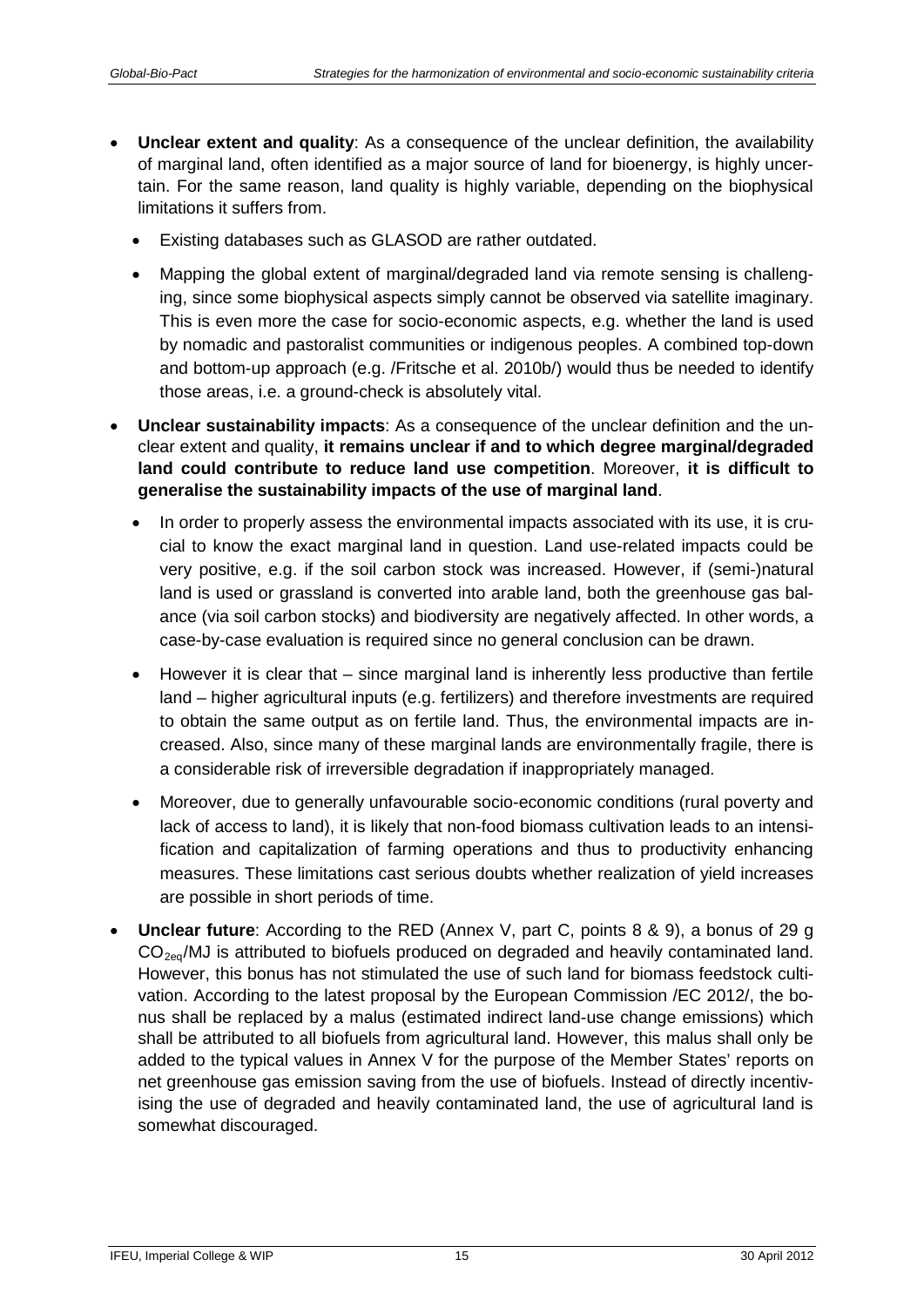### **Use of grassy biomass**

The second focus of this report is on the use of grassy biomass. Grassy biomass can be obtained both from arable land (purpose-grown grassy crops), grassland (cuttings) and other (e.g. protected) areas. In the past few years, a controversial discussion on the net benefit of biofuels and bioenergy has been ongoing, showing that the use of biomass for energy is not environmentally friendly *per se*, simply because biomass is a renewable resource. Especially annual crops have repeatedly been criticised since they typically require more energy, fertiliser and pesticide input than perennial crops while achieving lower yields per unit area and lower net greenhouse gas (GHG) emission savings. Therefore, perennial crops, such as grasses, are attracting increasing interest as potential energy crops on arable land. **Several studies have argued that perennial grasses** cultivated on arable land **could reduce both land-use competition for arable land and environmental impacts** (/Tilman et al. 2006/, /Fargione et al. 2008/, /Rowe et al. 2009/, /Don et al. 2011/, /Valentine et al. 2012/).

Due to the same land-use competition – among others fuelled by biofuel policies – **grasslands are globally threatened of being converted into arable land which would result in a loss of biodiversity**. In Europe, permanent grasslands are already facing this pressure due to declining ruminant livestock numbers and forage demand. Alternative uses for biomass obtained from grasslands therefore urgently need to be developed to ensure that grassland can remain grassland. Scientists have proposed that **the use of grassy biomass for non-food purposes could actually be an option to conserve European grasslands, i.e. to avoid land-use changes** (/Rösch et al. 2009/, /Shekhar Sharma et al. 2011/). However, the fundamental question is whether economically viable options can be found which do not lead to an intensified use of high nature value grassland. **In case of land-use intensification, the use of grassy biomass for biofuels and bioproducts is a threat to biodiversity**. Taking both threats (land-use change and intensification) into account, the RED stipulates that biofuels shall not be made from raw material obtained from highly biodiverse grassland (Article 17 (3) (c)). However, an exact definition of such areas is still pending.

There are three fundamentally different types of grassy biomass which could be used for bioenergy and bioproducts: i) annual and perennial herbaceous crops cultivated on arable land, ii) grassy biomass obtained from grasslands and iii) other grassy biomass. In the following, they will be treated separately.

#### • **Purpose-grown grassy crops on arable land**:

- The cultivation of perennial grasses on arable land (for the purpose of bioenergy and bioproducts) usually results in **lower** *direct* **environmental impacts compared to traditional crops** such as roots & tubers or oil crops. This is mainly due to higher product yields per unit area (i.e. seen from a bioenergy perspective). The advantage is less pronounced for annual grasses. Moreover, the impact on water resources and biodiversity is depending on local conditions and thus highly variable. Last but not least, a significant bandwidth/range of LCA results can be expected, both due to varying biomass yields and immature processes leading to lignocellulose-based biofuels.
- However, when comparing different crops from a basket-of-products perspective, *indi***rect effects** have to be considered as well. In this case, the co-products obtained from traditional crops play an important role: if used as animal feed, they substitute conventional feed production and thus reduce the overall pressure on land. No such coproducts are obtained from herbaceous crops. In other words, **grassy crops** are caus-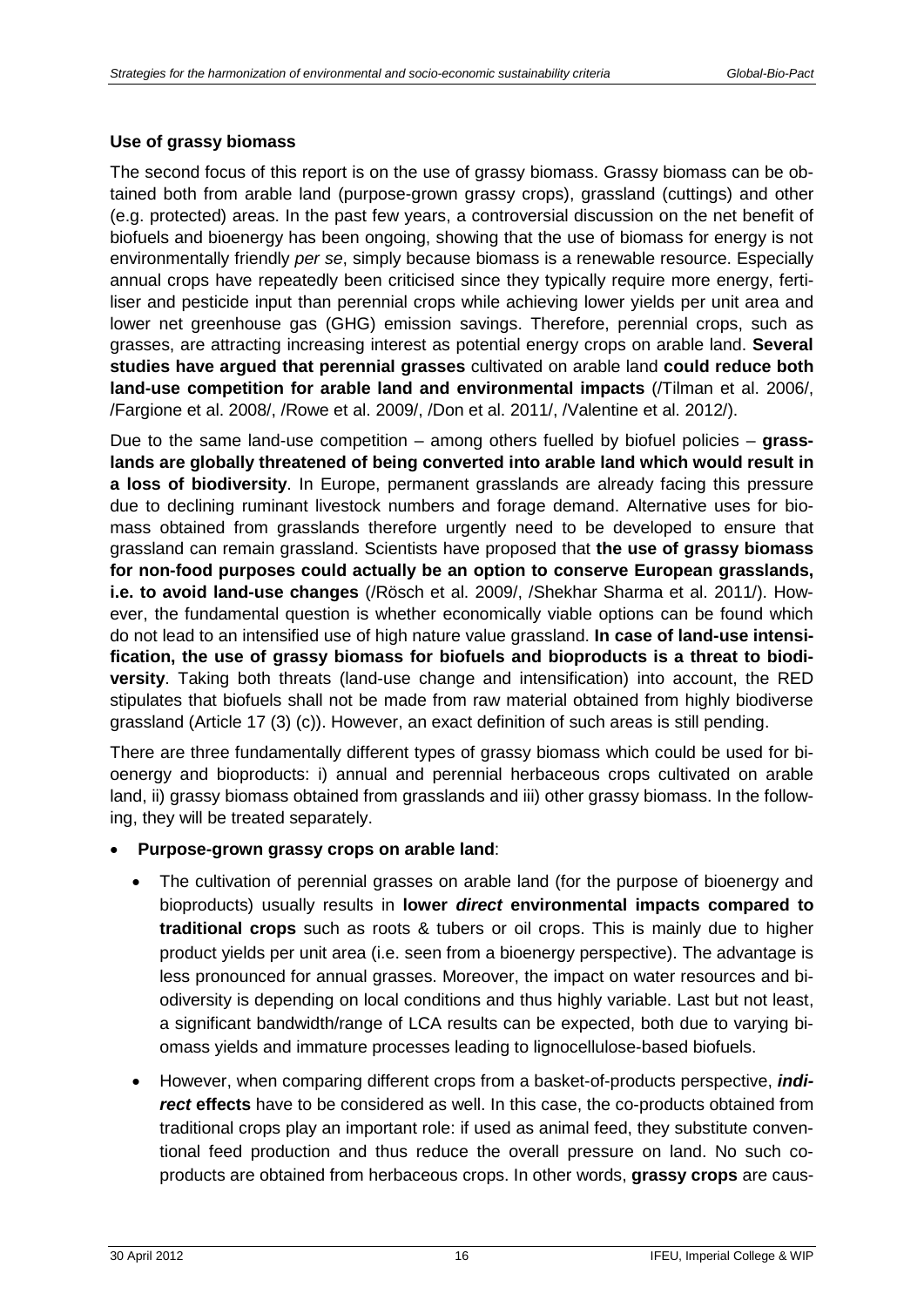ing iLUC effects as well (potentially even worse) and **might not contribute to reduce land use competition**.

- **The socio-economic impacts of perennial grasses are not fully understood yet.** More research is needed in this field.
- **Grassy biomass from grasslands**:
	- **Unclear definition**: The term 'grassland' is ambiguously defined. Unfortunately, the RED has added to the confusion by introducing terms such as 'highly biodiverse', 'natural' and 'non-natural' grassland without providing a corresponding unambiguous definition. As a consequence, it is not fully clear, which areas are considered grassland.
	- **Land use change from permanent grassland to arable land are a no-go option**: land-use changes from permanent grassland to arable land are absolutely undesirable both from a carbon stock and biodiversity point of view.
	- **Through the use of cuttings from 'surplus' grasslands** (due to declining numbers of ruminant livestock) for the purpose of bioenergy and bioproducts, **synergies with a number of environmental issues could be exploited** (e.g. biodiversity conservation) – at least in Europe. Alternative uses for 'surplus' grasslands are urgently needed, however, in terms of environmental impacts it is absolutely crucial that these options do not lead to land-use intensification, especially in the case of high nature value grassland. The latter requirement casts serious doubts whether the potential contribution of grass cuttings is large enough to alleviate land use competition. Also, it has to be considered that in most parts of the world (i.e. outside Europe), per capita meat consumption is increasing. Thus, at global level, 'surplus' grasslands are **unlikely to contribute to a reduction of land use competition**.
- **Other grassy biomass**:
	- The use of grassy biomass obtained through human activities aiming at landscape conservation and/or preservation of the grassland status of protected grasslands offers many synergies with nature conservation – provided that the harvest of grassy biomass does not interfere with but rather supports the preservation of species richness and composition. Thus, it has **very positive environmental impacts**.
	- However, most of these activities are not economically viable and require substantial support by society. Despite considerable potentials in some countries, this source of grassy biomass is **unlikely to contribute to a reduction of land use competition** at global level.

### **Conclusion**

It was shown that it is rather unlikely that the use of marginal (or degraded) land and/or the use of grassy biomass can significantly contribute to alleviate land-use competition and its negative side-effects. We think that these frequently heard hypotheses are refuted. For further details, the reader is referred to /Rettenmaier et al. 2012b/.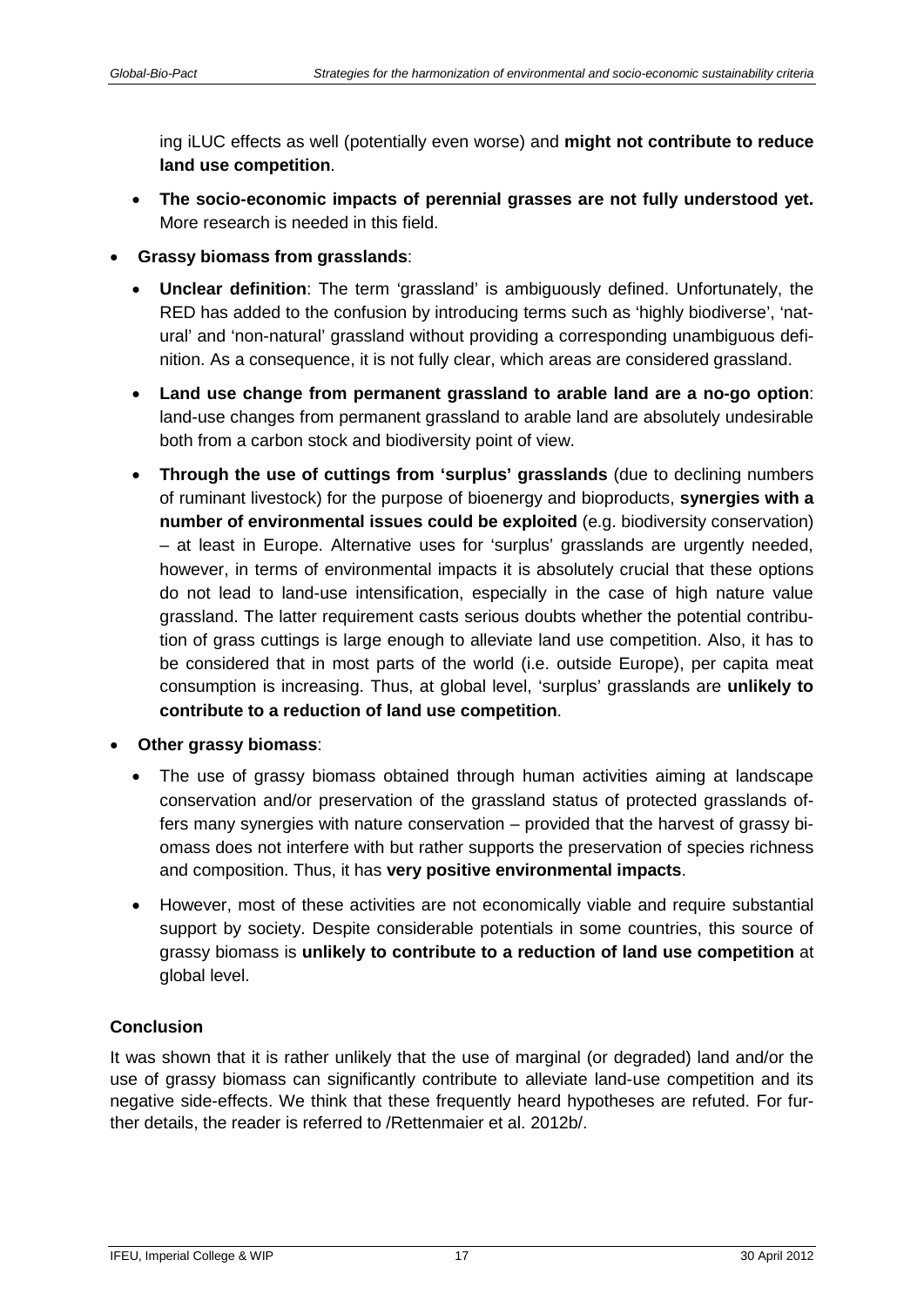## <span id="page-21-0"></span>**3 Harmonisation of environmental and socioeconomic sustainability criteria**

This chapter presents approaches to harmonise environmental and socio-economic sustainability criteria, taking into account results presented in the early overview type of reports produced within work packages 5 and 8 of the Global-Bio-Pact project. It highlights that the ecosystem services approach could be a suitable startegy to establish the link between environmental and socio-economic sustainability criteria, especially at local / project level. Moreover, it presents the Global-Bio-Pact set of sustainability criteria and indicators, which a accommodates both environmental and socio-economic sustainability criteria.

## <span id="page-21-1"></span>**3.1 Sustainability indicators for bioenergy**

Different standards have been produced or adapted for the bioenergy sector. These standards have mainly responded either to the market or to the requirements of the EU Renewable Energy Policy.

The Global-Bio-Pact project produced two reports that reviewed the standards. One of them focused on the environmental issues (/Rettenmaier et al. 2011/, D 5.1) and the other report focused on the socio-economic criteria (/Diaz-Chavez 2011/, D 8.1). Both reports can be found on the Global-Bio-Pact project website (www.globalbiopact.eu).

The conclusions of the report on "General environmental impacts, principles, criteria and indicators of biomass production and conversion" /Rettenmaier et al. 2011/ considered that the use of the sustainability standards examined could be a good proxy for measuring impact, particularly as they do require monitoring and mitigation activities. However, this approach would not provide consistent parameters which could be compared between operations, including those not implementing a sustainability standard.

The report also pointed out that of the standards assessed, only BSI/Bonsucro and the framework of the Global Bioenergy Partnership (GBEP, see [Annex 2: GBEP Sustainability](#page-42-0)  [indicators\)](#page-42-0) systematically provided measurement parameters. These standards are a useful starting point for developing impact indicators as they identify the important criteria and indicators for a variety of agriculture and forestry operations, and can be used as a framework for developing specific impact measurements for each of land use change, biodiversity, soil, water and air.

The report indicated some possible environmental criteria and indicators that could be developed in the Global-Bio-Pact project as per [Table](#page-22-0) 3-1.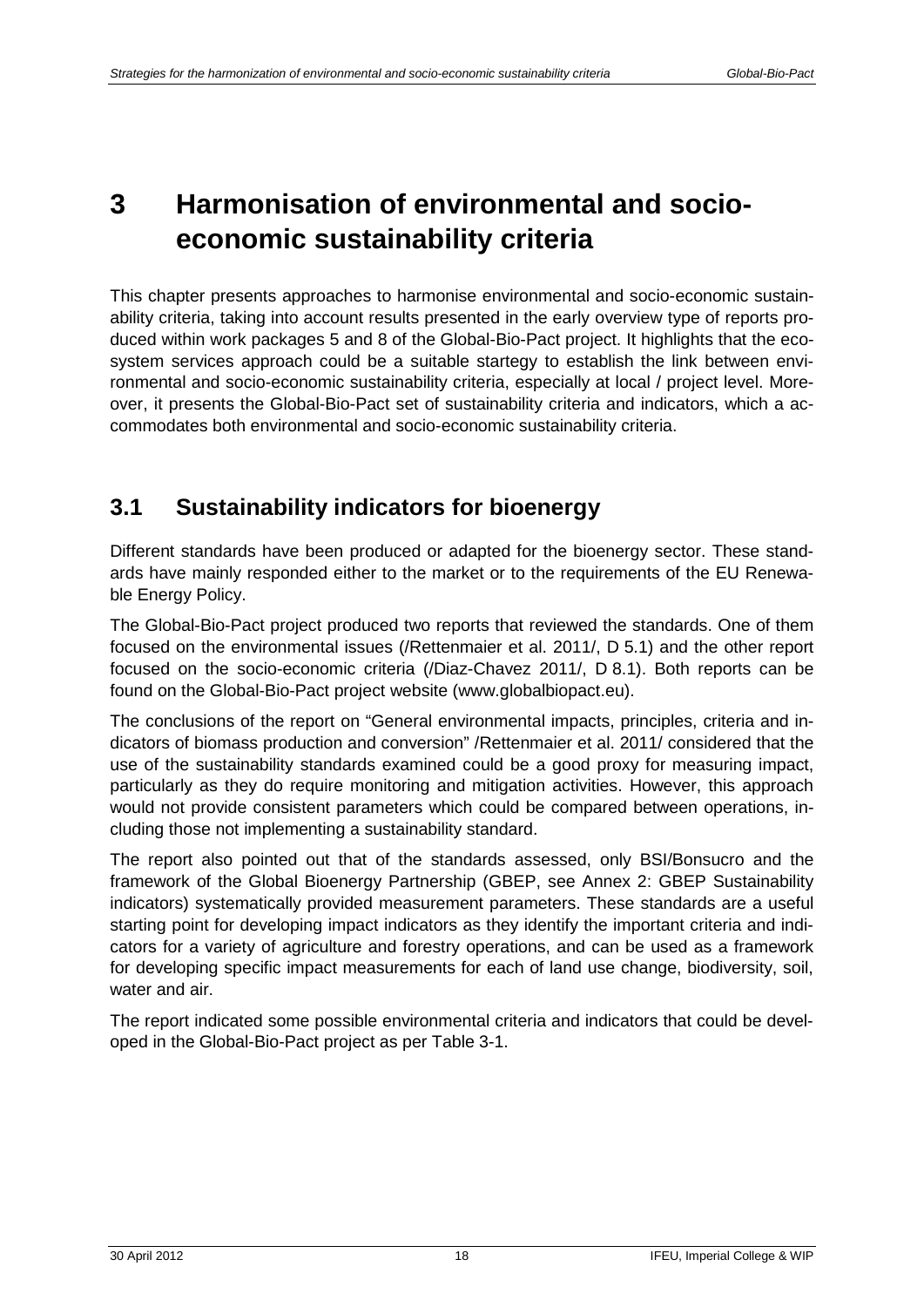|                               | Parameters to develop impact indicators for                    |
|-------------------------------|----------------------------------------------------------------|
| Carbon and land<br>use change | Assessment of all parameters below before and after conversion |
| <b>Biodiversity</b>           | Landscapes                                                     |
|                               | Ecosystems                                                     |
|                               | Plants & animals (including protected species)                 |
|                               | <b>High Conservation Values</b>                                |
| Soil                          | Physical, Chemical & biological status                         |
|                               | Soil carbon content                                            |
|                               | Erosion                                                        |
|                               | Fertilizer use                                                 |
|                               | Contamination by fuels, human settlements and agro-chemicals   |
| Water                         | Physical, Chemical & biological status                         |
|                               | Riparian zones                                                 |
|                               | Water use/efficiency                                           |
|                               | Agro-chemical use                                              |
|                               | Contamination by fuels, human settlements and agro-chemicals   |
| Air                           | Pesticide spraying                                             |
|                               | Burning of wastes and residues                                 |
|                               | Burning for land use clearing                                  |
|                               | Processing emissions                                           |

<span id="page-22-0"></span>

| <b>Table 3-1</b> Parameters to develop environmental impact indicators for within the Global-Bio- |  |
|---------------------------------------------------------------------------------------------------|--|
| Pact project                                                                                      |  |

Regarding the socio-economic criteria and indicators, the report on "Assessment of existing socio-economic principles, criteria and indicators for biomass production and conversion" /Diaz-Chavez 2011/ concluded that social impacts tend to be more difficult to monitor and quantify as they require more in depth studies, normally household surveys which are time consuming and expensive. Therefore the link with the impacts from the application of the standards could be a good possibility to link with organisations that are already monitoring and certifying activities. Nevertheless, one of the main issues is that the monitoring refers more to compliance than to actual impacts

From the standards reviewed it was possible to consider that the ISEAL Impact Code and the GBEP framework offer the possibility of developing and/or using available indicators that refer to the whole supply chain of the bioenergy feedstocks and their co-products from the socio-economic point of view.

An additional issue to consider is that there will be some interactions needed to link between the environmental and socio-economic standards that will need to be considered for the analysis of the impacts. For instance, the link between the use of water for the feedstock production and the use of water by the community. A review of the results reported from the stakeholder overview of principles needed to be included can be found in the COMPETE report on Good Practice Principles /Diaz-Chavez 2009/.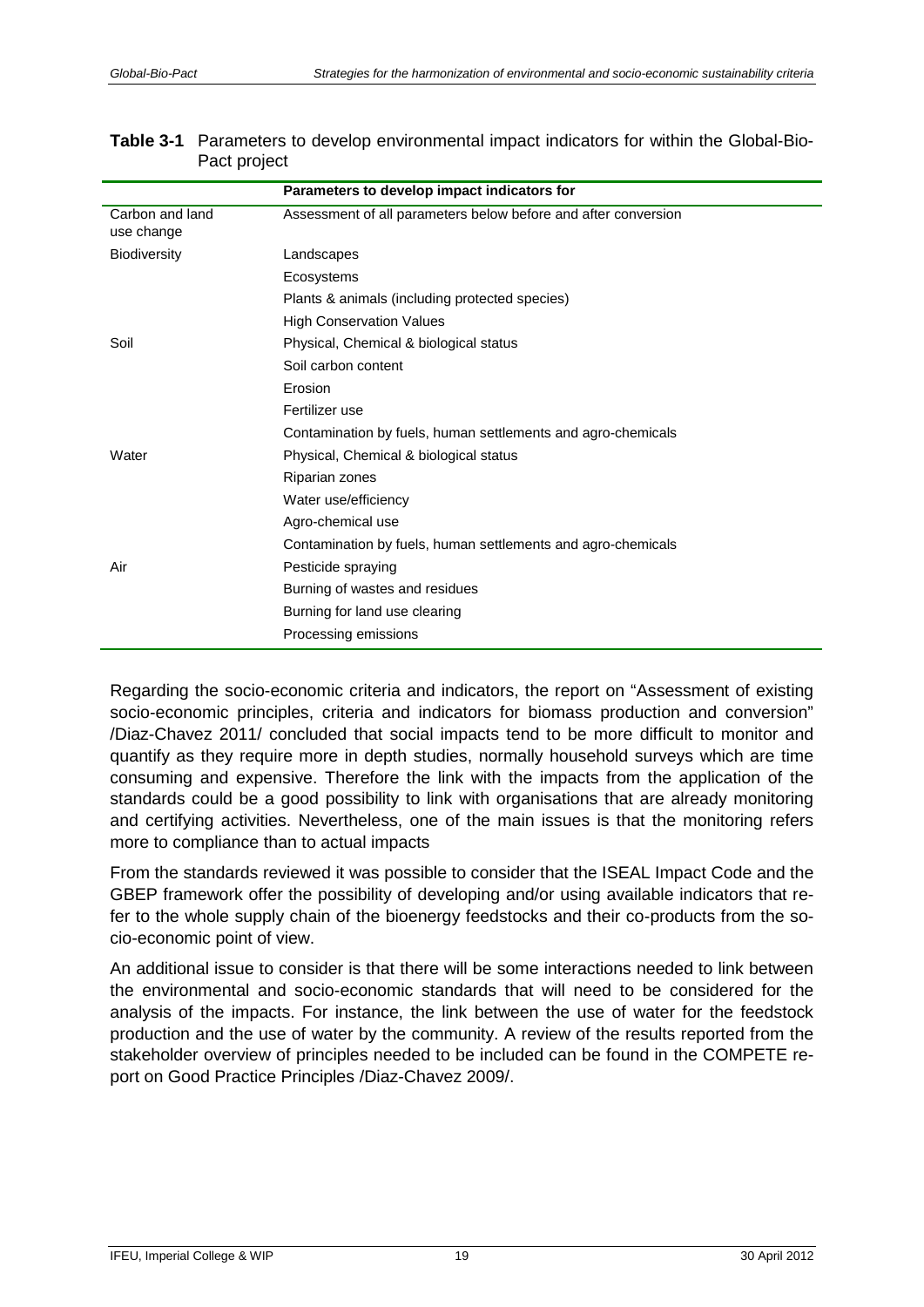The report suggested a short list of criteria to consider the development of indicators:

- 1. Impacts on water supply and quality affecting the community
- 2. Avoidance of land use change impacts that could impact food security
- 3. Community and women participation
- 4. Skills transfer
- 5. Improvement in services and infrastructure (energy supply, health)
- 6. Land rights

The following section presents the links between the environmental and socio-economic indicators.

### <span id="page-23-0"></span>**3.2 Linkage of environmental and socio-economic indicators**

Our analysis of linkages between socio-economic and environmental impacts (chapter [2.4\)](#page-14-0) has shown that

- trade-offs and negative correlations between environmental and socio-economic impacts are often related to **inappropriate management practices** during feedstock production and conversion which either **reflect the absence of respective regulations** or **are a sign of weak governance** (in terms of implementation of decisions / law enforcement).
- the second cause for trade-offs and negative correlations is **land use conflicts and land-use change**. For direct land-use change (dLUC), the same applies as for inappropriate management practices (see above). However, in order to solve the problem of indirect land-use change (iLUC), global governance would be required since it affects more than one state or region.

Trade-offs and negative correlations between environmental and socio-economic impacts are also a sign of deteriorations of ecosystem services<sup>[5](#page-23-1)</sup> which negatively affect the constituents of human well-being. This holds especially for 'provisioning' and 'regulating' ecosystem services which affect some (but not all) constituents of well-being through impacts on security, the necessary material for a good life, health, and social and cultural relations /Millennium Ecosystem Assessment 2003/ (see also [Annex 1: Ecosystem services\)](#page-41-0). The strong link between 'provisioning' ecosystem services and human well-being is also taken up in the Low Indirect Impact Biofuels (LIIB) methodology /Ecofys et al. 2012/, which constitutes a further development of the Responsible Cultivation Areas (RCA) methodology /Ecofys 2010/.

Regarding 'good social relations' and 'freedom of choice and action', the linkage to ecosystem services is weaker. [Fig.](#page-9-1) 2-2 shows the linkages between ecosystem services and human well-being.

-

<span id="page-23-1"></span><sup>5</sup> Ecosystem services are the benefits people obtain from ecosystems. These include provisioning, regulating, and cultural services that directly affect people and supporting services needed to maintain the other services. /Millenium Ecosystem Assessment 2003/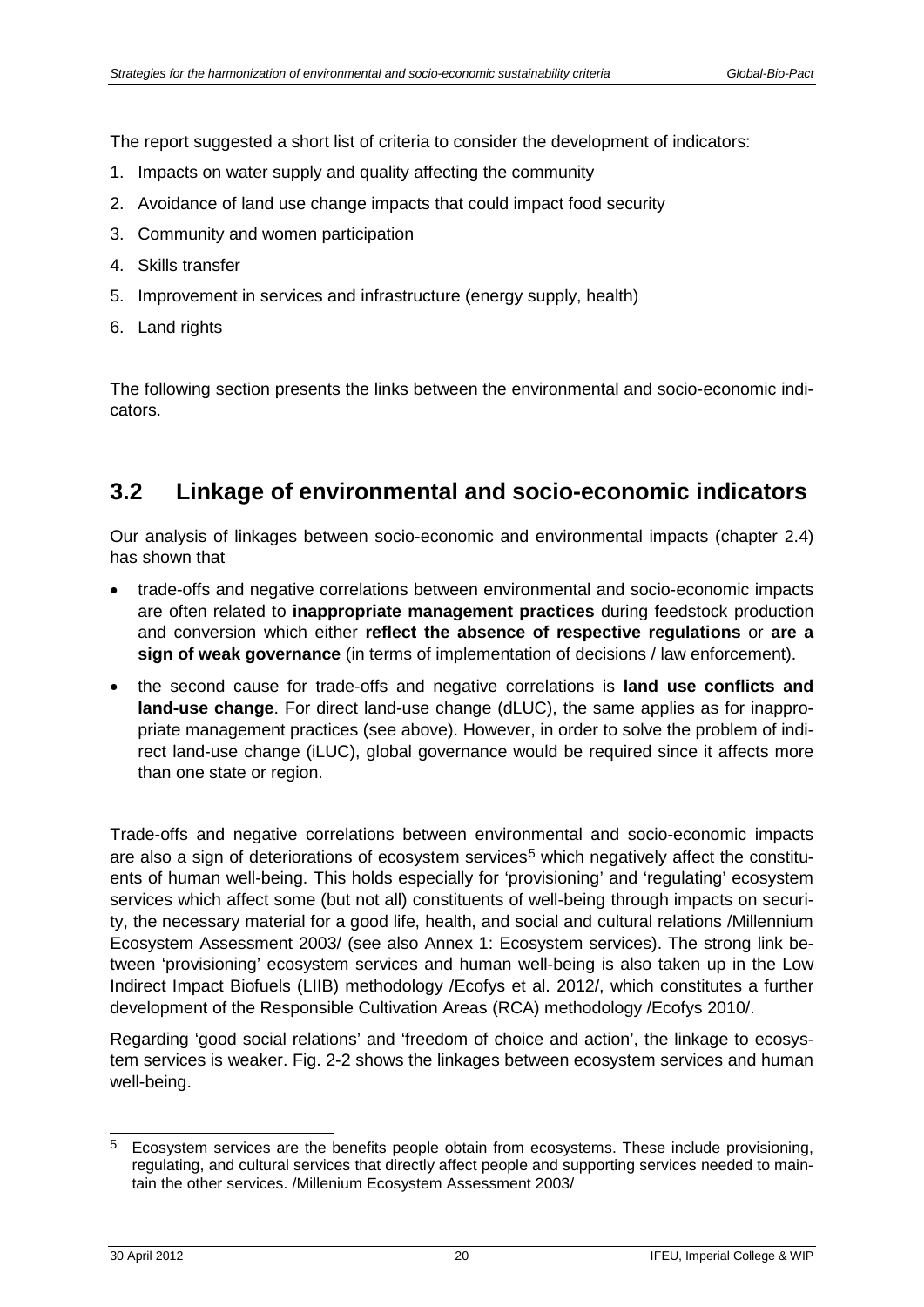



#### **Ecosystem Services Review**

The World Resources Institute (WRI) has also been working on methodologies to assess environmental series /Hanson et al. 2012/. The report highlights that ecosystems provide businesses with numerous benefits or "ecosystem services." Nevertheless, human activities are rapidly degrading these and other ecosystems. Ecosystem degradation is highly relevant to business because companies not only impact ecosystems and the services they provide but also depend on them. Therefore, this ecosystem degradation can pose a number of risks to corporate performance as well as create new business opportunities. /Hanson et al. 2012/ provided some examples of these types of risks and opportunities as per Box 4-1.

### • Risks such as higher costs for freshwater due to scarcity, lower output for hydroelectric facilities due to siltation, or disruptions to coastal businesses due to flooding

• Opportunities such as increasing water-use efficiency or building an on-site wetland to circumvent the need for new water treatment infrastructure

**Operational**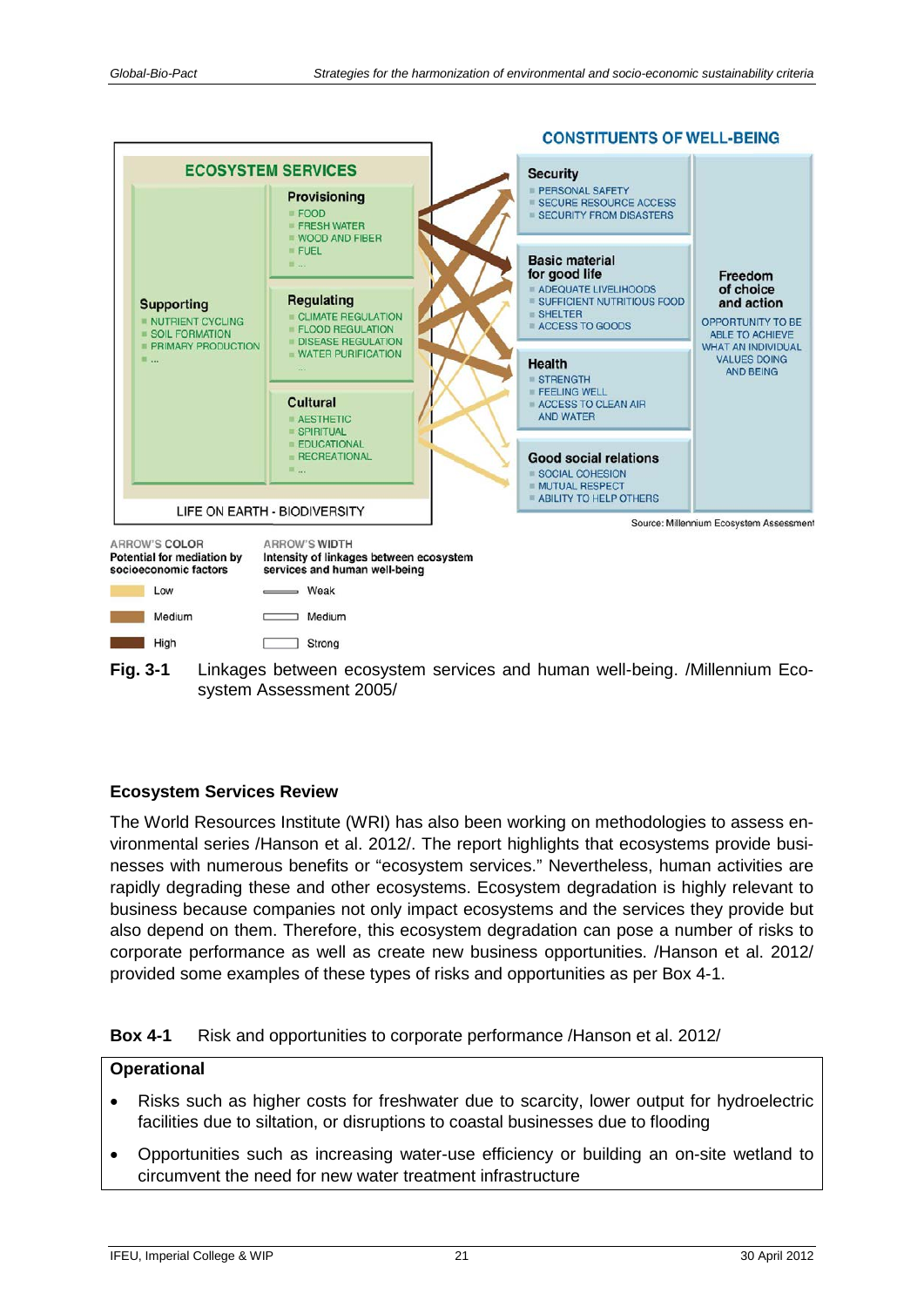#### **Regulatory and legal**

- Risks such as new fines, new user fees, government regulations, or lawsuits by local communities that lose ecosystem services due to corporate activities
- Opportunities such as engaging governments to develop policies and incentives to protect or restore ecosystems that provide services a company needs

#### **Reputational**

- Risks such as retail companies being targeted by nongovernmental organization campaigns for purchasing wood or paper from sensitive forests or banks facing similar protests due to investments that degrade pristine ecosystems
- Opportunities such as implementing and communicating sustainable purchasing, operational, or investment practices in order to differentiate corporate brands

#### **Market and product**

- Risks such as customers switching to suppliers that offer eco-certified products or governments implementing new sustainable procurement policies
- Opportunities such as launching new products and services that reduce customer impacts on ecosystems, participating in emerging markets for carbon sequestration and watershed protection, capturing new revenue streams from company-owned natural assets, and offering eco-labelled wood, seafood, produce, and other products

#### **Financing**

- Risks such as banks implementing more rigorous lending requirements for corporate loans
- Opportunities such as banks offering more favourable loan terms or investors taking positions in companies supplying products and services that improve resource use efficiency or restore degraded ecosystems.

Environmental management systems and environmental due diligence tools are often not fully attuned to the risks and opportunities arising from the degradation and use of ecosystem services. For instance, many tools are more suited to handle "traditional" issues of pollution and natural resource consumption. Most focus on environmental impacts, not dependence. Furthermore, they typically focus on risks, not business opportunities. As a result, companies may be caught unprepared or miss new sources of revenue associated with ecosystem change /Hanson et al. 2012/.

The World Resources Institute developed the Corporate Ecosystem Services Review (ESR) /Hanson et al. 2012/ to address these gaps. It consists of a structured methodology that helps managers proactively develop strategies to manage business risks and opportunities arising from their company's dependence and impact on ecosystems. It is a tool for strategy development, not just for environmental assessment. Businesses can either conduct an Ecosystem Services Review as a stand-alone process or integrate it into their existing environmental management systems. In both cases, the methodology can complement and augment the environmental due diligence tools companies already use. These tools also include Social Impact Assessment and Corporate Social Responsibility.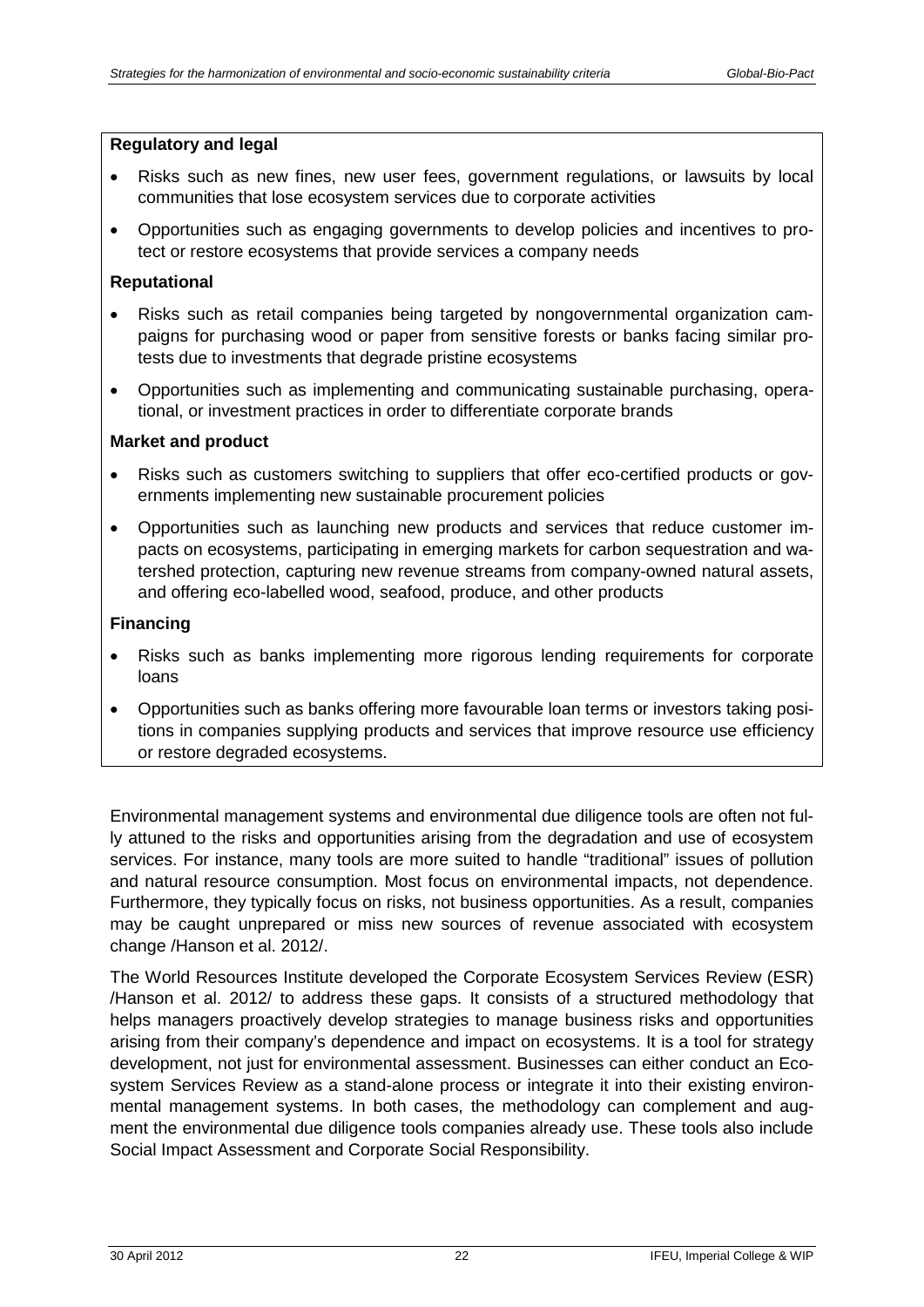These two tools can also work with indicators. Furthermore, according to /Hanson et al. 2012/ the Ecosystem Services Review can provide value to businesses in industries that directly interact with ecosystems such as agriculture, beverages, water services, forestry, electricity, oil, gas, mining, and tourism. It is also relevant to sectors such as general retail, healthcare, consulting, financial services, and others to the degree that their suppliers or customers interact directly with ecosystems.

WRI developed the ESR in collaboration with the Meridian Institute and the World Business Council for Sustainable Development (WBCSD). Five WBCSD member companies – Akzo Nobel, BC Hydro, Mondi, Rio Tinto, and Syngenta – road-tested the methodology, providing feedback and case examples /WRI 2012/.

Within the Global-Bio-Pact project a modified approach on the link between the social economic and environmental indicators through business and community was followed after the methodology of the WRI (see [Table](#page-26-0) 3-2).

| <b>Step</b>                              |                                                                       | 1. Select the<br>scope                                                                                                                                                     | 2. Identify priori-<br>ty ecosystem<br>services                                                                                                                                                                                                   | 3. Analyze trends<br>in priority ser-<br>vices                                                                                                  | 4. Identify busi-<br>ness risks and<br>opportunities                                                                                                | 5. Develop strat-<br>egies                                                                 |
|------------------------------------------|-----------------------------------------------------------------------|----------------------------------------------------------------------------------------------------------------------------------------------------------------------------|---------------------------------------------------------------------------------------------------------------------------------------------------------------------------------------------------------------------------------------------------|-------------------------------------------------------------------------------------------------------------------------------------------------|-----------------------------------------------------------------------------------------------------------------------------------------------------|--------------------------------------------------------------------------------------------|
| Activity                                 |                                                                       | Choose boundary<br>within which to<br>conduct the ESR<br>(a specific busi-<br>ness unit, product,<br>market, landhold-<br>ings, major cus-<br>tomer, supplier,<br>$etc.$ ) | Systematically<br>evaluate degree<br>of company's de-<br>pendence and im-<br>pact on more than<br>20 ecosystem<br>services. Deter-<br>mine highest "pri-<br>ority" ecosystem<br>services - those<br>most relevant to<br>business perfor-<br>mance | Research and<br>evaluate condi-<br>tions and trends in<br>the priority eco-<br>system services,<br>as well as the<br>drivers of these<br>trends | Identify and eval-<br>uate business<br>risks and opportu-<br>nities that might<br>arise due to the<br>trends in priority<br>ecosystem ser-<br>vices | Outline and priori-<br>tize strategies for<br>managing the<br>risks and oppor-<br>tunities |
| Who is in-<br>volved                     | Executive manag-<br>ers                                               | $\sqrt{}$                                                                                                                                                                  |                                                                                                                                                                                                                                                   |                                                                                                                                                 |                                                                                                                                                     | $\sqrt{}$                                                                                  |
|                                          | Manager(s) from<br>selected scope                                     | $\sqrt{}$                                                                                                                                                                  | $\sqrt{ }$                                                                                                                                                                                                                                        |                                                                                                                                                 | $\sqrt{}$                                                                                                                                           | $\overline{\sqrt{2}}$                                                                      |
|                                          | Analysts                                                              |                                                                                                                                                                            | V                                                                                                                                                                                                                                                 | ٦                                                                                                                                               | V                                                                                                                                                   | V                                                                                          |
|                                          | Consultants (op-<br>tional)                                           |                                                                                                                                                                            | J                                                                                                                                                                                                                                                 |                                                                                                                                                 |                                                                                                                                                     |                                                                                            |
| Sources of<br>input and in-<br>formation | In-house business<br>managers and an-<br>alysts                       |                                                                                                                                                                            | $\sqrt{ }$                                                                                                                                                                                                                                        | $\sqrt{ }$                                                                                                                                      | $\sqrt{}$                                                                                                                                           | $\sqrt{}$                                                                                  |
|                                          | Existing and new<br>in-house analyses                                 |                                                                                                                                                                            | $\sqrt{}$                                                                                                                                                                                                                                         | $\sqrt{ }$                                                                                                                                      | $\sqrt{}$                                                                                                                                           |                                                                                            |
|                                          | Local stakeholders                                                    |                                                                                                                                                                            | $\sqrt{}$                                                                                                                                                                                                                                         |                                                                                                                                                 |                                                                                                                                                     |                                                                                            |
|                                          | Experts from uni-<br>versities and re-<br>search institutions         |                                                                                                                                                                            |                                                                                                                                                                                                                                                   | $\sqrt{ }$                                                                                                                                      |                                                                                                                                                     |                                                                                            |
|                                          | Millennium Eco-<br>system Assess-<br>ment publications<br>and experts |                                                                                                                                                                            |                                                                                                                                                                                                                                                   | $\sqrt{}$                                                                                                                                       |                                                                                                                                                     |                                                                                            |
|                                          | Nongovernmental<br>organizations                                      |                                                                                                                                                                            |                                                                                                                                                                                                                                                   | $\sqrt{ }$                                                                                                                                      | $\sqrt{}$                                                                                                                                           | $\sqrt{}$                                                                                  |
|                                          | Industry associa-<br>tions                                            |                                                                                                                                                                            |                                                                                                                                                                                                                                                   | $\sqrt{ }$                                                                                                                                      | $\sqrt{}$                                                                                                                                           | $\sqrt{}$                                                                                  |
|                                          | Published re-<br>search                                               |                                                                                                                                                                            | V                                                                                                                                                                                                                                                 | √                                                                                                                                               | $\sqrt{}$                                                                                                                                           |                                                                                            |
|                                          | Other resources<br>and tools*                                         |                                                                                                                                                                            | $\sqrt{}$                                                                                                                                                                                                                                         | $\sqrt{ }$                                                                                                                                      | $\sqrt{}$                                                                                                                                           |                                                                                            |
| End product                              |                                                                       | Boundary for ESR<br>analysis                                                                                                                                               | List of 5-7 "priori-<br>ty" ecosystem<br>services                                                                                                                                                                                                 | Short paper or set<br>of data that sum-<br>marizes trends for<br>each priority eco-<br>system service                                           | List and descrip-<br>tion of possible<br>business risks and<br>opportunities                                                                        | Prioritized set of<br>strategies                                                           |
| Estimated<br>time*                       |                                                                       | 1-2 weeks                                                                                                                                                                  | 2-3 weeks                                                                                                                                                                                                                                         | 4-6 weeks                                                                                                                                       | 1-2 weeks                                                                                                                                           | 2-3 weeks                                                                                  |

<span id="page-26-0"></span>

|  |  | Table 3-2 Summary of methodology of corporate ecosystem services review /WRI 2012/ |  |  |  |  |  |
|--|--|------------------------------------------------------------------------------------|--|--|--|--|--|
|--|--|------------------------------------------------------------------------------------|--|--|--|--|--|

\*Estimates based on road tests and reflect one full-time equivalent. Time required to conduct an ESR will vary based on factors including the scope selected, availability of information, and number of staff allocated to gather information and conduct research and interviews.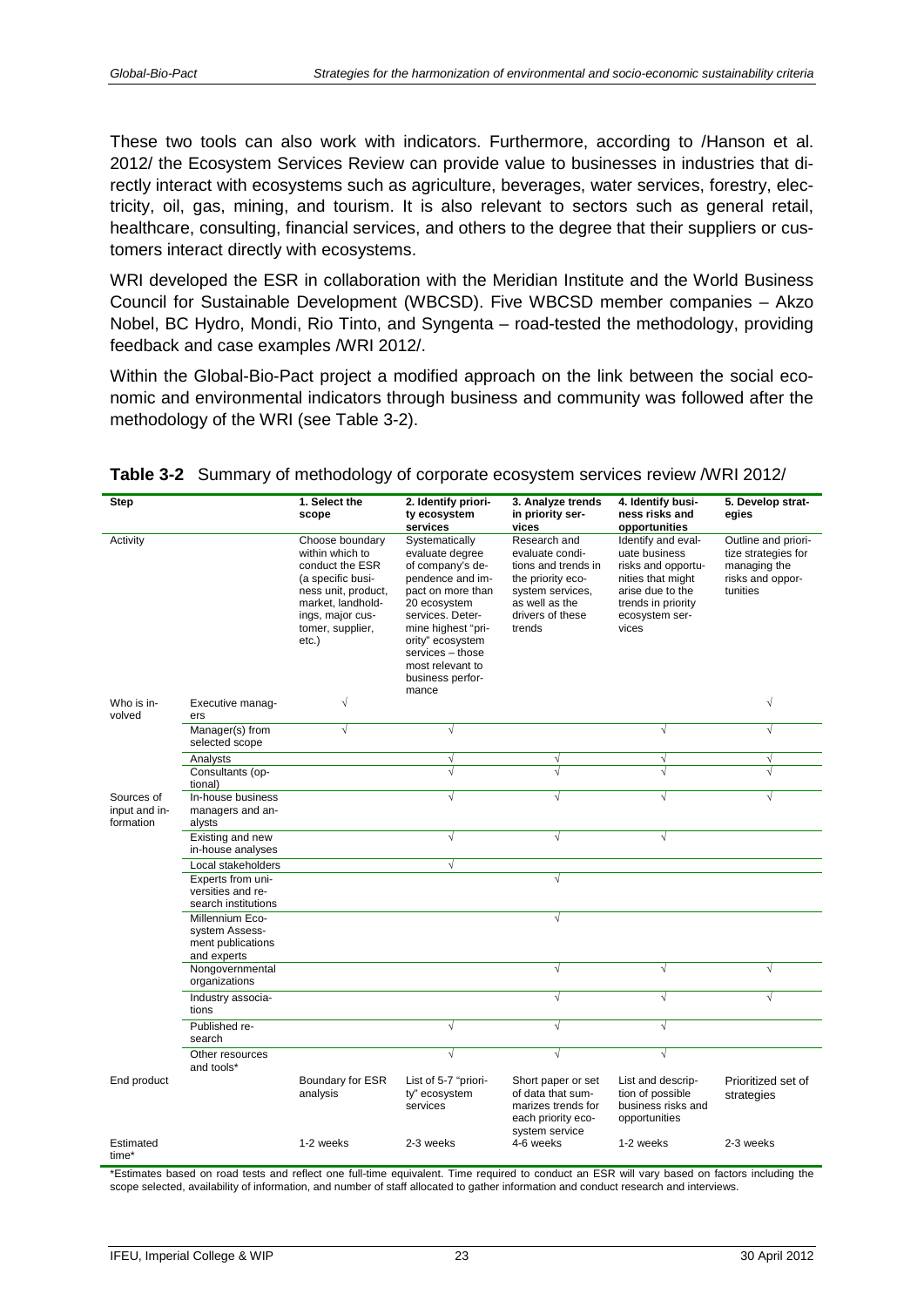The steps followed in the WRI methodology were adapted for the Global-Bio-Pact set of indicators as per [Table](#page-27-0) 3-3.

<span id="page-27-0"></span>

| <b>Table 3-3</b> Methodology for ecosystem services links between environmental and socio- |  |  |  |  |
|--------------------------------------------------------------------------------------------|--|--|--|--|
| economic indicators (modified from /Hanson et al. 2012/)                                   |  |  |  |  |

| <b>Steps/Data</b>                   | <b>Stakeholders</b>          | <b>Select the Scope</b>                                                     | <b>Identify Priority</b><br><b>Ecosystem Ser-</b><br>vices                      | Analyze trends in<br>priority services                                                                              |
|-------------------------------------|------------------------------|-----------------------------------------------------------------------------|---------------------------------------------------------------------------------|---------------------------------------------------------------------------------------------------------------------|
| Activity                            |                              | Boundaries related<br>to the bioenergy<br>project along the<br>supply chain | Evaluates the links<br>between the com-<br>pany and the eco-<br>system services | Research and eval-<br>uate the trends of<br>the ecosystem ser-<br>vices between the<br>company and the<br>community |
| Who is involved                     | Company                      | V                                                                           |                                                                                 |                                                                                                                     |
|                                     | Outgrowers                   |                                                                             |                                                                                 |                                                                                                                     |
|                                     | Government                   |                                                                             |                                                                                 |                                                                                                                     |
|                                     | Community                    |                                                                             |                                                                                 |                                                                                                                     |
|                                     | Analyst <sup>6</sup>         |                                                                             |                                                                                 | $\sqrt{ }$                                                                                                          |
| Sources of input<br>and information | Company's man-<br>agement    |                                                                             | V                                                                               |                                                                                                                     |
|                                     | Company's workers            |                                                                             |                                                                                 |                                                                                                                     |
|                                     | Outgrowers                   |                                                                             |                                                                                 |                                                                                                                     |
|                                     | <b>NGOs</b>                  |                                                                             |                                                                                 |                                                                                                                     |
|                                     | Community                    |                                                                             |                                                                                 |                                                                                                                     |
|                                     | Government                   |                                                                             |                                                                                 |                                                                                                                     |
|                                     | Published research           |                                                                             |                                                                                 |                                                                                                                     |
|                                     | Other resources<br>and tools |                                                                             |                                                                                 |                                                                                                                     |

As of 2012, an estimated 300 companies have used the Ecosystem Services Review. In addition, complementary tools and guidance now exist to help companies more fully assess business risks and opportunities emerging from ecosystem change. For example, in 2011 the World Business Council for Sustainable Development released the Guide to Corporate Ecosystem Valuation (CEV), which provides information on how to quantitatively, or in some cases monetarily, assess risks and opportunities related to ecosystem services /WBCSD 2011/. CEV can therefore be a logical next step after undertaking an ESR. The Economics of Ecosystems and Biodiversity report /TEEB 2010/ highlighted new examples of the linkages between business and ecosystem services. The ESR remains a fundamental starting point for companies to assess business risks and opportunities related to ecosystem change /Hanson et al. 2012/.

The indicators used for ecosystem services within the Global-Bio-Pact project are presented in the following section.

-

<span id="page-27-1"></span> $6$  The analyst is the person in charge to apply the Global-Bio-Pact set of indicators.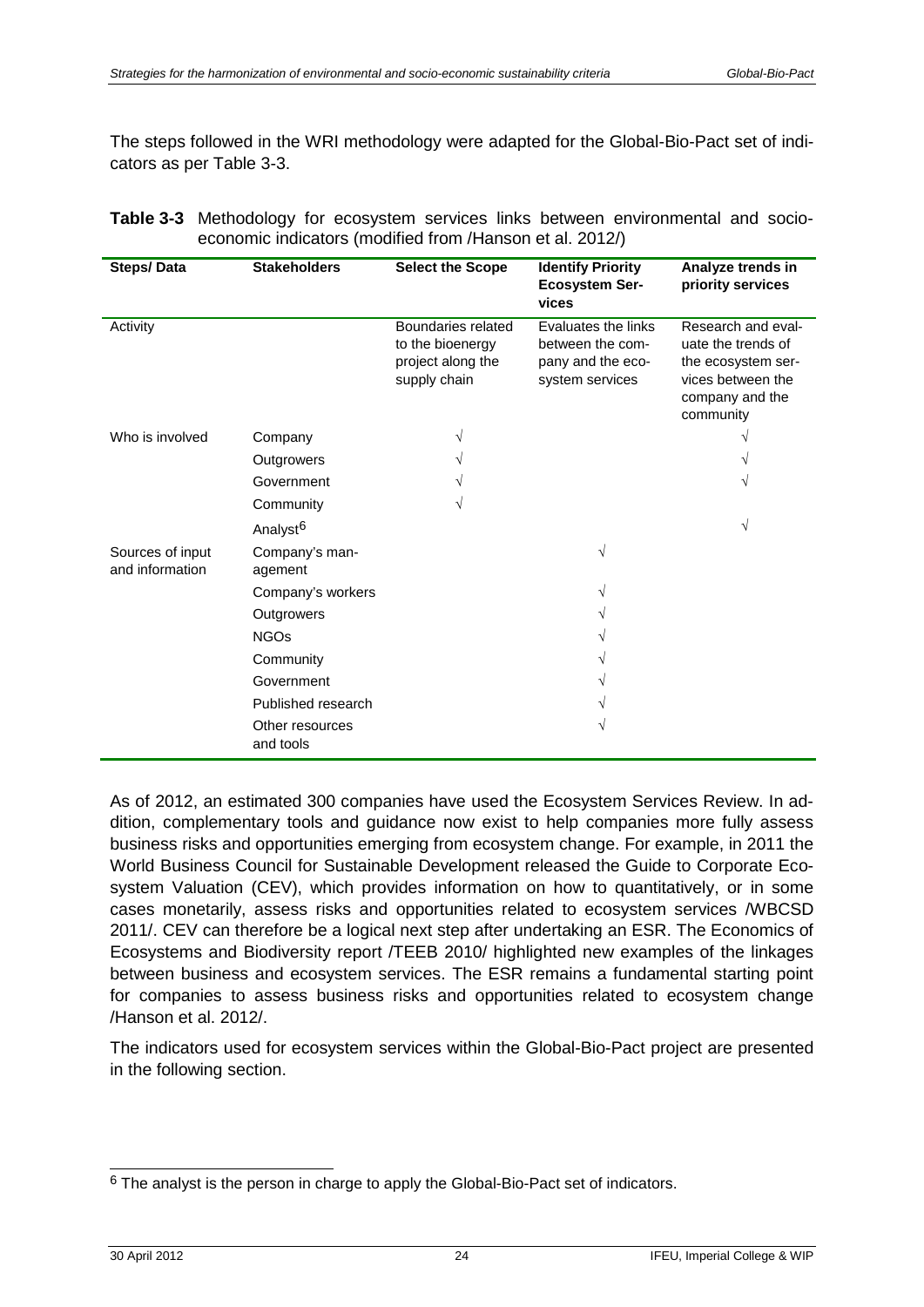## <span id="page-28-0"></span>**3.3 Global-Bio-Pact set of sustainability criteria & indicators**

The aim of the report on the "Global-Bio-Pact set of selected socio-economic sustainability criteria and indicators" /Diaz-Chavez et al. 2012/ was to present the selected set of Global-Bio-Pact indicators to measure socio-economic impacts of projects related to bioenergy and bioproducts. The selection of most practicable and suitable criteria and indicators was based on the comparison of environmental standards (/Rettenmaier et al. 2011/, D 5.1) and social standards (/Diaz-Chavez 2011/, D 8.1) and the evaluation in Tasks 2.4 and 2.5, as well as on the direct inputs from the Case Studies in WP 2 and 3. Therefore it has two components: the background information and the list of selected indicators.

The selected indicators are impact indicators, this means that they measure the effects that the activity had in the environment or the community affecting the socio-economic aspects of it. They should be differentiated from performance indicators that are used by standards where a company needs to comply with a regulatory aspect or with the standard itself.

Some of the indicators will also be considered as performance indicators in terms of the changes that have occurred in the region and that could be attributed to the biofuel production activities. For this reason, if possible some will be from a data baseline from 2007 as per the requirements of the EU Renewable Energy Directive.

The indicators were arranged in one topic of background information and three topics of impacts as follows:

- 1. **Basic Information**: data that provides background information from the selected case study.
- 2. **Socio-economic indicators**: these include the impacts caused by bioenergy crops production and the different stages of the supply chain to produce biofuels.
- 3. **Environmental indicators**: in the project's context they refer to the environmental impacts that affect the socio-economic characteristics of the communities.

[Table](#page-28-1) 3-4 and [Table](#page-29-0) 3-5 present the main topics and indicators selected.

| Impact            | <b>Indicator</b>            |
|-------------------|-----------------------------|
| Basic information | Name and location           |
|                   | Land area under cultivation |
|                   | Expansion of land area      |
|                   | Average yield               |
|                   | Annual production           |
|                   | Certification               |
|                   | Sectorial associations      |

<span id="page-28-1"></span>

| Table 3-4 Global-Bio-Pact set of sustainability criteria & indicators. Part I: Basic information |
|--------------------------------------------------------------------------------------------------|
| /Diaz-Chavez et al. 2012/                                                                        |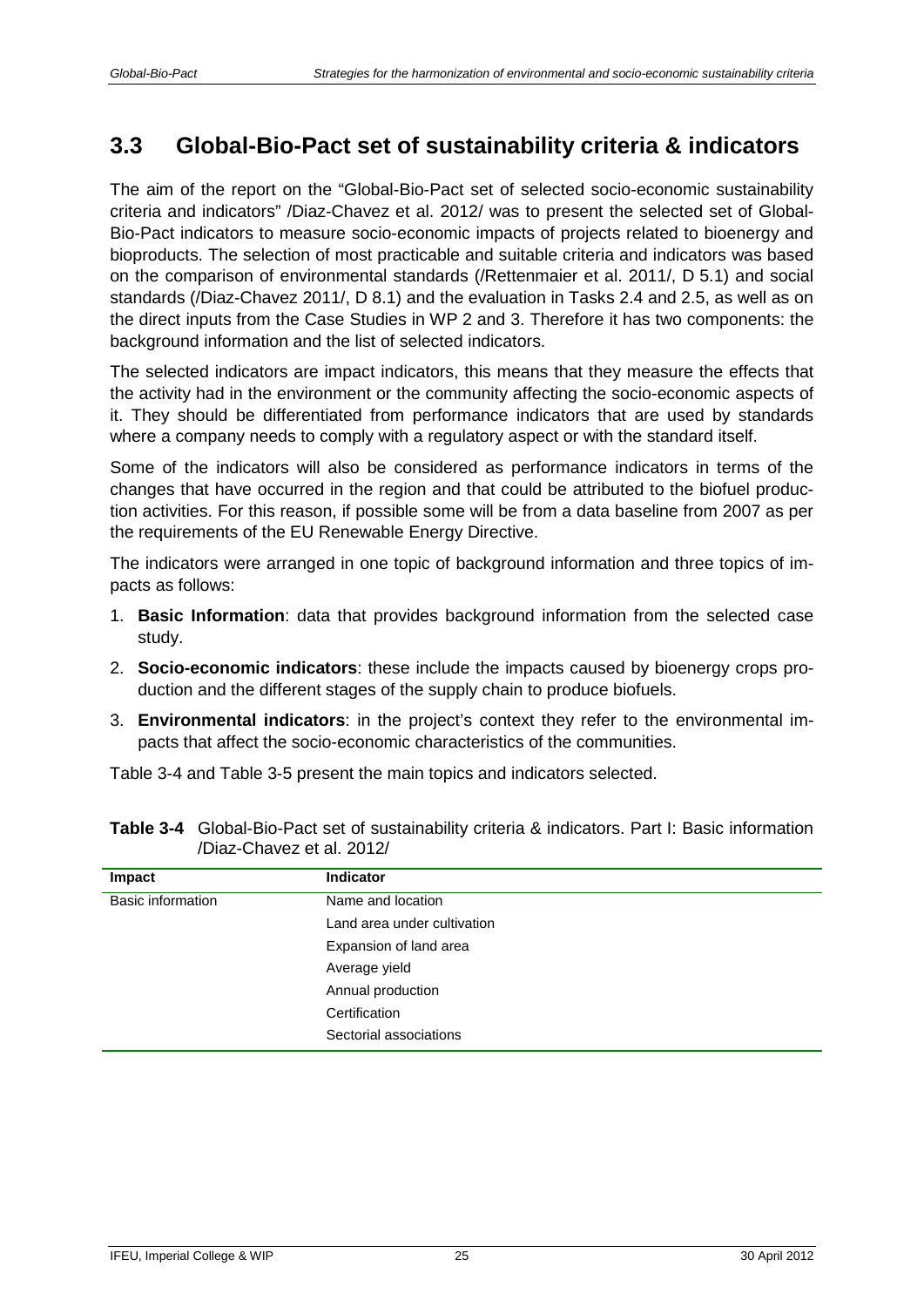<span id="page-29-0"></span>**Table 3-5** Global-Bio-Pact set of sustainability criteria & indicators. Part II & III: Socioeconomic and environmental indicators /Diaz-Chavez et al. 2012/

| Impact                        | <b>Indicator</b>                                                              |
|-------------------------------|-------------------------------------------------------------------------------|
| Contribution to local economy | Production cost                                                               |
|                               | Value added                                                                   |
|                               | Taxes/royalties paid to the government                                        |
|                               | Contributions made by the operation to allied industries in the local economy |
|                               | Production farmed by smallholders or suppliers                                |
|                               | Amount paid to smallholders and suppliers of feedstock                        |
|                               | Employment                                                                    |
|                               | Ratio between local and migrant workers                                       |
|                               | Percentage of permanent workers                                               |
|                               | Provision of worker training                                                  |
|                               | Community investment                                                          |
| Working conditions and rights | Employee income                                                               |
|                               | <b>Employment benefits</b>                                                    |
|                               | Income spent in basic needs                                                   |
|                               | Hours of work                                                                 |
|                               | Freedom of association                                                        |
| Health and safety             | Work related accidents and diseases                                           |
|                               | Personal protective equipment                                                 |
|                               | OSH training                                                                  |
| Gender                        | Benefits created for women                                                    |
| Land rights                   | Land rights and conflicts                                                     |
| Food security                 | Land that is converted from staple crops                                      |
|                               | Edible feedstock diverted from food chain to bioenergy                        |
|                               | Availability of food                                                          |
|                               | Time spent in subsistence agriculture                                         |
| Air                           | Use of open burning                                                           |
|                               | Use of Best Available Technologies for reducing emissions                     |
| Soil                          | <b>Implemented Practices</b>                                                  |
|                               | Soil Erosion                                                                  |
|                               | Soil analysis                                                                 |
| Water                         | Water consumption (irrigation)                                                |
|                               | Water Management Plan                                                         |
|                               | Availability of water                                                         |
|                               | Quality of water                                                              |
| <b>Biodiversity</b>           | Reduction of biodiversity                                                     |
|                               | Impacts on fisheries/other aquatic fauna                                      |
|                               | Impacts on local fauna/flora perceived by community                           |
|                               | <b>Conservation Measures</b>                                                  |
| <b>Ecosystem Services</b>     | Reduction in access to ecosystem services                                     |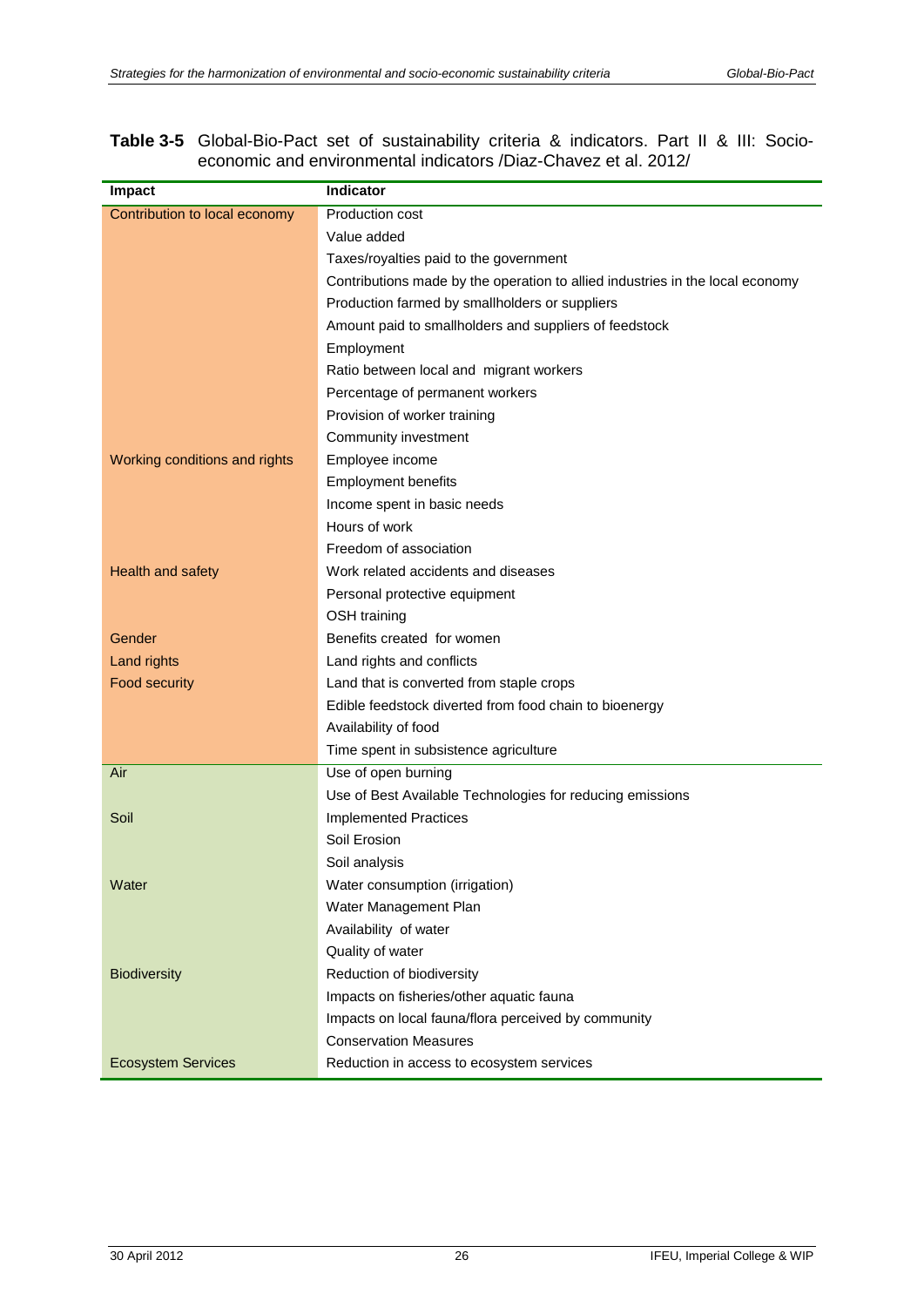**The main areas where environmental and socio-economic indicators are considered to be linked** within the Global-Bio-Pact project **are food security, biodiversity and ecosystem services**. Although land use is also linked to all the purposes of growing crops for fuel, fodder, fibre and food.

The indicators selected for food security involved the link with the community are presented in [Table](#page-30-0) 3-6.

| <b>Food security</b> |                                                           |                                                                                              |                                                                                                                                                                                          |
|----------------------|-----------------------------------------------------------|----------------------------------------------------------------------------------------------|------------------------------------------------------------------------------------------------------------------------------------------------------------------------------------------|
| 2.24                 | Land that is converted from sta-<br>ple crops             | Land that has been converted<br>from staple crops (ha)                                       | Hectares of land that has been<br>converted from staple crops to<br>the feedstock production (as-<br>sessor should define staple<br>crops for the country) within the<br>last five years |
| 2.25                 | Edible feedstock diverted from<br>food chain to bioenergy | Amount of edible raw material<br>diverted into bioenergy produc-<br>tion $(t)$               | Annual amount of edible feed-<br>stock that was used in bioener-<br>gy production (5-year period)                                                                                        |
| 2.26                 | Availability of food                                      | Perceived change in availability<br>of food after the beginning of bi-<br>oenergy operations | Check (survey) at community<br>level about perceived change                                                                                                                              |
| 2.27                 | Time spent in subsistence agri-<br>culture                | Change in time spent in subsist-<br>ence agriculture in the house-<br>hold                   | Check (survey) at community<br>level about perceived change                                                                                                                              |

<span id="page-30-0"></span>**Table 3-6** Food security indicators

The indicators selected to assess impacts on biodiversity are shown in [Table](#page-30-1) 3-7.

<span id="page-30-1"></span>

| <b>Biodiversity</b> |                                                          |                                                                                                                                                                                    |                                                                                                                            |
|---------------------|----------------------------------------------------------|------------------------------------------------------------------------------------------------------------------------------------------------------------------------------------|----------------------------------------------------------------------------------------------------------------------------|
| 3.16                | Reduction of biodiversity                                | Non-agricultural land or pasture<br>that has been converted to-<br>wards feedstock operation with-<br>in a 5-year period (ha), type of<br>previous vegetation of converted<br>land | This can be check with the op-<br>eration and cross checked with<br>local or national authorities or<br>environmental NGOs |
| 3.17                | Impacts on fisheries/other<br>aquatic fauna              | Local perceptions on impacts on<br>fisheries/other aquatic fauna                                                                                                                   | Questions addressed to local<br>community representatives,<br>NGO or local authority                                       |
| 3.18                | Impacts on local fauna/flora per-<br>ceived by community | Local perceptions on impacts on<br>local fauna and flora                                                                                                                           | Questions addressed to local<br>community, NGO or local au-<br>thority                                                     |
| 3.19                | <b>Conservation Measures</b>                             | % of surface set-aside for con-<br>servation purposes                                                                                                                              | e.g. protected habitat, buffer<br>zones, ecological corridors, ri-<br>parian vegetation, etc.                              |

Regarding ecosystem services and the links with the social issues (especially through the impacts on the community) the indicators are show in [Table](#page-31-1) 3-8.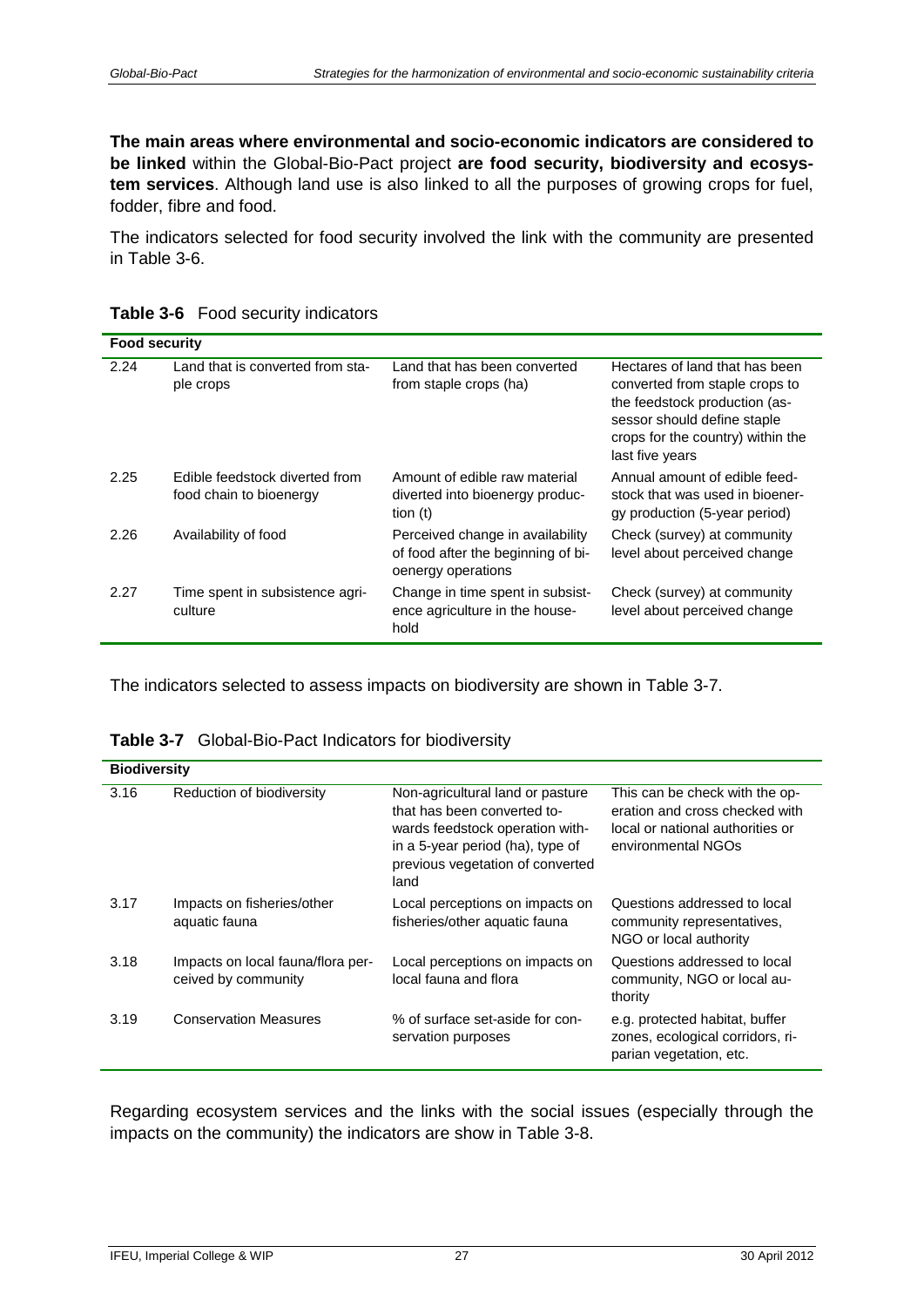| <b>Ecosystem services</b> |                              |                                                                                                                      |                                                                            |
|---------------------------|------------------------------|----------------------------------------------------------------------------------------------------------------------|----------------------------------------------------------------------------|
| 3.20                      | Access to ecosystem services | Reduction in local communities'<br>access to hunting, fishing                                                        | Qualitative questions to local<br>community representatives, and<br>NGO(s) |
| 3.21                      |                              | Reduction in local communities'<br>access to non-timber forest<br>products                                           | Qualitative questions to local<br>community representatives, and<br>NGO(s) |
| 3.22                      |                              | Reduction in local communities'<br>access to cultural ecosystem<br>services such as sacred and<br>recreational sites | Qualitative questions to local<br>community representatives, and<br>NGO(s) |

<span id="page-31-1"></span>

Some of the indicators are qualitative as they express the opinion of the stakeholders and the perception they have on the impacts on their environment.

For further information on the methodology to develop the indicators, see report "Global-Bio-Pact set of selected socio-economic sustainability criteria and indicators" (/Diaz-Chavez et al. 2012/, D 8.2). For the perceptions and assessment of the indicators see the forthcoming "Audit report on testing the Global-Bio-Pact set of socio-economic sustainability criteria" on the Global-Bio-Pact website (www.globalbiopact.eu).

### <span id="page-31-0"></span>**3.4 Other approaches**

#### **BEFSCI**

There have been some suggestions to link environmental and socio-economic indicators. For instance, the FAO's "Bioenergy and Food Security Criteria and Indicators" (BEFSCI) framework. This project has developed a set of criteria, indicators, good practices and policy options on sustainable bioenergy production that foster rural development and food. The aims of the project are i) to inform the development of national frameworks aimed at preventing the risk of negative impacts and increasing the opportunities - of bioenergy developments on food security and ii) to help developing countries monitor and respond to the impacts of bioenergy developments on food security and its various dimensions and sub-dimensions.

Although the BEFSCI focuses on food security there are some important findings and suggestions from the framework. For instance, it has identified a range of policy instruments that can be used to require or promote – either directly or indirectly – good environmental and socio-economic practices in bioenergy feedstock production, and to discourage bad practices. These instruments can be grouped into four main categories /FAO 2012c/:

- Mandates with sustainability requirements
- National standards for certification
- Financial incentives
- Capacity building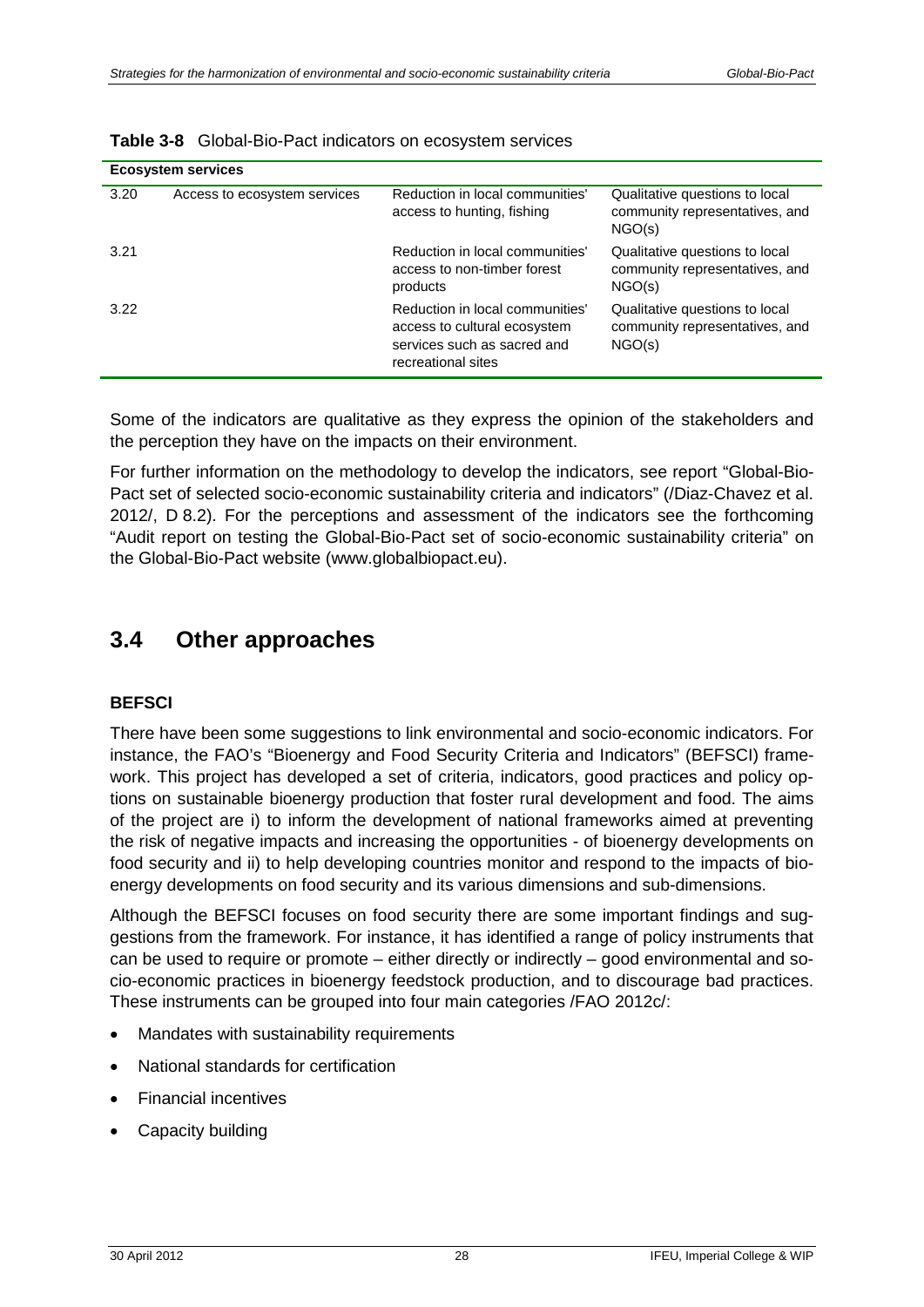### **Equator Principles**

For large projects another initiative which also looks at these links include the Equator Principles. The Equator Principles is a credit risk management framework for determining, assessing and managing environmental and social risk in project finance transaction /EP Assoc. 2007/.

The EPs are adopted by financial institutions and are applied where total project capital costs exceed US\$10 million. The EPs are primarily intended to provide a minimum standard for due diligence to support responsible risk decision-making. The EPs are based on the International Finance Corporation Performance Standards on social and environmental sustainability and on the World Bank Group Environmental, Health, and Safety Guidelines (EHS Guidelines) /EP Assoc. 2007/. The EPs are listed in the following:

- Principle 1 Review & Categorisation
- Principle 2 Social & Environmental Assessment
- Principle 3 Applicable Social & Environmental Standards
- Principle 4 Action Plan & Management System
- Principle 5 Consultation & Disclosure
- Principle 6 Grievance Mechanism
- Principle 7 Independent Review
- Principle 8 Covenants
- Principle 9 Independent Monitoring & Reporting
- Principle 10 EPFI reporting

Currently 77 adopting financial institutions (75 EPFIs and 2 Associates) in 32 countries have officially adopted the EPs, covering over 70 percent of international Project Finance debt in emerging markets.

The EPs have greatly increased the attention and focus on social/community standards and responsibility, including robust standards for indigenous peoples, labour standards, and consultation with locally affected communities within the Project Finance market /EP Assoc. 2007/. The EPs have also promoted convergence around common environmental and social standards. Multilateral development banks, including the European Bank for Reconstruction & Development , and export credit agencies through the OECD Common Approaches are increasingly drawing on the same standards as the EPs /EP Assoc. 2007/.

The EPs have also helped spur the development of other responsible environmental and social management practices in the financial sector and banking industry (for example, Carbon Principles in the US, Climate Principles worldwide) and have provided a platform for engagement with a broad range of interested stakeholders, including non-governmental organisations (NGOs), clients and industry bodies /EP Assoc. 2007/.

Along with Corporate Social Responsibility they could also make a difference in the larger investments of the bioenergy sector. Currently, none of the companies in the sector is using these approaches.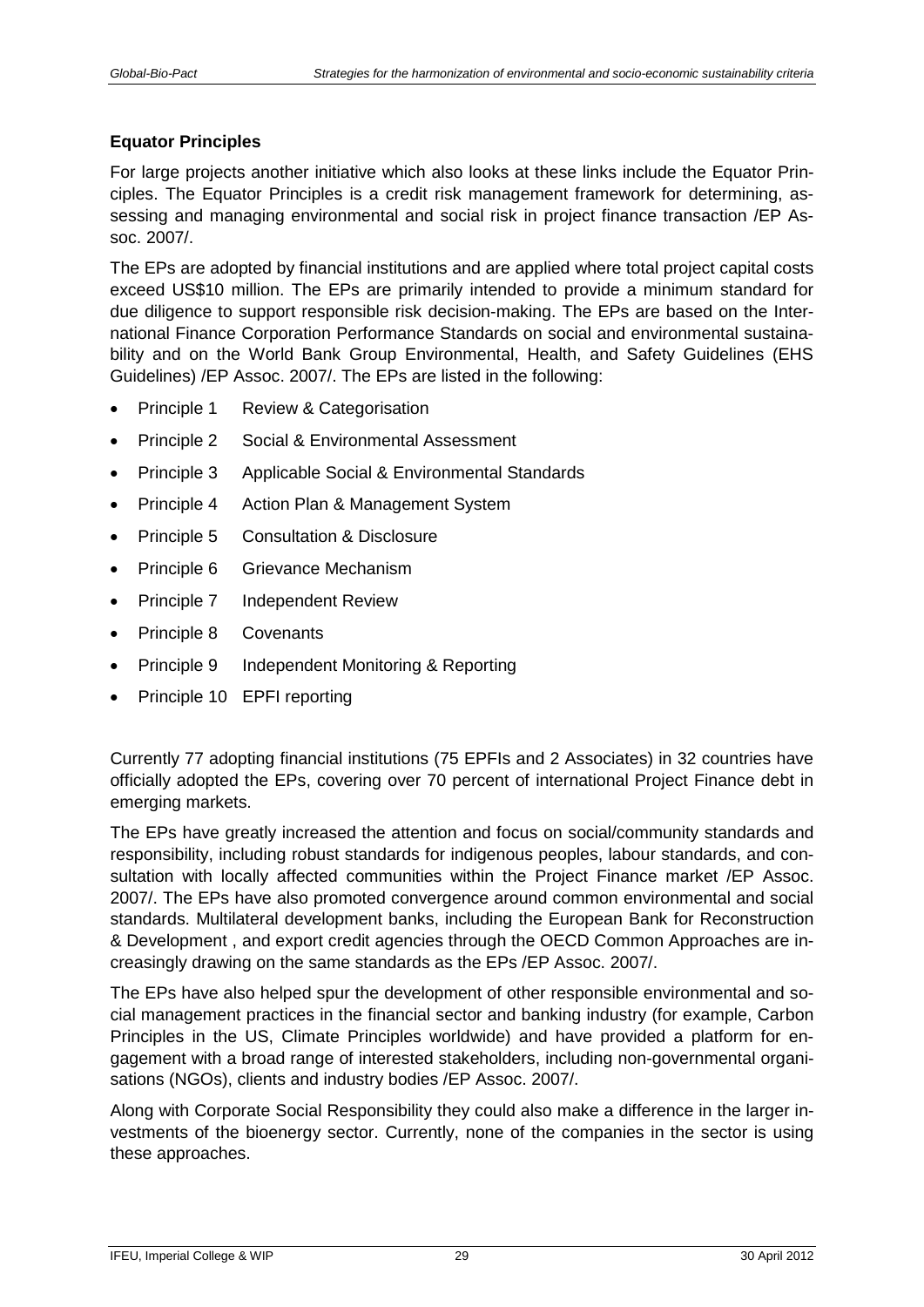### **GEF Project Screening Tool**

The Global Environment Facility (GEF) Targeted Research Project "Assessments and Guidelines for Sustainable Liquid Biofuel Production in Developing Countries" /Franke et al. 2012/, aimed to identify and assess sustainable systems for the production of liquid biofuels both for transport and stationary applications. Jointly lead with the Food and Agricultural Organization (FAO) and the United Nations Industrial Development Organization (UNIDO), the project will specifically provide policy recommendations to the GEF by filling in the knowledge gaps on sustainable biofuel pathways for developing countries.

Beyond the research project, the project team has worked to develop a biofuels screening tool for GEF project proposals /Müller-Lindenlauf et al. 2010/. The objective of the project screening tool was to enable the GEF and its Implementing Agencies (IA) to assess rapidly whether or not Project Identification Forms (PIF) (i.e. a brief project proposal to the GEF) meets the goals set forth by the GEF. These goals are called Global Environmental Benefits (GEB) and indicate whether or not a project will provide positive, concrete benefits to the environment. Using a traffic light system, the tool can also be used by applicants in GEF eligible countries to improve their applications and PIFs. In addition to environmental aspects, the tool also covers selected social impacts such as land tenure, labour, human health and safety as well as food security.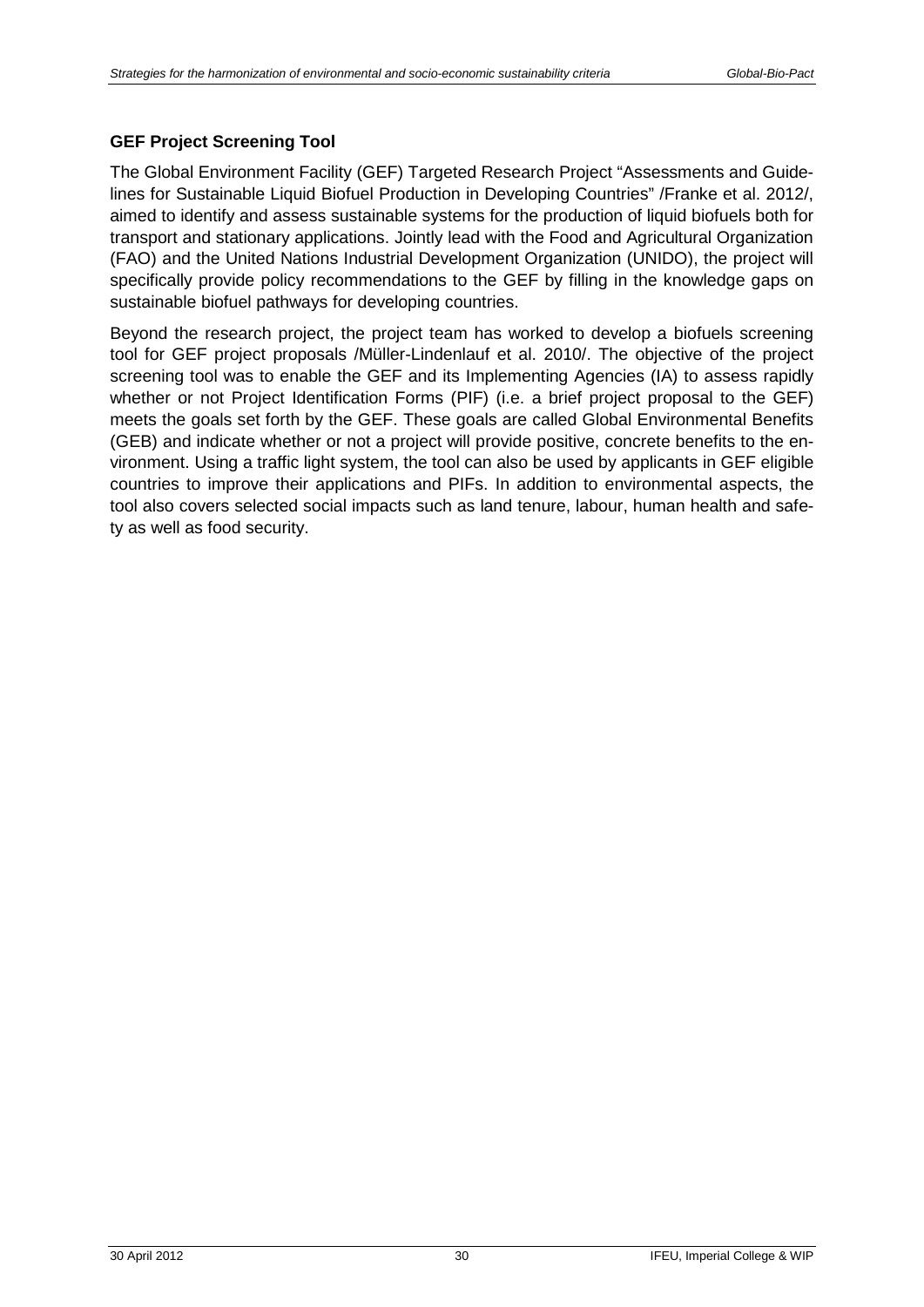## <span id="page-34-0"></span>**4 Conclusions & recommendations**

The main areas where environmental and socio-economic indicators are considered to be linked within the Global-Bio-Pact project are **land use impacts on food security, ecosystem services, biodiversity, water and soil**. Within the project, indicators for these main areas have been developed and included into the set of sustainability criteria and indicators.

Different approaches can be taken to link environmental and socio-economic issues, principles, criteria and indicators. There is no one single formula and probably a mixture of these approaches and methodologies might provide the best results.

The ecosystem services approach proves to very suitable for establishing the linkage between environmental and socio-economic impacts, but is still new in the business and project arena and requires further development. The number of companies that use approaches and standards such as the Corporate Ecosystem Services Review (ESR) or the Equator Principles is still very limited, particularly in the bioenergy sector.

In terms of harmonisation of environmental and socio-economic sustainability criteria, our analysis has shown that any strategy should especially focus on the mandates with sustainability requirements such as the EU Renewable Energy Directive (2009/28/EC, RED), since these are to a large extent setting the scene.

At European level, we recommend to include socio-economic criteria and amend the RED as follows:

- **set NEW mandatory environmental sustainability criteria regarding soil, water and air protection**, i.e. criteria that have a strong link to ecosystem services (e.g. /UNEP et al. 2011/). This way, some social impacts affecting 'security', 'basic material for good life' and 'health' can be covered **indirectly**. Some of the voluntary certification systems do include such criteria, but since they are not needed to fulfil the requirements of the RED (so far, only criteria related to GHG emissions and biodiversity are mandatory<sup>7</sup>), there is a risk that economic operators opt for the weakest (recognised) certification system which doesn't include the suggested criteria regarding soil, water and air protection.
- **set MANDATORY social sustainability criteria** regarding working conditions and rights, land use conflicts and land tenure (see for example recent FAO guidelines /FAO 2012a/), health and safety as well as gender
- **deepen the existing reporting obligations by establishing a monitoring system** for those social sustainability criteria that could conflict with environmental ones (e.g. contribution to local economy) or that are only visible at national level (e.g. impacts on food security).
	- Since ecosystems are functioning on a long time scale, environmental impacts tend to be overlooked by the short-sightedness of politics and society. Often, short-term economic profits are preferred over long-term environmental benefits. This is one of the

-

<span id="page-34-1"></span><sup>7</sup> Obviously, the EC has discarded the inclusion of sustainability criteria regarding soil, water and air protection into the RED due to concerns related to WTO conformity. In our opinion, this should be verified once again.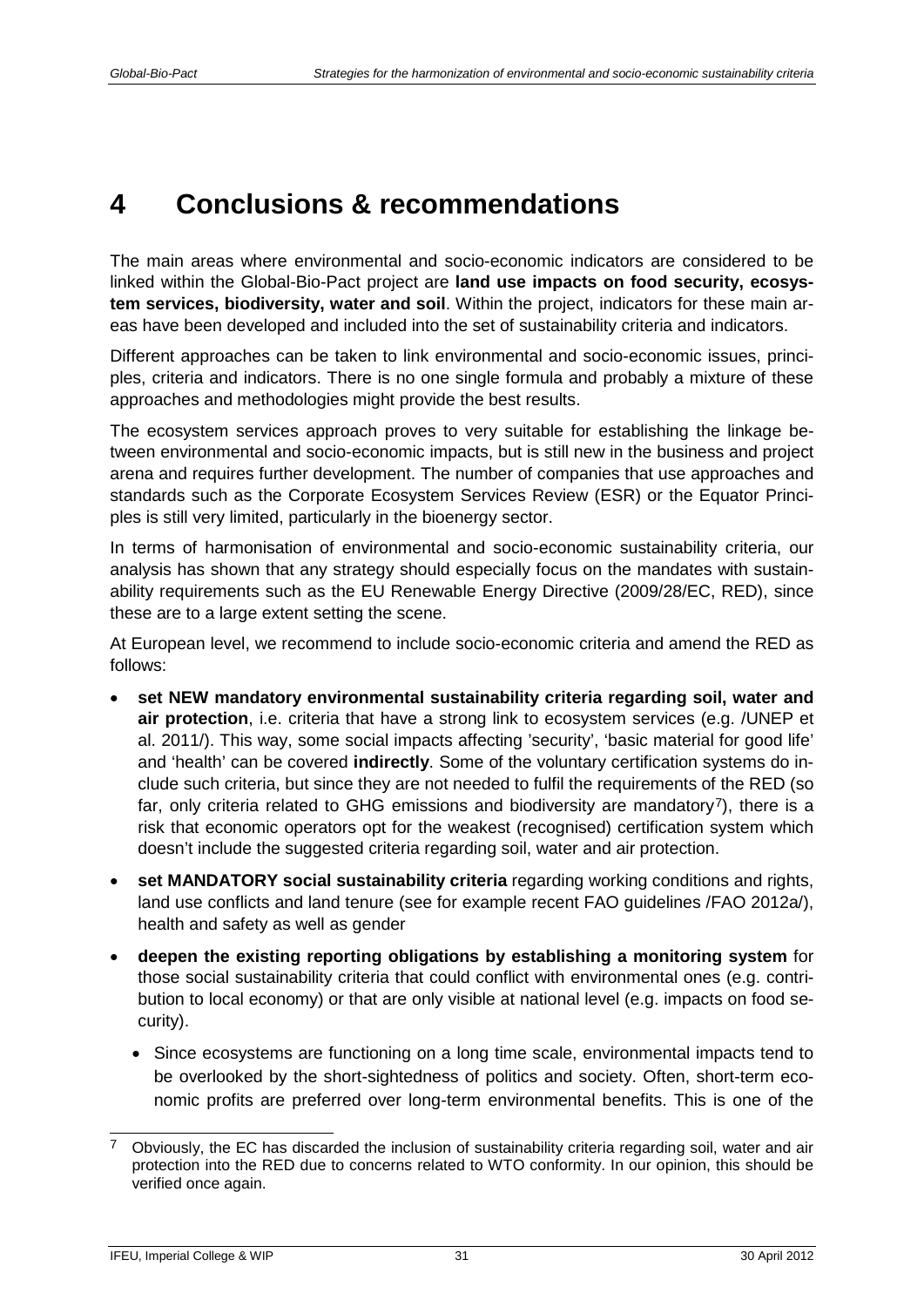main reasons for trade-offs between (socio-)economic and environmental impacts. Therefore, **we discourage to set any** *mandatory* **criteria regarding the contribution to local economy**.

• Some of the linkages regarding food security will need additional studies and a different methodology to be able to assess if biofuel production causes food insecurity and in how far biofuel mandates in developed countries and / or globally rising energy prices contribute to that (see recent FAO report produced within the "Bioenergy and Food Security Criteria and Indicators" (BEFSCI) project /FAO 2012b/).

Moreover, we recommend to improve and amend the RED also in terms of environmental criteria

- **widen the scope of the RED to cover solid and gaseous biofuels, too**, i.e. to extend its coverage beyond the transport sector. Not only in this case, the mandatory environmental sustainability criteria regarding biodiversity need to be extended, in particular with regard to the protection of forests with high biodiversity and to sustainability requirements for forestry (see below).
- **set ADDITIONAL mandatory environmental sustainability criteria regarding biodiversity.** There is an urgent need to include (and define) "highly biodiverse forests" under land cover-related criteria (Article 17) as well as "minimum requirements for good silvicultural and environmental condition" under cultivation-related criteria (Article 17(6)).
- **properly consider greenhouse gas emissions from carbon stock change due to indirect land-use change (iLUC)** in the rules laid down in Annex V of the RED, not only in the reporting obligation set out in Article 22(2), as recently proposed by the European Commission /EC 2012/[8](#page-35-0).

-

<span id="page-35-0"></span><sup>&</sup>lt;sup>8</sup> The authors consider the EC's latest proposal to amend the RED not fully convincing because i) limiting the share of biofuels from *food* crops to 5 % doesn't help solving the food insecurity problem (since the amount of land used is crucial and not the fact that some crops are edible and others aren't), ii) *non-food* crops (e.g. lignocellulosic crops) also cause indirect effects and iii) the strong push towards the use of biomass residues (through multiple counting) will probably cause undesired indirect effects ("indirect residue use competition", iRUC) and market distortions.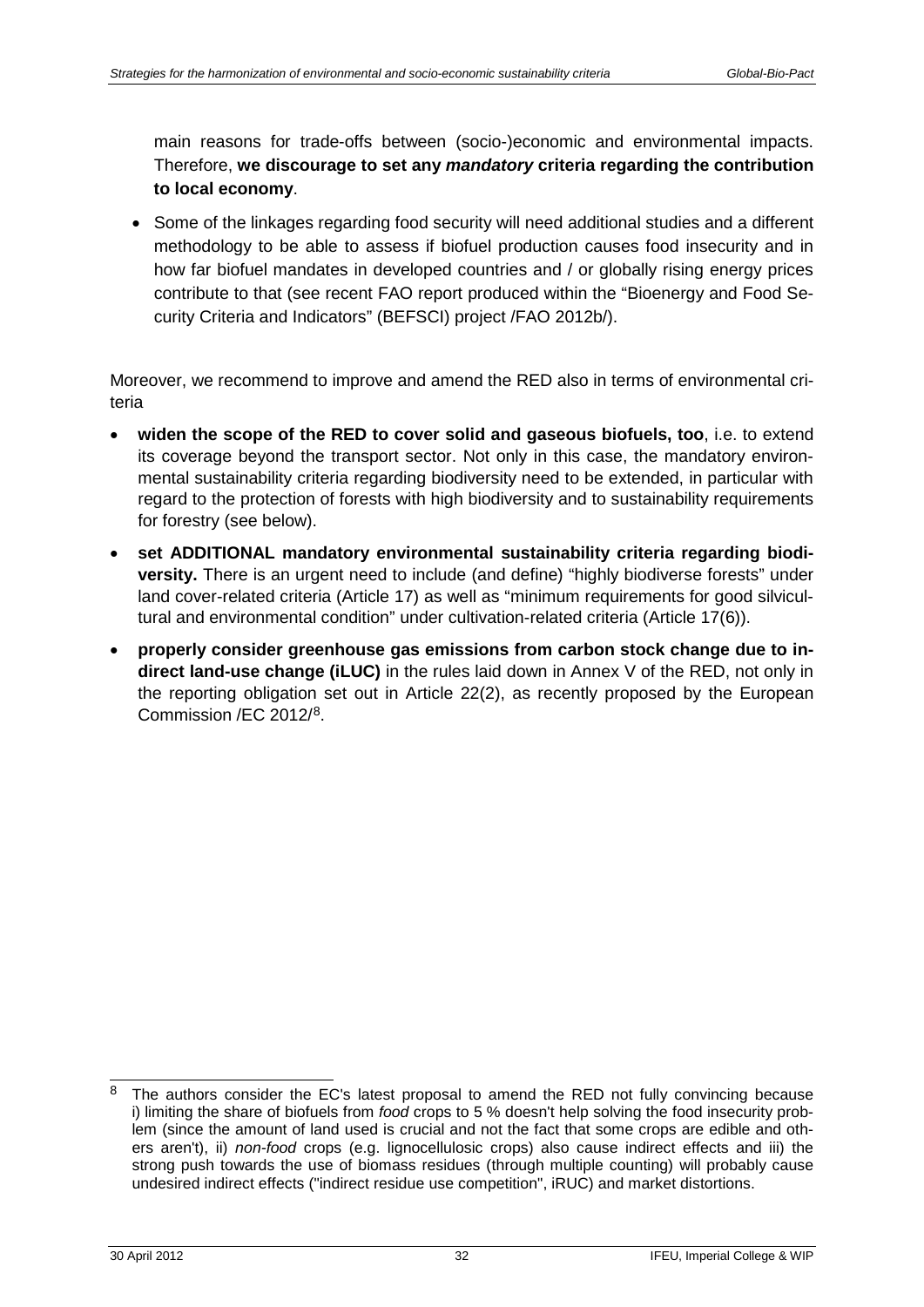## <span id="page-36-0"></span>**5 References**

- ANGELIS-DIMAKIS A., BIBERACHER M., DOMINGUEZ J., FIORESE G., GADOCHA S., GNANSOUNOU E., GUARISO G., KARTALIDIS A., PANICHELLI L., PINEDO I., ROBBA M. (2011) Methods and tools to evaluate the availability of renewable energy sources. - Renewable and Sustainable Energy Reviews, 15, 1182–1200
- BERNDES G., HOOGWIJK M., VAN DEN BROEK R. (2003) The contribution of biomass in the future global energy supply: a review of 17 studies. - Biomass and Bioenergy, 25, 1-28
- BIOGRACE (2011) Excel based biofuel GHG calculations, version 4b Public. Developed by the BioGrace consortium within the framework of the IEE-funded project "Harmonised Calculations of Biofuel Greenhouse Gas Emissions in Europe" Download: <http://www.biograce.net/content/ghgcalculationtools/calculationtool>
- BRINGEZU S., SCHÜTZ H., O´BRIEN M., KAUPPI L., HOWARTH R.W., MCNEELY J. (2009) Assessing biofuels: Towards sustainable production and use of resources. - United Nations Environment Programme (UNEP), Nairobi, Kenya
- DAVIS S., HOUSE J., DIAZ-CHAVEZ R., MOLNAR A., VALIN H., DELUCIA E. (2011) How can landuse modelling tools inform bioenergy policies? Interface Focus 1(2), 212-223
- Diaz-Chavez R.A. (2009) COMPETE Good Practice Principles. Deliverable D 13 within the COMPETE project ("Competence Platform on Energy Crop and Agroforestry Systems for Arid and Semi-arid Ecosystems - Africa"), supported by EC's FP6 programme. Imperial College, London, 2009.
- DIAZ-CHAVEZ R.A. (2011) Assessment of existing socio-economic principles, criteria and indicators for biomass production and conversion. Deliverable D 8.1 within the Global-Bio-Pact project 'Global Assessment of Biomass and Bioproduct Impacts on Socioeconomics and Sustainability'. Download: [http://www.globalbiopact.eu/images/](http://www.globalbiopact.eu/images/stories/1_pr/WP8_D8.1_Global-Bio-Pact_Socio-Economic%20standards.pdf) [stories/1\\_pr/WP8\\_D8.1\\_Global-Bio-Pact\\_Socio-Economic%20standards.pdf](http://www.globalbiopact.eu/images/stories/1_pr/WP8_D8.1_Global-Bio-Pact_Socio-Economic%20standards.pdf)
- DIAZ-CHAVEZ R.A., RETTENMAIER N. (2011) Tools for identifying the suitability of different land types for sustainable biomass production. Deliverable D 5.2 within the Global-Bio-Pact project 'Global Assessment of Biomass and Bioproduct Impacts on Socio-economics and Sustainability'. Download: [http://www.globalbiopact.eu/images/stories/1\\_pr/](http://www.globalbiopact.eu/images/stories/1_pr/WP5_D5.2_Global-Bio-Pact_Tools%20for%20suitability%20of%20land%20types.pdf) [WP5\\_D5.2\\_Global-Bio-Pact\\_Tools%20for%20suitability%20of%20land%20types.pdf](http://www.globalbiopact.eu/images/stories/1_pr/WP5_D5.2_Global-Bio-Pact_Tools%20for%20suitability%20of%20land%20types.pdf)
- DIAZ-CHAVEZ R.A., RETTENMAIER N., RUTZ D., JANSSEN R. (2012) Global-Bio-Pact set of selected socio-economic sustainability criteria and indicators. Deliverable D 8.2 within the Global-Bio-Pact project 'Global Assessment of Biomass and Bioproduct Impacts on Socio-economics and Sustainability'. Download: [http://www.globalbiopact.eu/images/](http://www.globalbiopact.eu/images/stories/publications/d8_2_final.pdf) [stories/publications/d8\\_2\\_final.pdf](http://www.globalbiopact.eu/images/stories/publications/d8_2_final.pdf)
- DON A., OSBORNE B., HASTINGS A., SKIBA U., CARTER M.S., DREWER J., FLESSA H., FREIBAUER A., HYVÖNEN N., JONES M.B., LANIGAN G.J., MANDER Ü., MONTI A., DJOMO S.N., VALENTINE J. WALTER K., ZEGADA-LIZARAZU W., ZENONE T. (2011) Land-use change to bioenergy production in Europe: implications for the greenhouse gas balance and soil carbon. - GCB Bioenergy, 4(4), 372-391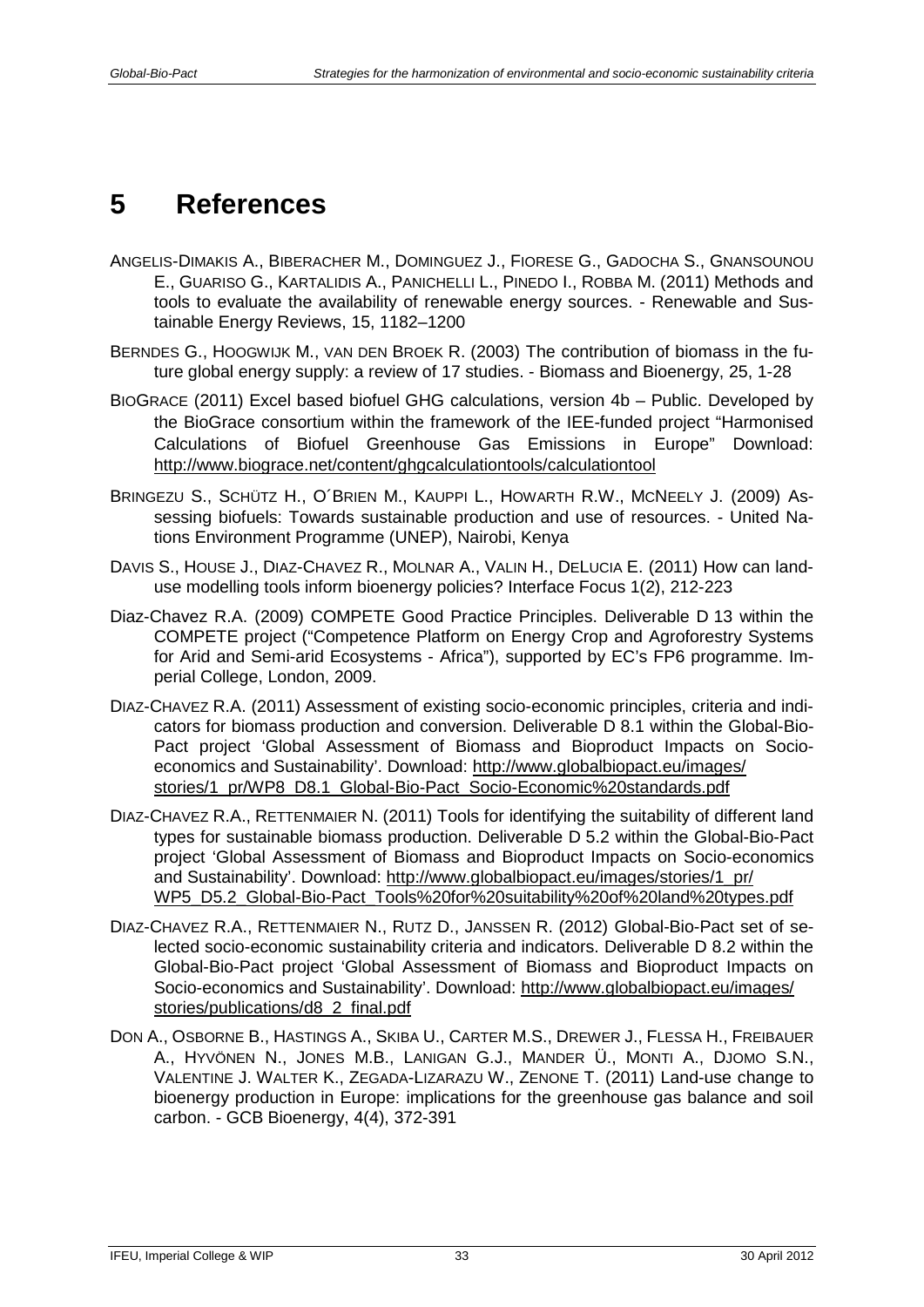- ECOFYS (2010) Responsible Cultivation Areas: Identification and certification of feedstock production with a low risk of indirect effects. Commissioned by BP, Neste Oil, Shell Global Solutions
- ECOFYS, RSB SECRETARIAT AT EPFL, WWF INTERNATIONAL (2012) Low Indirect Impact Biofuel (LIIB) methodology. Version 0.
- EICKHOUT B., VAN MEIJL H., TABEAU A., VAN RHEENEN T. (2007) Economic and ecological consequences of four European land use scenarios. - Land Use Policy, 24(3), 562-575
- ELBERSEN H.W., BINDRABAN P.S., BLAAUW R., JONGMAN, R. (2008) Biodiesel from Brazil. Agrotechnology & Food Innovations B.V., Wageningen, The Netherlands. Report BO-CI-35.
- THE EQUATOR PRINCIPLES ASSOCIATION (EP ASSOC.) (2007) Environmental and social risk management for project finance. http://equator-principles.com/
- EUROPEAN COMMISSION (EC) (2012) Proposal for a Directive of the European Parliament and of the Council amending Directive 98/70/EC relating to the quality of petrol and diesel fuels and amending Directive 2009/28/EC on the promotion of the use of energy from renewable sources. COM(2012) 595 final, Brussels, 17 October 2012
- EUROPEAN PARLIAMENT & COUNCIL OF THE EUROPEAN COMMUNITIES (EP & CEC) (2001) Directive 2001/42/EC of the European Parliament and of the Council of 27 June 2001 on the assessment of the effects of certain plans and programmes on the environment. - Official Journal of the European Union, L 197/30, Brussels, Belgium
- EUROPEAN PARLIAMENT & COUNCIL OF THE EUROPEAN COMMUNITIES (EP & CEC) (2009) Directive 2009/28/EC of the European Parliament and of the Council of 23 April 2009 on the promotion of the use of energy from renewable sources and amending and subsequently repealing Directives 2001/77/EC and 2003/30/EC. - Official Journal of the European Union, L 140/16, Brussels, Belgium
- FARGIONE J., HILL J., TILMAN D., POLASKY S., HAWTHORNE P. (2008) Land clearing and the biofuel carbon debt. - Science, 319, 1235-1238
- FOOD AND AGRICULTURE ORGANIZATION OF THE UNITED NATIONS (FAO) (2011a) Good Environmental Practices in Bioenergy Feedstock Production. Making Bioenergy Work for Climate and Food Security. Report produced within FAO's "Bioenergy and Food Security Criteria and Indicators" (BEFSCI) project.
- FOOD AND AGRICULTURE ORGANIZATION OF THE UNITED NATIONS (FAO) (2011b) Good Socio-Economic Practices in Modern Bioenergy Production. Minimizing Risks and Increasing Opportunities for Food Security. Report produced within FAO's "Bioenergy and Food Security Criteria and Indicators" (BEFSCI) project.
- FOOD AND AGRICULTURE ORGANIZATION OF THE UNITED NATIONS (FAO) (2012a) Voluntary Guidelines on the Responsible Governance of Tenure of Land, Fisheries and Forests in the Context of National Food Security.
- FOOD AND AGRICULTURE ORGANIZATION OF THE UNITED NATIONS (FAO) (2012b) Impacts of Bioenergy on Food Security. Guidance for Assessment and Response at National and Project Levels. Report produced within FAO's "Bioenergy and Food Security Criteria and Indicators" (BEFSCI) project.
- FOOD AND AGRICULTURE ORGANIZATION OF THE UNITED NATIONS (FAO) (2012c) Policy Instruments to Promote Good Practices in Bioenergy Feedstock Production. Report produced within FAO's "Bioenergy and Food Security Criteria and Indicators" (BEFSCI) project.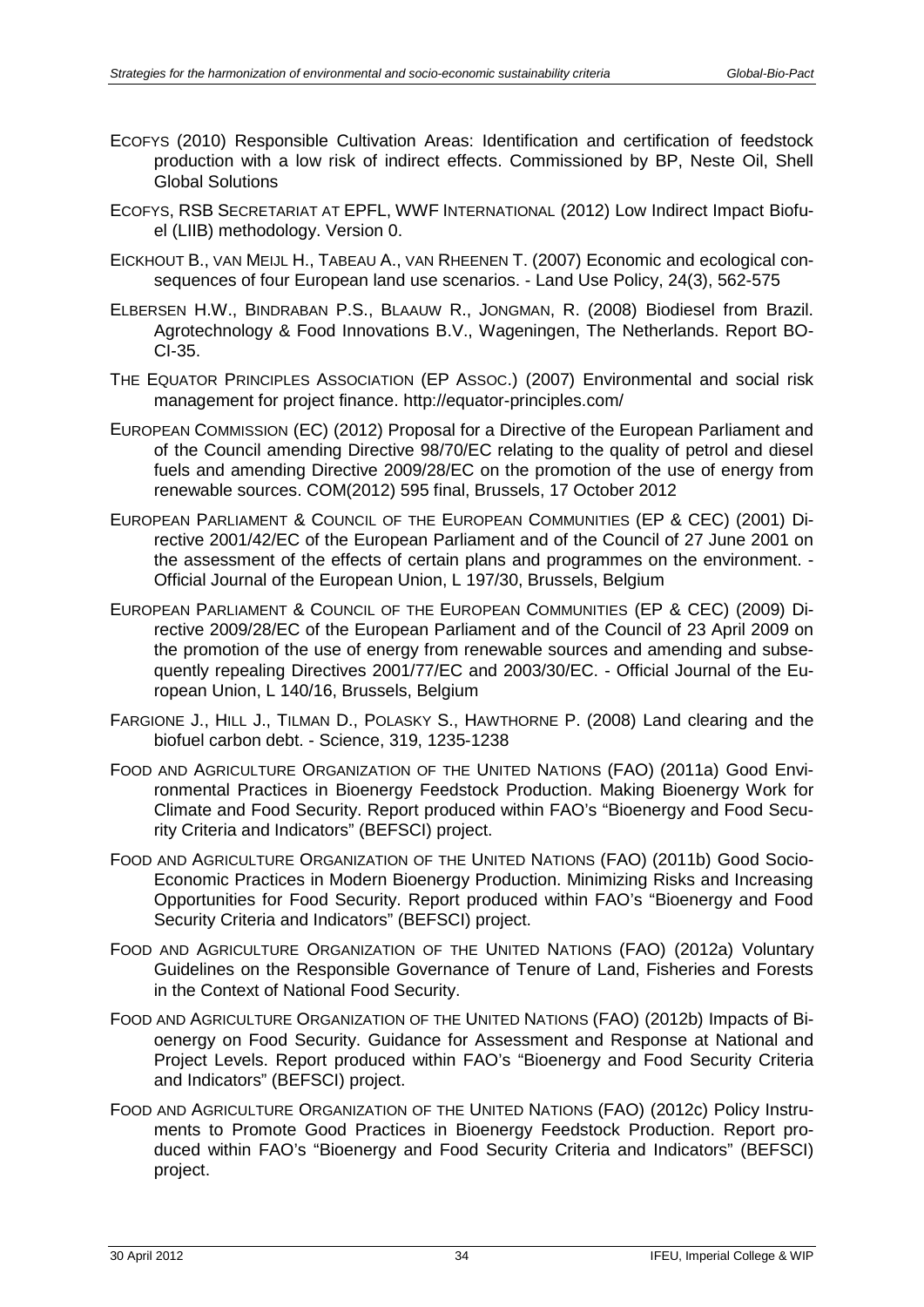- FRANKE B., REINHARDT G., MALAVELLE J., FAAIJ A., FRITSCHE U.R. (2012) Global Assessments and Guidelines for Sustainable Liquid Biofuel Production in Developing Countries. A GEF Targeted Research Project. Heidelberg/Paris/Utrecht/Darmstadt, 2012
- FRITSCHE U.R., HENNENBERG K.J., WIEGMANN K., FRANKE B., KÖPPEN S., REINHARDT G.A., DORNBURG V., FAAIJ A.P.C., SMEETS E.M.W. (2010a) Bioenergy Environmental Impact Analysis (BIAS): Analytical Framework. - In: Environment and Natural Resources Management, Series 46 (Food and Agriculture Organization of the United Nations, FAO), Rome, Italy
- FRITSCHE U.R., HENNENBERG K.J., HERMANN A., HÜNECKE K., HERRERA R., FEHRENBACH H., ROTH E., HENNECKE A., GIEGRICH J. (2010b) Development of strategies and sustainability standards for the certification of biomass for international trade (Bio-global). Report commissioned by the German Federal Environment Agency (UBA). OEKO & IFEU, Darmstadt/Heidelberg, 2010.
- THE GAIA FOUNDATION, BIOFUELWATCH, THE AFRICAN BIODIVERSITY NETWORK, SALVA LA SELVA, WATCH INDONESIA, ECONEXUS (2008) Agrofuels and the Myth of the Marginal Lands
- GALLAGHER E. (2008) The Gallagher Review of the Indirect Effects of Biofuel Production. Renewable Fuels Agency, London, United Kingdom
- GLOBAL ENERGY PARTNERSHIP (GBEP) (2011) The Global Bioenergy Partnership Sustainability Indicators for Bioenergy – First edition. Rome
- GIBBS H.K., JOHNSTON M., FOLEY J.A., HOLLOWAY T., MONFREDA C., RAMANKUTTY N., ZAKS D. (2008) Carbon payback times for crop-based biofuel expansion in the tropics: The effects of changing yield and technology. - Environmental Research, Letters 3, 034001
- HANSON C., RANGANATHAN J., ICELAND C., FINISDORE J. (2012) The Corporate Ecosystem Services Review: Guidelines for Identifying Business Risks & Opportunities Arising from Ecosystem Change. World Resources Institute.
- IFEU (2011) GEF GreenHouse Gas Calculator, final version 30 November 2011. Developed by ifeu – Institut für Energie- und Umweltforschung Heidelberg GmbH within the GEF funded targeted research project "Global Assessments and Guidelines for Liquid Biofuels Production in Developing Countries". Download: [http://www.unep.org/bioenergy/](http://www.unep.org/bioenergy/Activities/TheGlobalEnvironmentFacilityGEFProject/tabid/79435/Default.aspx) [Activities/TheGlobalEnvironmentFacilityGEFProject/tabid/79435/Default.aspx](http://www.unep.org/bioenergy/Activities/TheGlobalEnvironmentFacilityGEFProject/tabid/79435/Default.aspx)
- IFEU (2012) ENZO<sub>2</sub> Greenhouse gas calculator Ethanol from sugarcane, version 1.3. Developed by ifeu – Institut für Energie- und Umweltforschung Heidelberg GmbH, commissioned by the Federal Agency for Food and Agriculture (BLE). Download: <http://www.ifeu.de/index.php?bereich=nac&seite=ENZO2>
- MELILLO J.M., REILLY J.M., KICKLIGHTER D.W., GURGEL A.C., CRONIN T.W., PALTSEV S., FELZER B.S., WANG X., SOKOLOV A.P., SCHLOSSER C.A. (2009) Indirect Emissions from Biofuels: How Important? - Science, 326, 1397-1399
- MILLENNIUM ECOSYSTEM ASSESSMENT (2003) Ecosystems and Human Well-being: A Framework for Assessment. Island Press, Washington, DC.
- MILLENNIUM ECOSYSTEM ASSESSMENT (2005) Ecosystems and Human Well-being: Synthesis. Island Press, Washington, DC.
- MÜLLER-LINDENLAUF M., RETTENMAIER N., REINHARDT G., FRANKE B., FAAIJ A., SMEETS E., FRITSCHE U.R., HÜNECKE K., HENNENBERG K. (2010) Elements of a GEF Project Screening Tool. Heidelberg/Utrecht/Darmstadt, 2010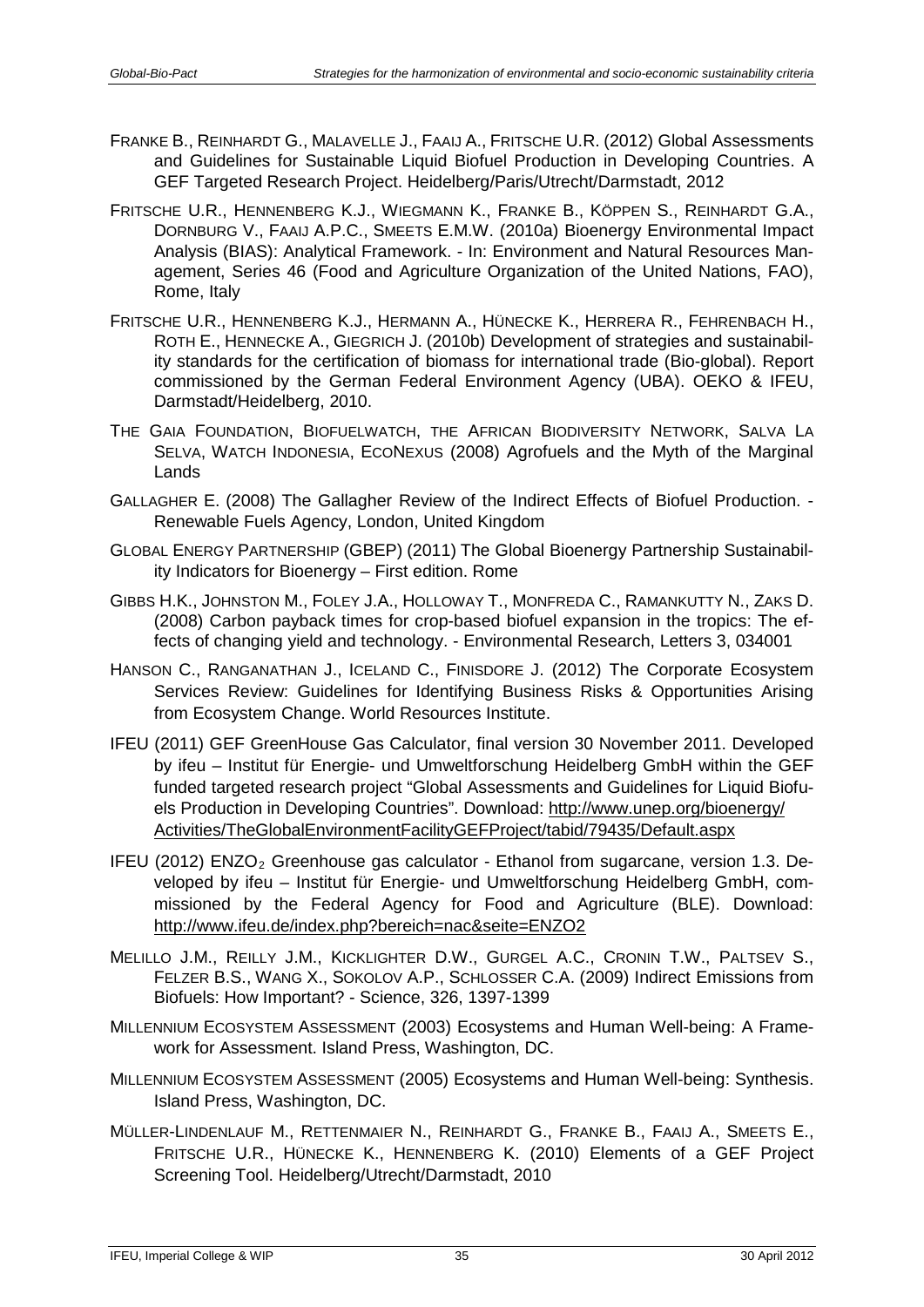- ORGANISATION FOR ECONOMIC CO-OPERATION AND DEVELOPMENT (OECD) (2001) Poverty-Environment-Gender Linkages. Pre-print of the DAC Journal 2001, Volume 2, No. 4
- RAVIDRANATH N.H., MANUVIE R., FARGIONE J., CANADELL J.G., BERNDES G., WOODS J., WATSON H., SATHAYE J. (2009) Greenhouse gas implications of land use and land conversion to biofuel crops. - In: Howarth R.W. and Bringezu S. (eds.) Biofuels: Environmental consequences and interactions with changing land use. Proceedings of the Scientific Committee on Problems of the Environment (SCOPE), International Biofuels Project Rapid Assessment, 22-25 September 2008, Gummersbach, Germany, 111- 125. Cornell University, Ithaca NY, USA
- RETTENMAIER N., KÖPPEN S., GÄRTNER S.O., REINHARDT G.A. (2010a) Life cycle analyses (LCA) - Final report on Tasks 4.2 & 4.3. Deliverable D 13 within the 4F CROPS project ("Future Crops for Food, Feed, Fiber and Fuel"), supported by EC's FP7 programme. IFEU, Heidelberg, 2010.
- RETTENMAIER N., KÖPPEN S., GÄRTNER S.O., REINHARDT G.A. (2010b) Set of environmentally friendly options - Final report on Task 4.4. Deliverable D 14 within the 4F CROPS project ("Future Crops for Food, Feed, Fiber and Fuel"), supported by EC's FP7 programme. IFEU, Heidelberg, 2010.
- RETTENMAIER N., KÖPPEN S., MÜNCH J., BOTTRIELL K., DIAZ-CHAVEZ R.A. (2011) General environmental impacts, principles, criteria and indicators of biomass production and conversion. Deliverable D 5.1 within the Global-Bio-Pact project 'Global Assessment of Biomass and Bioproduct Impacts on Socio-economics and Sustainability'. Download: [http://www.globalbiopact.eu/images/stories/1\\_pr/WP5\\_D5.1\\_Global-Bio-Pact\\_General](http://www.globalbiopact.eu/images/stories/1_pr/WP5_D5.1_Global-Bio-Pact_General%20environmental%20impacts.pdf) [%20environmental%20impacts.pdf](http://www.globalbiopact.eu/images/stories/1_pr/WP5_D5.1_Global-Bio-Pact_General%20environmental%20impacts.pdf)
- RETTENMAIER N., SCHORB A., HIENZ G., DIAZ-CHAVEZ R.A. (2012a) Report on Show Cases and linkage of environmental impacts to socio-economic impacts. Deliverable D 5.3 within the Global-Bio-Pact project 'Global Assessment of Biomass and Bioproduct Impacts on Socio-economics and Sustainability'. Download: [http://www.globalbiopact.eu/](http://www.globalbiopact.eu/images/stories/publications/d5_3_interlinkages_final.pdf) [images/stories/publications/d5\\_3\\_interlinkages\\_final.pdf](http://www.globalbiopact.eu/images/stories/publications/d5_3_interlinkages_final.pdf)
- RETTENMAIER N., SCHORB A., HIENZ G., DIAZ-CHAVEZ R.A. (2012b) Report on sustainability impacts of the use of marginal areas and grassy biomass. Deliverable D 5.4 within the Global-Bio-Pact project 'Global Assessment of Biomass and Bioproduct Impacts on Socio-economics and Sustainability'. Download: [http://www.globalbiopact.eu/images/](http://www.globalbiopact.eu/images/stories/publications/d5_4.pdf) [stories/publications/d5\\_4.pdf](http://www.globalbiopact.eu/images/stories/publications/d5_4.pdf)
- RÖSCH C., SKARKA J., RAAB K., STELZER V. (2009) Energy production from grassland Assessing the sustainability of different process chains under German conditions. - Biomass and Bioenergy, 33(4), 689-700
- ROWE R.L., STREET N.R., TAYLOR G. (2009) Identifying potential environmental impacts of large-scale deployment of dedicated bioenergy crops in the UK. - Renewable and Sustainable Energy Reviews, 13, 271-290
- ROYAL SOCIETY (2008) Sustainable biofuels: prospects and challenges. Policy document 01/08, London.
- SEARCHINGER T.D., HEIMLICH R., HOUGHTON R.A., DONG F., ELOBEID A., FABIOSA J., TOKGOZ S., HAYES D., YU T.-H. (2008) Use of U.S. Croplands of Biofuels Increases Greenhouse Gases through Emissions from Land-Use-Change. - Science 29, 319, 1238-1240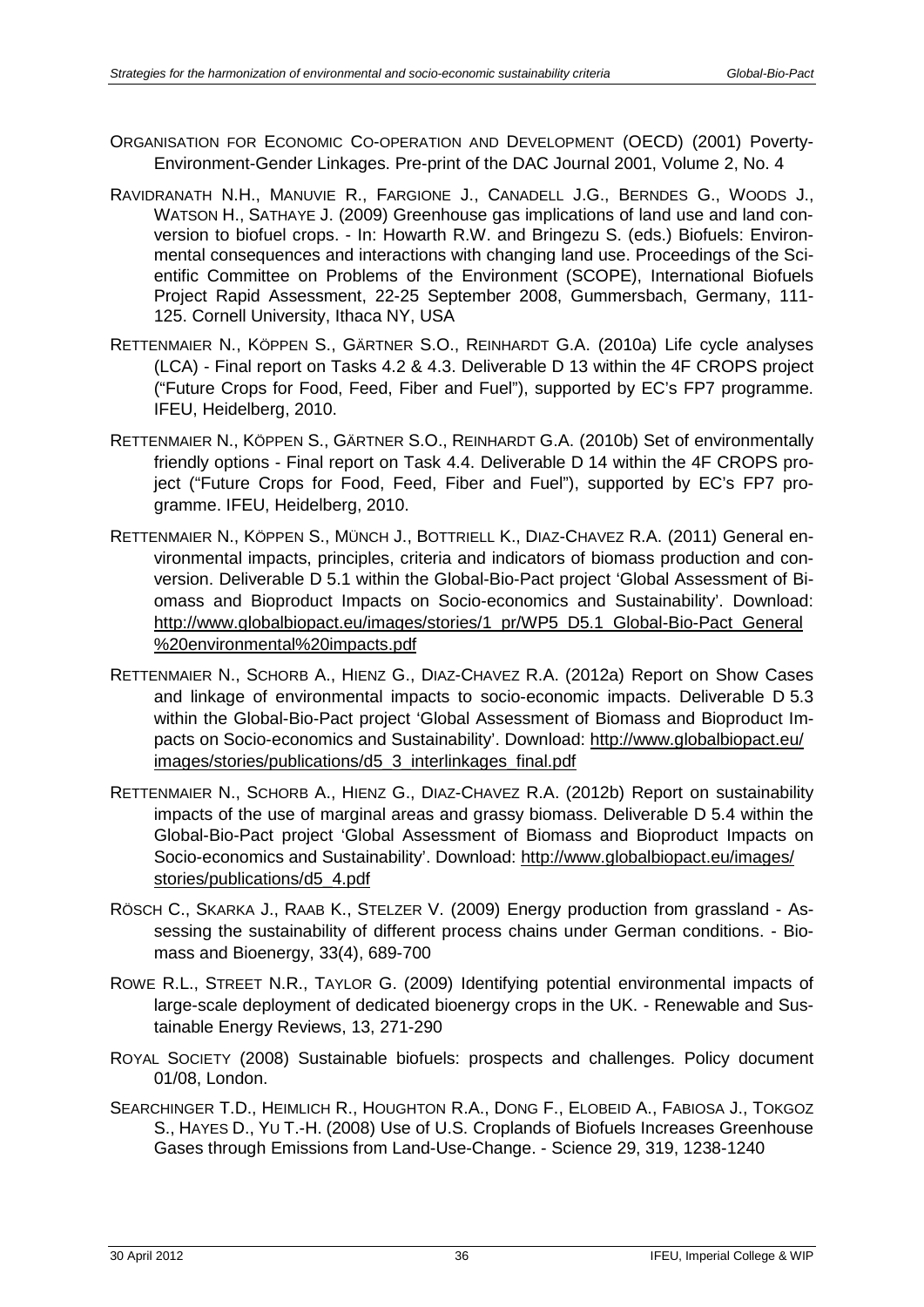- SHEKHAR SHARMA H.S., LYONS G., MCROBERTS C. (2011) Biorefining of perennial grasses: A potential sustainable option for Northern Ireland grassland production. - Chemical Engineering Research and Design, 89(11), 2309-2321
- SMITH P. (2009) Soaking up the carbon. In: Winter M., Lobley M. (eds.) What is Land for? The Food, Fuel and Climate Change Debate. Earthscan, London. pp 73-100
- TEEB (2010) The Economics of Ecosystems and Biodiversity: Mainstreaming the Economics of Nature: A synthesis of the approach, conclusions and recommendations of TEEB. Report prepared by Sukhdev P., Wittmer H., Schröter-Schlaack C., Nesshöver C., Bishop J., ten Brink P., Gundimeda H., Kumar P., Simmons B.
- TILMAN D., HILL J., LEHMAN C. (2006) Carbon-negative biofuels from low-input highdiversity grassland biomass. - Science, 314, 1598-1600.
- UNITED NATIONS (UN) (2011) World Population Prospects: The 2010 Revision, Highlights and Advance Tables. Working Paper No. ESA/P/WP.220. Department of Economic and Social Affairs, Population Division
- UNITED NATIONS ENVIRONMENTAL PROGRAMME (UNEP), OEKO-INSTITUT, IEA BIOENERGY TASK 43 (2011) The bioenergy and water nexus. Nairobi, Kenya
- U.S. CONGRESS (2007) Energy Independence and Security Act of 2007, Public Law 110-140, Washington D.C., USA
- VALENTINE J., CLIFTON-BROWN J., HASTINGS A., ROBSON P., ALLISON G., SMITH P. (2012) Food vs. fuel: the use of land for lignocellulosic 'next generation' energy crops that minimize competition with primary food production. - GCB Bioenergy, 4(1), 1-19
- WATSON H.K. (2007) First Task Report on WP1 Current Land Use Patterns and Impacts, UKZN COMPETE Report to WIP- Renewable Energies, www.compete-bioafrica.net
- WATSON H.K. (2008) Second Task Report on WP1 Current Land Use Patterns and Impacts, UKZN COMPETE Report to WIP- Renewable Energies, www.compete-bioafrica.net
- WATSON H., DIAZ-CHAVEZ R. (2011) An assessment of the potential of drylands in eight sub-Saharan African countries to produce bioenergy feedstocks. Interface Focus 1(2), 263- 270; published online before print February 2, 2011, doi:10.1098/rsfs.2010.0022
- WINTER M., LOBLEY M. (2009) Introduction, Knowing the land. In: Winter M., Lobley M. (eds.) What is Land for? The Food, Fuel and Climate Change Debate. Earthscan, London. pp 1-20
- WORLD BUSINESS COUNCIL FOR SUSTAINABLE DEVELOPMENT (WBCSD) (2011) Guide to Corporate Ecosystem Valuation - A framework for improving corporate decision-making.
- WORLD RESOURCES INSTITUTE (WRI) (2012). Summary of Methodology. The Corporate Ecosystem Services Review: Guidelines for Identifying Business Risks & Opportunities Arising from Ecosystem Change. World Resources Institute, Washington D.C., USA
- WRIGHT A. (2011) Socio-Economic Impacts of the Palm oil chain in Indonesia. Case study report (D 2.3) within the Global-Bio-Pact project 'Global Assessment of Biomass and Bioproduct Impacts on Socio-economics and Sustainability'.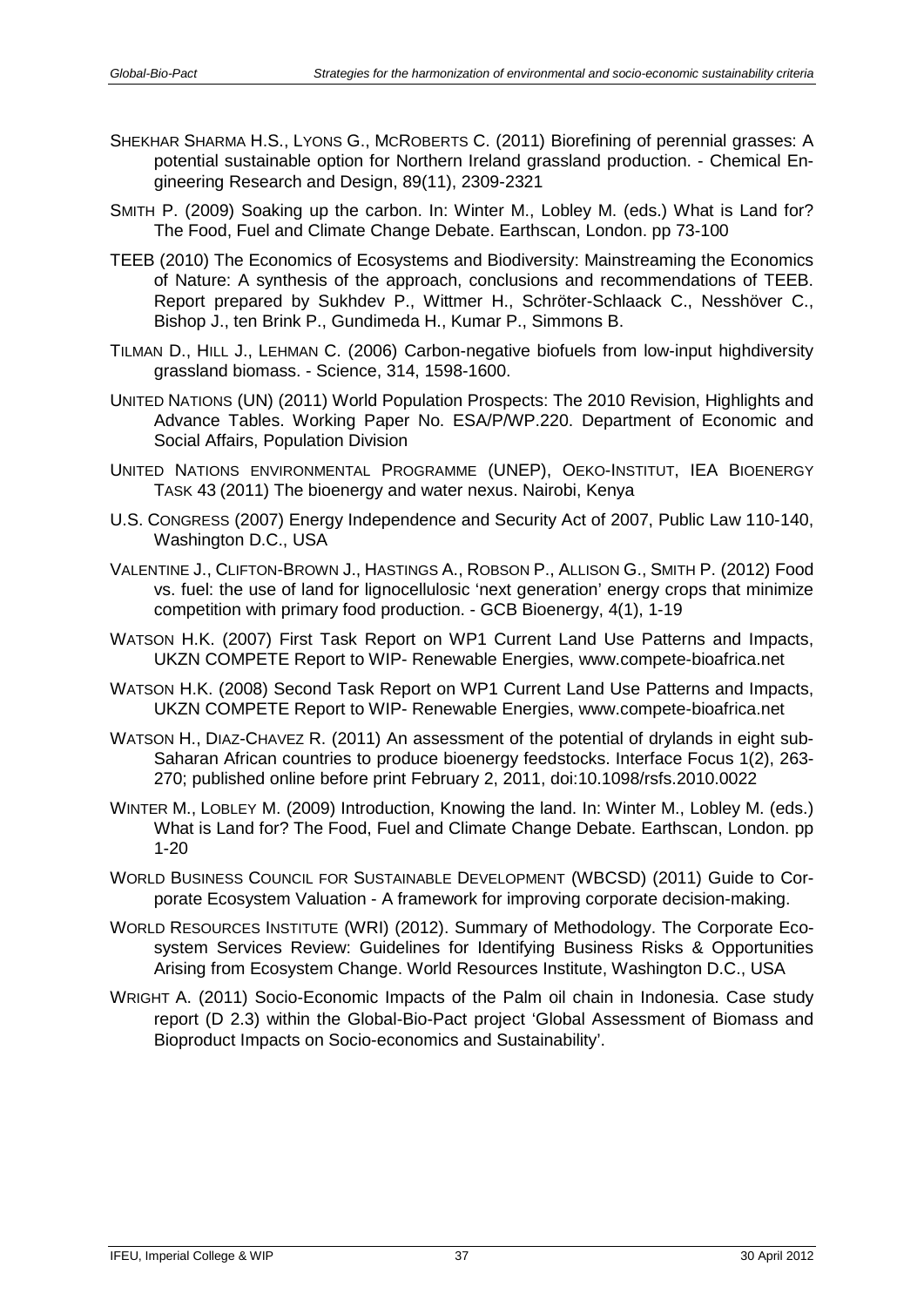## <span id="page-41-0"></span>**Annex 1: Ecosystem services**

**Provisioning Services** are ecosystem services that describe the material outputs from ecosystems. They include food, water and other resources.



**Food**: Ecosystems provide the conditions for growing food – in wild habitats and in managed agroecosystems.



**Raw materials**: Ecosystems provide a great diversity of materials for construction and fuel.



**Fresh water**: Ecosystems provide surface and groundwater.

**Medicinal resources**: Many plants are used as traditional medicines and as input for the pharmaceutical industry.

**Regulating Services** are the services that ecosystems provide by acting as regulators e.g. regulating the quality of air and soil or by providing flood and disease control.



**Local climate and air quality regulation**: Trees provide shade and remove pollutants from the atmosphere. Forests influence rainfall.



**Carbon sequestration and storage**: As trees and plants grow, they remove carbon dioxide from the atmosphere and effectively lock it away in their tissues.

**Moderation of extreme events**: Ecosystems and living organisms create buffers against natural hazards such as floods, storms, and landslides.



**Waste-water treatment**: Micro-organisms in soil and in wetlands decompose human and animal waste, as well as many pollutants.



**Erosion prevention and maintenance of soil fertility**: Soil erosion is a key factor in the process of land degradation and desertification.

**Pollination**: Some 87 out of the 115 leading global food crops depend upon animal pollination including important cash crops such as cocoa and coffee.

**Biological control**: Ecosystems are important for regulating pests and vector borne diseases.

**Habitat or Supporting Services** underpin almost all other services. Ecosystems provide living spaces for plants or animals; they also maintain a diversity of different breeds of plants and animals.



**Habitats for species**: Habitats provide everything that an individual plant or animal needs to survive. Migratory species need habitats along their migrating routes.

**Maintenance of genetic diversity**: Genetic diversity distinguishes different breeds or races, providing the basis for locally well-adapted cultivars and a gene pool for further developing commercial crops and livestock.

**Cultural Services** include the non-material benefits people obtain from contact with ecosystems. They include aesthetic, spiritual and psychological benefits.

**Recreation and mental and physical health**: The role of natural landscapes and urban green space for maintaining mental and physical health is increasingly being recognized.



**Tourism**: Nature tourism provides considerable economic benefits and is a vital source of income for many countries.



**Aesthetic appreciation and inspiration for culture, art and design**: Language, knowledge and appreciation of the natural environment have been intimately related throughout human history.



**Spiritual experience and sense of place**: Nature is a common element of all major religions; natural landscapes also form local identity and sense of belonging.

Source: /TEEB 2010/